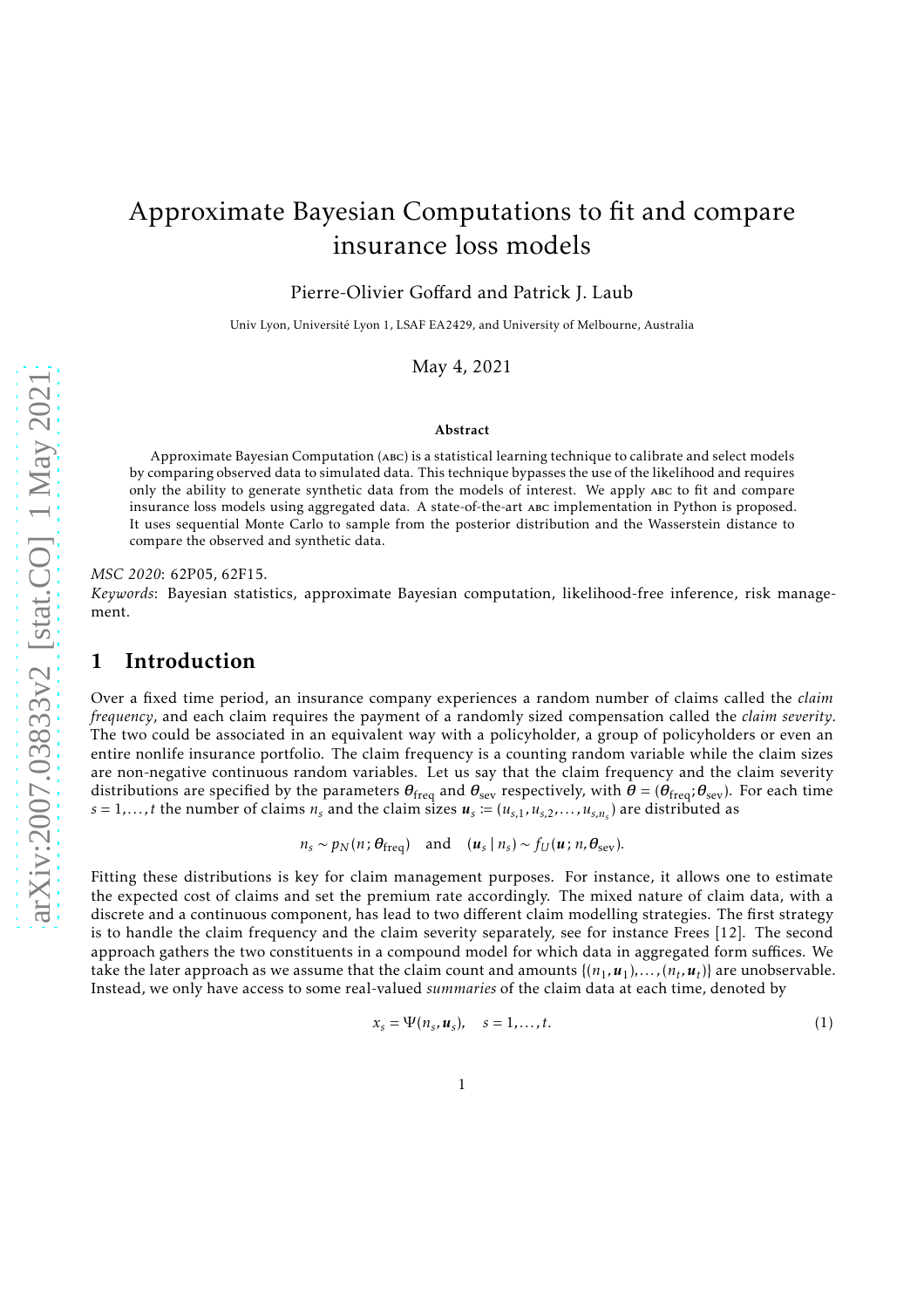Standard actuarial practice uses the aggregated claim sizes, defined as  $\Psi(n, u) = \sum_{i=1}^{n} u_i$ , and assumes that the claim frequency is Poisson distributed while the severities are governed by a gamma distribution, we refer to the works of Jørgensen and Souza [\[20](#page-29-1)]. This model is named after Tweedie [\[38\]](#page-30-0) and is commonly used by practitioners for ratemaking, see the paper by Smyth and Jørgensen [\[35\]](#page-30-1), as well as for claim reserving purposes, see the work of Wüthrich [\[40](#page-30-2)]. We want to mention that the Tweedie model is also popular to model the quantity of precipitation, see the work of Dunn [\[10](#page-29-2)]. This problem is of interest to insurers due to the impact of heavy rainfall episodes on insurance business, we refer to Lyubchich and Gel [\[24](#page-29-3)] for a convincing empirical study. The Tweedie model is already challenging to calibrate, we want to mention here the work of Zhang [\[42\]](#page-30-3) for likelihood based approaches, but we wish to go beyond it. Our problem is to take some observations of these summaries  $x = (x_1, ..., x_t)$  (or summaries plus frequency  $\{n, x\}$ ) and find the  $\theta$  which best explains them for a given parametric model (this model being Tweedie or not Tweedie, see Xacur and Garrido  $[41]$ .

Yet another goal is to consider functions Ψ other than the sum because such incomplete data situations arise in reinsurance practice. Reinsurance treaties allows insurance companies to cede a part of their liability over a given time period to a reinsurance company. The reinsurer then only observes its payout at each time period that can be a proportion of the aggregated claim sizes

<span id="page-1-0"></span>
$$
x_s = \alpha \sum_{i=1}^{n_s} u_{s,i}, \quad s = 1, \dots, t,
$$
 (2)

where  $\alpha \in (0,1)$  in a quota-share treaty. In the case of a stop loss agreement, the reinsurer covers the risk that the insurer's total claim amount exceeds a threshold *c >* 0 and therefore only observes

<span id="page-1-1"></span>
$$
x_s = \left(\sum_{i=1}^{n_s} u_{s,i} - c\right)_+, \quad s = 1, \dots, t.
$$
 (3)

Being able to gain insights into the claim frequency and the claim severity distributions based on the data [\(2\)](#page-1-0) or [\(3\)](#page-1-1) would help the reinsurer to better understand the risk they have underwritten. Additionally, it could be a preliminary analysis before suggesting the insurance company an excess of loss reinsurance treaty (xol) where the reinsurance company takes on the part of each loss (instead of the overall sum) exceeding some threshold.

New methods of claims analysis must be able to handle an increase in the dimension of the data. Modern casualty and property insurance products usually include more than one type of coverage. If actuaries must provide a separate analysis of the claim data for each type of coverage, they could also consider jointly the data for two types of coverage to account for their inter-relation. A car accident can result in bodily injury and material damages thus triggering two indemnifications under each of the guarantees of the automobile insurance contract. Both losses are part of the same claim and are of course linked to the scale of the unfortunate event. The use of data at the aggregated level to fit multivariate Tweedie models has been investigated in the work of Shi et al. [\[33\]](#page-30-5) for instance. We therefore show how to adapt our procedure to consider the bivariate extension of the data [\(1\)](#page-0-0) but note that the method can also cope with higher dimensions.

The data considered in [\(1\)](#page-0-0) may also be seen as the increments of a stochastic process  $(Z_t)_{t\geq0}$  observed at equispaced discrete points in time. If we take the summary to be the sum, then the underlying stochastic process is given by

<span id="page-1-2"></span>
$$
Z_t = \sum_{i=1}^{N_t} U_i, \quad t \ge 0,
$$
\n(4)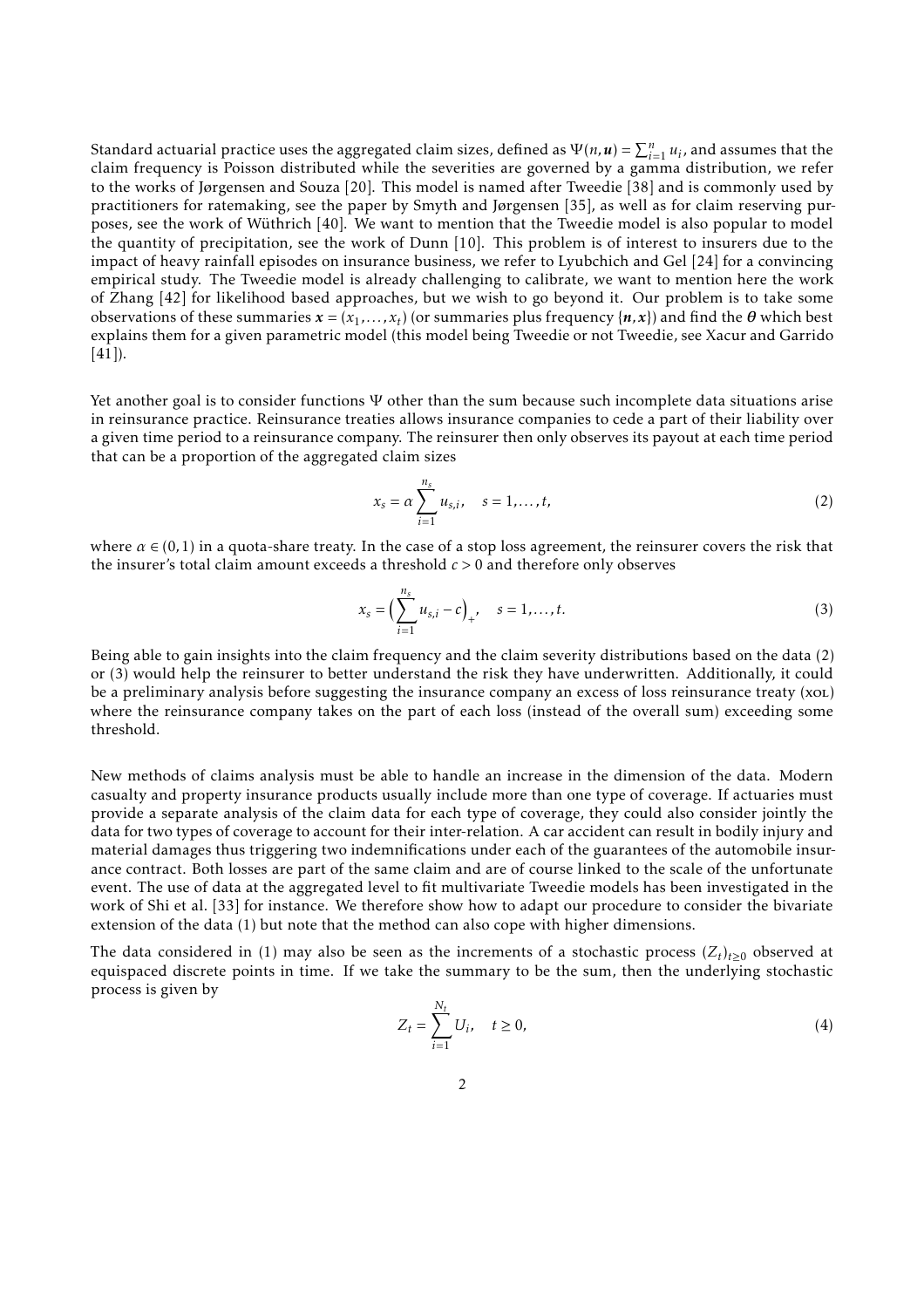where  $(N_t)_{t\geq0}$  is a counting process and  $(U_i)_{i\geq1}$  is a sequence of nonnegative random variables. In classical risk theory, the process  $(Z_t)_{t\geq0}$  represents the liability of a nonlife insurance company up to time  $t\geq0$ , we refer to the book of Asmussen and Albrecher [\[1\]](#page-28-0) for an overview. The number of claims reported at some time  $t > 0$  is given by  $(N_t)_{t \geq 0}$  and the  $U_i$ 's are the compensations associated to each claim. The problem of studying the distribution of the jumps based on observations of  $Z_t$  was considered, with insurance applications in mind, by Buchmann and Grübel [\[6](#page-29-4)]. This problem is also interesting in the field of queueing theory to draw inference on the job size distribution when only having access to the workload. Traditionally, a decompounding (as coined by Buchmann and Grübel [\[6\]](#page-29-4)) method builds a non-parametric estimate of the claim severity distribution based on the observations of the aggregated sums, see for instance van Es et al. [\[39](#page-30-6)], Coca [\[7](#page-29-5)] and Gugushvili et al. [\[18\]](#page-29-6). The method we propose effectively *decompound* the random sum but assumes that the jump sizes are driven by a parametric model. We then relax the Poisson arrival assumption to consider time dependent data instead of IID.

A Bayesian approach to estimating *θ* would be to treat *θ* as a random variable and find (or approximate) the *posterior distribution*  $\pi(\theta | x)$ . Bayes' theorem tells us that

<span id="page-2-0"></span>
$$
\pi(\boldsymbol{\theta} \mid \boldsymbol{x}) \propto p(\boldsymbol{x} \mid \boldsymbol{\theta}) \pi(\boldsymbol{\theta}), \tag{5}
$$

where  $p(x | \theta)$  is the *likelihood* and  $\pi(\theta)$  is the *prior distribution*. The prior represents our beliefs about  $\theta$  before seeing any of the observations and is informed by our domain-specific expertise. The posterior distribution is a very valuable piece of information that gathers our knowledge over the parameters. A point estimate  $\widehat{\theta}$ may be derived by taking the mean or mode of the posterior. For an overview on Bayesian statistics, we refer to the book of Gelman et al. [\[15\]](#page-29-7).

The posterior distribution [\(5\)](#page-2-0) rarely admits a closed-form expression, so it is approximated by an empirical distribution of samples from *π*(*θ* | *x*). Posterior samples are typically obtained using Markov Chain Monte Carlo (mcmc), yet a requirement for mcmc sampling is the ability to evaluate (at least up to a constant) the likelihood function  $p(x | \theta)$ . When considering the definition of x in [\(1\),](#page-0-0) we can see that there is little hope of finding an expression for the likelihood function even in simple cases (e.g. when the claim sizes are  $\text{ID}$ ). If the claim sizes are not  $\pi$  individual or if the number of claims influences their amount, then the chance that a tractable likelihood for *x* exists is extremely low. Even when a simple expression for the likelihood exists, it can be prohibitively difficult to compute (such as in a big data regime), and so a likelihood-free approach can be beneficial.

We advertise here a likelihood-free estimation method known as *approximate Bayesian computation* (abc). This technique has attracted a lot of attention recently due to its wide range of applicability and its intuitive underlying principle. One resorts to abc when the model at hand is too complicated to write the likelihood function but still simple enough to generate artificial data. Given some observations *x*, the basic principle consists in iterating the following steps:

- (i) generate a potential parameter from the prior distribution  $\tilde{\theta} \sim \pi(\theta)$ ;
- (ii) simulate 'fake data'  $\widetilde{x}$  from the likelihood ( $\widetilde{x}$  |  $\widetilde{\theta}$ ) ~  $p(x | \theta)$ ;
- (iii) if  $\mathcal{D}(x, \tilde{x}) \leq \epsilon$ , where  $\epsilon > 0$  is small, then store  $\tilde{\theta}$ ,

where  $\mathcal{D}(\cdot,\cdot)$  denotes a distance measure and  $\epsilon$  is an acceptance threshold. The algorithm provides us with a sample of  $\theta$ 's whose distribution is close to the posterior distribution  $\pi(\theta | x)$ .

The abc algorithm presented in this work allows us to consider a wide variety of  $\Psi$  functions [\(1\)](#page-0-0) without imposing common simplifying assumptions such as assuming the claim amounts are  $\text{m}$  and independent from the claim frequency. In addition to parameter estimation, abc allows us to perform model selection in a Bayesian manner. This direction is also investigated.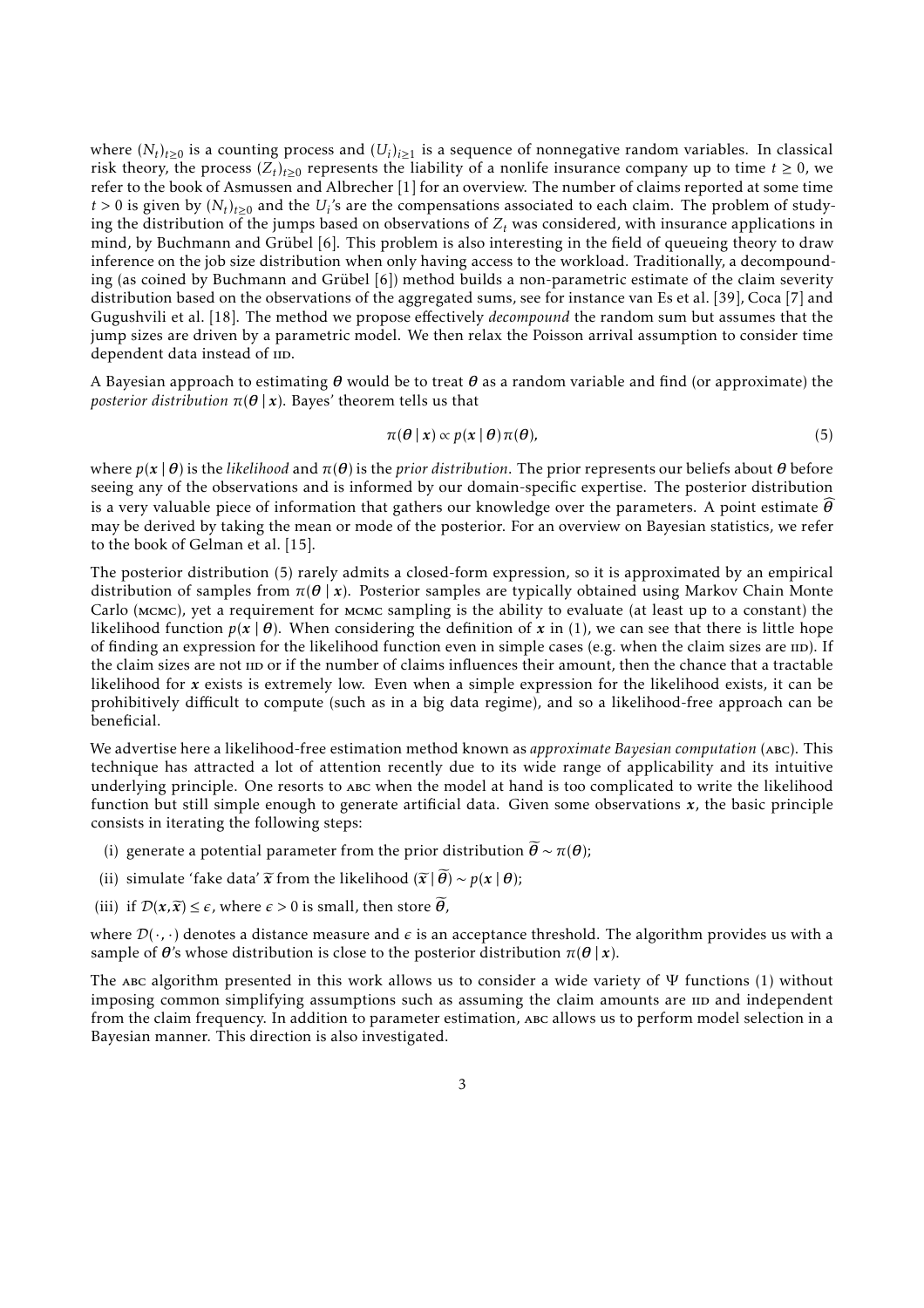The basic abc algorithm outlined above is, arguably, the simplest method of all types of statistical inference in terms of conceptual difficulty. At the same time, this simple method is perhaps the most difficult form of inference in terms of computational cost. We must use a modified form of this basic regime to minimize (though not eliminate) the gigantic computational costs of abc.

abc is a somewhat young field (like machine learning), and the methodology of abc and the other likelihoodfree algorithms are currently the subject of intense research. As such, there are many variations of abc which are under investigation, and there is no ironclad consensus on which variation of the abc algorithm is the best. We intend for this work to simplify a reader's first steps into this field of modern computational Bayesian statistics, as we present a restrictive view of abc instead of an overwhelming exhaustive list of every abc variation. For a comprehensive overview on abc, we refer to the monograph of Sisson et al. [\[34](#page-30-7)]; in finance and insurance, abc has been considered in the context of operational risk management by Peters and Sisson [\[26\]](#page-30-8) and for reserving purposes by Peters et al. [\[27\]](#page-30-9). After reading this work we'd encourage interested readers to consider the (subjectively) more conceptually difficult alternatives such as MCMC, ABC-MCMC, ABC-squared, Bayesian synthetic likelihood, variational Bayes, etc.

The rest of the paper is organized as follows. [Section 2](#page-3-0) provides an introduction to abc algorithms and presents our specific implementation. [Section 3](#page-6-0) shows how to use abc to fit an insurance loss model based on univariate, un bivariate and time dependent data. The performance of our ABC implementation is illustrated on simulated data in [Section 5](#page-13-0) and on a real world insurance dataset in [Section 6.](#page-23-0)

### <span id="page-3-0"></span>2 Approximate Bayesian Computation

Abc is a method for approximating the posterior probability  $\pi(\theta | x)$  without using the likelihood function. It relies on the ability to generate synthetic data from the model being fit. Two ingredients are required for a successful abc algorithm. First is a distance to measure the dissimilarity between the observed and synthetic data; we will use the Wasserstein distance as suggested in Bernton et al. [\[3](#page-28-1)]. Second is an efficient sampling scheme. The acceptance–rejection algorithm laid out in the introduction most often leads to considerable computing time. We instead put together an algorithm based on an adaptive importance sampling strategy called sequential Monte Carlo, see for instance Beaumont et al. [\[2](#page-28-2)], Del Moral et al. [\[8](#page-29-8)].

Consider some observed data  $x = (x_1, \ldots, x_n)$  and assume that the underlying model does not lead to a tractable likelihood function  $p(x | θ)$ . Sampling from an approximated version of the posterior  $π(θ | x)$  can be done in a likelihood-free way through acceptance–rejection. The procedure is summarized in [Algorithm 1,](#page-3-1) where  $\mathcal{D}(\cdot,\cdot)$  denotes some dissimilarity measure between the observed and fake data and  $\epsilon$  corresponds to a tolerance level.

<span id="page-3-1"></span>Algorithm 1 abc acceptance–rejection sampling for continuous data

```
1: input observations \mathbf{x} = (x_1, \ldots, x_n), \mathcal{D}(\cdot, \cdot) distance, \epsilon > 0 threshold
2: for k = 1 \rightarrow K do<br>3: repeat
            3: repeat
4: generate \widetilde{\theta} \sim π(\theta)<br>5: generate \widetilde{x} \sim n(x)5: generate \widetilde{x} \sim p(x | \theta)<br>6: until D(x, \widetilde{x}) < \epsilon then ste
6: until \mathcal{D}(x, \tilde{x}) < \epsilon then store \theta<br>7: Set \theta_k = \tilde{\theta}Set \theta_k = \tilde{\theta}8: end for
9: return \{\theta_1, \ldots, \theta_K\} which are approximately \pi(\theta | x) distributed
```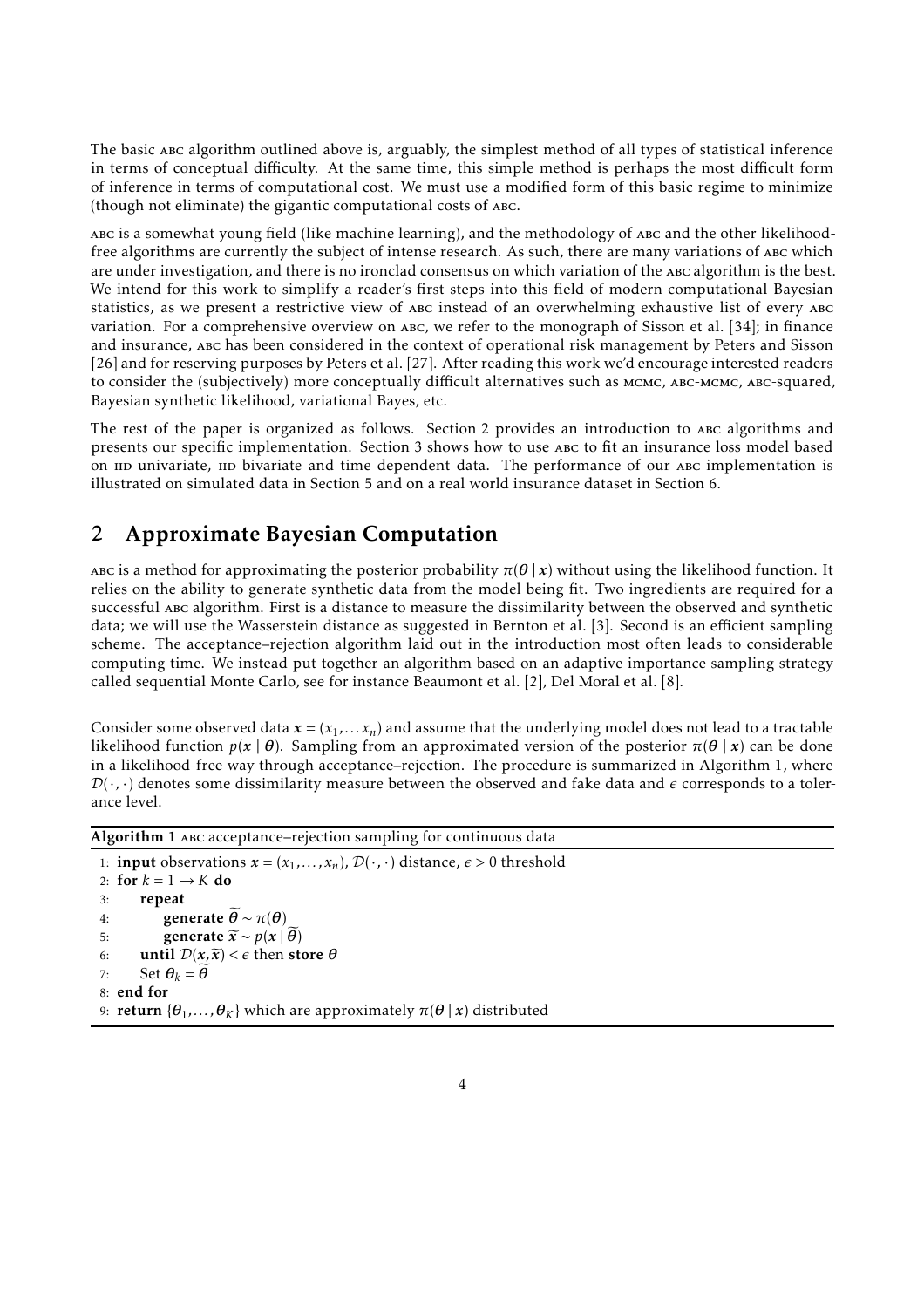<span id="page-4-1"></span>

Figure 1: ABC posteriors for 250 simulated Normal( $\mu$ , $\sigma$ ) observations. The true parameters  $\mu = 0$  and  $\sigma = 5$ . The fits are generated by [Algorithm 1](#page-3-1) with  $\epsilon = 50$ ,  $\epsilon = 25$ , and for  $\epsilon = 10$ . They become much narrower around the true values as *ǫ* becomes more restrictive (smaller). All of the posteriors are an improvement over the  $\mu \sim$  Unif(-10,10),  $\sigma \sim$  Unif(0,10) prior distributions.

The procedure depicted in [Algorithm 1](#page-3-1) allows us to sample from an approximation of the posterior distribution given by

<span id="page-4-0"></span>
$$
\pi_{\epsilon}(\theta \mid x) \propto \pi(\theta) \int_{\mathbb{R}^l} \mathbb{I}_{\{\mathcal{D}(x,\widetilde{x}) < \epsilon\}} p(\widetilde{x} \mid \theta) \, d\widetilde{x},\tag{6}
$$

where

$$
\mathbb{I}_{\{\mathcal{D}(x,\widetilde{x})<\epsilon\}} = \begin{cases} 1, & \text{if } \mathcal{D}(x,\widetilde{x})<\epsilon, \\ 0, & \text{otherwise.} \end{cases}
$$

Distribution [\(6\)](#page-4-0) is called the *ABC posterior*. If the distance  $D$  is chosen to be

<span id="page-4-2"></span>
$$
\mathcal{D}(\mathbf{x}, \widetilde{\mathbf{x}}) = \mathcal{D}_p(\mathbf{x}, \widetilde{\mathbf{x}}) := \left(\frac{1}{n} \sum_{i=1}^n \rho(x_i, \widetilde{x}_i)^p\right)^{1/p} \tag{7}
$$

where  $\rho(\cdot,\cdot)$  denotes the ground distance in the observation space, for instance  $\rho$  is the absolute difference if the data is univariate or the Euclidean norm if the dimension is larger than 1, then the abc posterior  $\pi_e(\theta | x)$ converges toward the true posterior  $\pi(\theta | x)$  as  $\epsilon$  tends to 0, see Rubio and Johansen [\[30](#page-30-10)].

[Figure 1](#page-4-1) shows a simple example of [Algorithm 1](#page-3-1) in action. It shows the abc posteriors for some simple normally distributed data when *ε* takes on different values. Notice that as *ε* decreases, the ABC posterior becomes more confident (i.e. narrower) of the true values of  $\theta = (\mu, \sigma)$ .

The combination of a small  $\epsilon$  and a prior more diffuse than the posterior distribution makes ABC rejection sampling inefficient as acceptance almost never occurs. We therefore move from the acceptance–rejection simulation scheme to a sequential Monte Carlo (smc) scheme inspired by the work of Del Moral et al. [\[8](#page-29-8)], Beaumont et al. [\[2\]](#page-28-2). A sequence of abc posteriors, similar to [Figure 1,](#page-4-1) is constructed by gradually decreasing the tolerance  $\epsilon$  through a sequence  $(\epsilon_g)_{g\geq 1}$  and by leveraging the information about the  $\epsilon_{g-1}$  approximate posterior to more intelligently create an improved  $\epsilon_g$  approximate posterior.

The abc-smc algorithm starts by sampling a finite number of parameter sets (particles) from the prior distribution and each intermediate distribution (called a generation) is obtained as a weighted sample approximated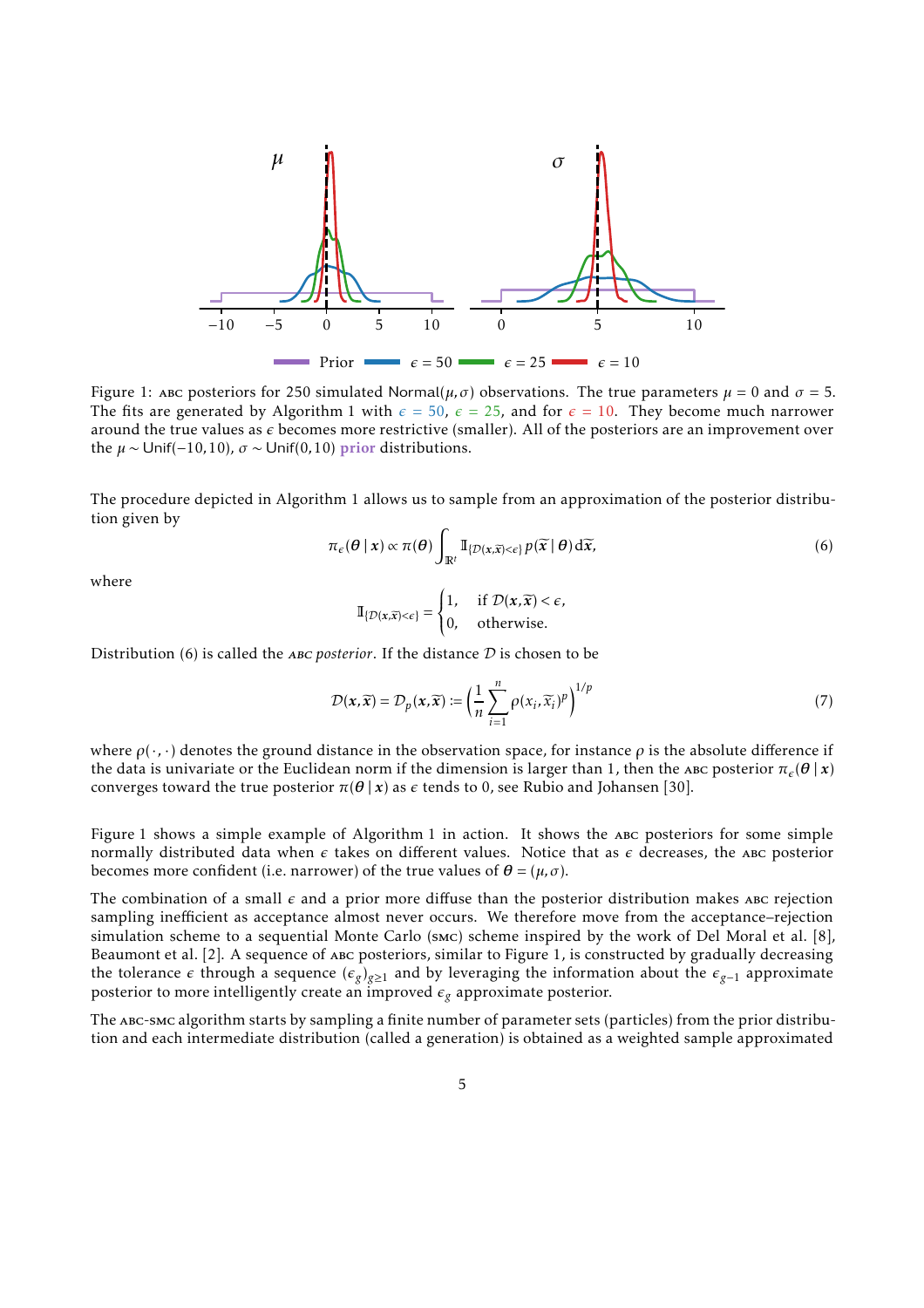via a multivariate kernel density estimator (KDE). The parameters of the algorithm are the number of generations *G* and the number of particles *K*. For a given generation  $g > 1$ , we hold an approximation  $\widehat{\pi}_{\varepsilon_{g-1}}(\theta | x)$ of the posterior distribution based on the  $(g - 1)$ <sup>th</sup> generation of particles. New particles  $\tilde{\theta}$  are proposed by  $\limsup$  in  $\widehat{n}_{\epsilon_{g-1}}(\theta | x)$  until the synthetic data  $\widetilde{x} \sim p(x | \theta)$  satisfies  $\mathcal{D}(x, \widetilde{x}) < \epsilon_{g-1}$ . It goes on until *K* particles  $\theta_1^g$  $\frac{g}{1}, \ldots, \theta_K^g$  $\frac{x}{K}$  are selected. We then need to define the next tolerance threshold  $\epsilon_g$  which is used to calculate the particle weights

$$
w_k^g \propto \frac{\pi(\boldsymbol{\theta}_k^g)}{\widehat{\pi}_{g-1}(\boldsymbol{\theta}_k^g \mid \boldsymbol{x})} \mathbb{I}_{\mathcal{D}(\boldsymbol{x}, \boldsymbol{x}_k) < \epsilon_g}, \quad k = 1, \ldots, K.
$$

The tolerance threshold is chosen so as to maintain a specified effective sample size (ess) of *K /*2 (as in Del Moral et al. [\[8\]](#page-29-8)). Following Kong et al. [\[23\]](#page-29-9), the  $\text{ess}$  is estimated by  $1/\sum_{k=1}^{K} (w_k^g)$  $(k^g)^2$ . This weighted sampled allows us to update the posterior approximation as

$$
\widehat{\pi}_{\epsilon_g}(\boldsymbol{\theta} \mid \boldsymbol{x}) = \sum_{k=1}^K w_k^g K_H(\boldsymbol{\theta} - \boldsymbol{\theta}_k^g),
$$

where  $K_H$  is a multivariate kDE with smoothing matrix  $H$ . A common choice for the kDE is the multivariate Gaussian kernel with a smoothing matrix set to twice the empirical covariance matrix assessed over the population of weighted particles  $\{(\boldsymbol{\theta}_k^g)$  $\int\limits_k^g w_k^g$  $\binom{1}{k}$ <sub> $k=1,...,K$ , see Beaumont et al. [\[2\]](#page-28-2). The pseudocode of the algorithm is</sub> provided in [Algorithm 2.](#page-5-0)

#### <span id="page-5-0"></span>Algorithm 2 Sequential Monte Carlo Approximate Bayesian Computation

1: set  $\epsilon_0 = \infty$  and  $\widehat{\pi}_{\epsilon_0}(\theta | x) = \pi(\theta)$ 2: for  $g = 1 \rightarrow G$  do<br>3: for  $k = 1 \rightarrow K$ 3: for  $k = 1 \rightarrow K$  do<br>4: **repeat** repeat 5: **generate**  $\theta \sim \widehat{\pi}_{\epsilon_{g-1}}(\theta | x)$ 6: generate  $\widetilde{x} \sim p(\mathbf{x} | \widetilde{\theta})$ <br>7: until  $\mathcal{D}(\mathbf{x}, \widetilde{\mathbf{x}}) < \epsilon_{\varphi-1}$ 7: **until**  $\mathcal{D}(x,\widetilde{x}) < \epsilon_{g-1}$ <br>8: **set**  $\theta_s^g = \widetilde{\theta}$  and  $x_t =$ 8: **set**  $\theta_k^g$ 8: **set**  $\theta_k^{\delta} = \theta$  and  $x_k = \tilde{x}$ <br>9: **end for** 10: **find**  $\epsilon_g \le \epsilon_{g-1}$  so that  $\widehat{\text{ess}} = \left[ \sum_{k=1}^K (w_k^g) \right]$  $\binom{g}{k}^2$ <sup>-1</sup>  $\approx K/2$ , where  $w_k^g$ *k* ∝  $\pi(\boldsymbol{\theta}_k^g)$ *k* )  $\widehat{\pi}_{\epsilon_{g-1}}(\theta_k^g)$  $\int_{k}^{k} |x| \mathbf{I}_{\mathcal{D}(x,x_k) < \epsilon_{g}}, \quad k = 1, ..., K$ 11: **compute**  $\widehat{\pi}_{\epsilon_g}(\theta | x) = \sum_{k=1}^K w_k^g$  $\frac{g}{k}K_H(\theta-\theta_k^g)$ *k* ) 12: end for

One small variation of [Algorithm 2,](#page-5-0) which we use in the simulations below, is called *particle recycling*. Note that for each generation *g* > 1 we sample *K* new particles based on the  $K^{g-1} := \sum_{k=1}^{K} \mathbb{I}_{w_k^{g-1} > 0}$  particles from the previous generation. The method above throws away the original *K <sup>g</sup>*−<sup>1</sup> particles in favor of the new generation. But as both sets of particles are equally close to the observed data (both satisfied  $\mathcal{D}(x,\widetilde{x}) < \epsilon_{g-1}$ ), it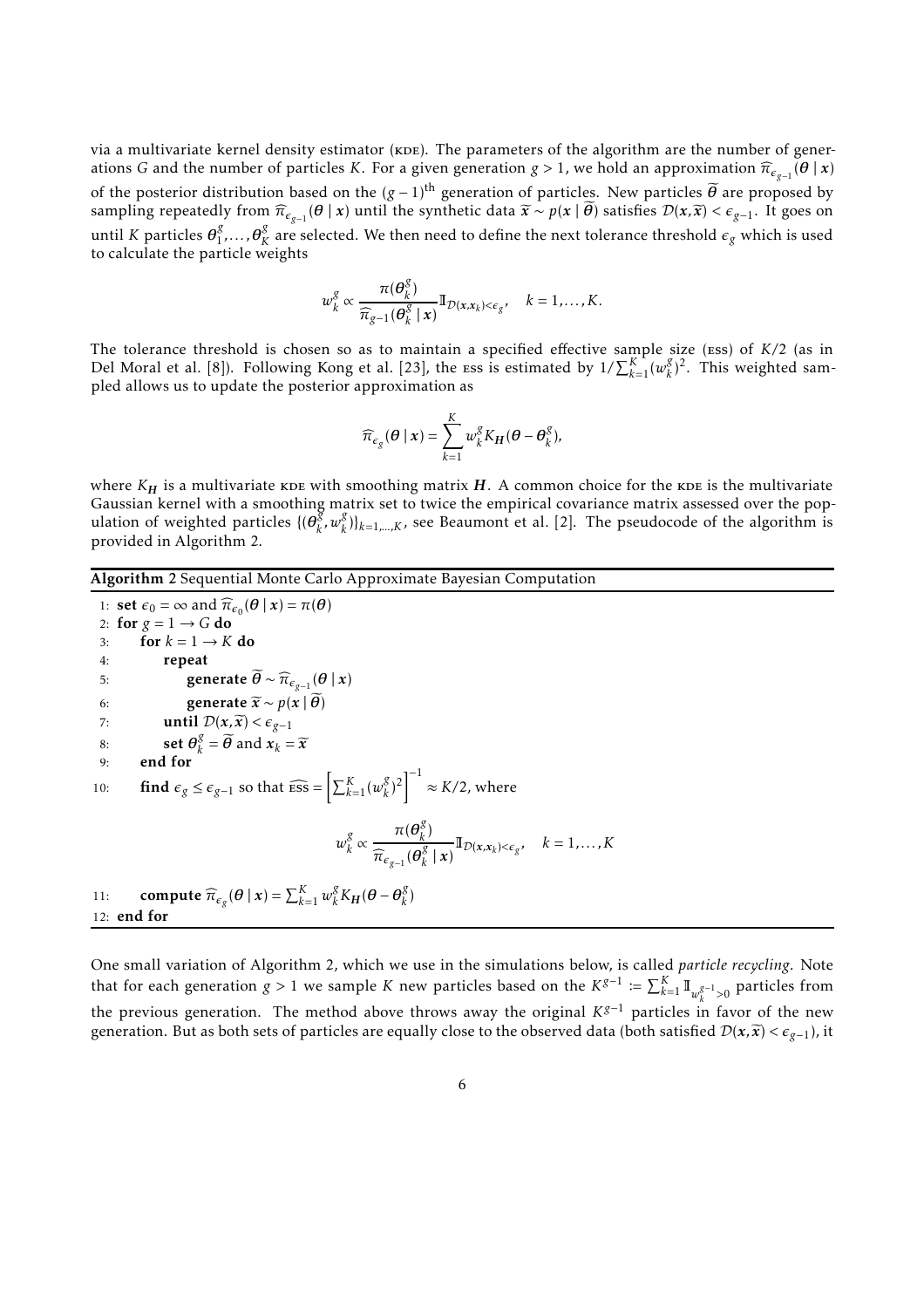is less wasteful to combine them into one larger generation, and then proceed with the calculation of  $\epsilon_g$  using this larger population.

The abc procedure suffers from the so-called curse of dimensionality [\[5](#page-28-3)]. Specifically, if one takes a distance such as defined in [\(7\)](#page-4-2) to measure the dissimilarity between observed and fake data then the odds of getting an acceptable match will plummet as the number of observations, i.e. the dimension of *x*, increases. The dimensionality curse can be alleviated by replacing  $x \in \mathbb{R}^t$  with summary statistics  $S(x) \in \mathbb{R}^d$ , where  $d < t$ . While the choice of the summary statistics  $S : \mathbb{R}^t \mapsto \mathbb{R}^d$  is arbitrary, it is desirable to heavily compress the data ( $d \ll t$ ) while limiting the amount of information lost. This is difficult. When the model at hand admits sufficient statistics then these should be taken. In fact, one can show that convergence of  $\pi_e(\theta | x)$  to  $\pi(\theta | x)$ as  $\epsilon \to 0$  holds when the chosen summary statistics are sufficient [\[34,](#page-30-7) Chapter 5], otherwise convergence holds toward  $\pi(\theta | S(x))$  which may or may not be a sound approximation to  $\pi(\theta | x)$ . Note that the summary statistics *S* are not to be confused with the Ψ summaries in [Section 1!](#page-0-1) Rather than resorting to statistical summaries, we follow up on the work of Bernton et al. [\[4](#page-28-4)] and measure the dissimilarity between two samples through the Wasserstein distance defined as

<span id="page-6-2"></span>
$$
\mathcal{W}_p(\mathbf{x}, \widetilde{\mathbf{x}}) = \left( \inf_{\sigma \in \mathcal{S}_t} \frac{1}{n} \sum_{s=1}^t \rho(x_s, \widetilde{x}_{\sigma(s)})^p \right)^{1/p}, \quad p \ge 1,
$$
\n(8)

where  $S_t$  denotes the set of all the permutations of  $\{1,\ldots,t\}$ . In the remainder, we only consider the case where *p* = 1 and further denote  $\mathcal{D}(\cdot, \cdot) := \mathcal{W}_1(\cdot, \cdot)$ . Bernton et al. [\[3](#page-28-1)] have shown in their work that the use of the Wasserstein distance uphold the convergence of the abc posterior toward the true posterior for continuous data. A recent study by Drovandi and Frazier [\[9](#page-29-10)] also shows that the Wasserstein distance compares favorably to other measures of dissimilarity between empirical distributions. The problem is that our data is on the border between discrete and continuous. Another obstacle is the practical evaluation of the Wasserstein distance, which can be tricky when dealing with multivariate or time dependent data. We address these points in the next section for each type of claim data considered in this work.

### <span id="page-6-0"></span>3 ABC for mixed data

The implementation of abc is tied to the nature of the data at hand. In our problem the frequency data is discrete, the individual claim sizes are continuous, and the aggregated data is a mixture of discrete and continuous (due to the atom at 0). We need to ensure that the convergence result of the abc posterior distribution toward the exact posterior distribution holds despite the mixed nature of our data. The main task is then to find an efficient way to compute the Wasserstein distance. We handle the case where the data is  $\text{ID}$  univariate in [Section 3.1,](#page-6-1)  $\mu$  bivariate in [Section 3.2,](#page-8-0) and we finish with time dependent data in [Section 3.3.](#page-10-0)

#### <span id="page-6-1"></span>3.1 IID univariate data

For each time period, a random number of claims  $n \in \mathbb{N}_0$  are filed. The claim frequencies form an  $\text{no}$  sample from the probability mass function (PMF)  $p_N(n | \theta_{freq})$ . Given *n*, the associated claim sizes  $u = (u_1, \ldots, u_n)$ have a joint probability density function (ppf) denoted by  $f_{U|N}(u \mid n, \theta_{\text{sev}})$ . The available data  $x := \Psi(n, u)$  is univariate,  $\text{ID}$  (parametrized by  $\theta = (\theta_{\text{freq}}, \theta_{\text{sev}})$ ) and mixed because of a point mass  $p_X(0 | \theta)$  at 0. Zeros can occur if no claims are filed ( $n = 0$ ) which occurs with probability  $p_N(0 | \theta_{\text{freq}})$ , or because of censoring effects like in the non-proportional reinsurance treaty case, see [Section 1.](#page-0-1) The continuous part of *x*'s distribution is characterized by the conditional PDF

$$
[1-p_X(0\mid\boldsymbol{\theta})]f_{X|X>0}(x\mid\boldsymbol{\theta}), \quad x>0.
$$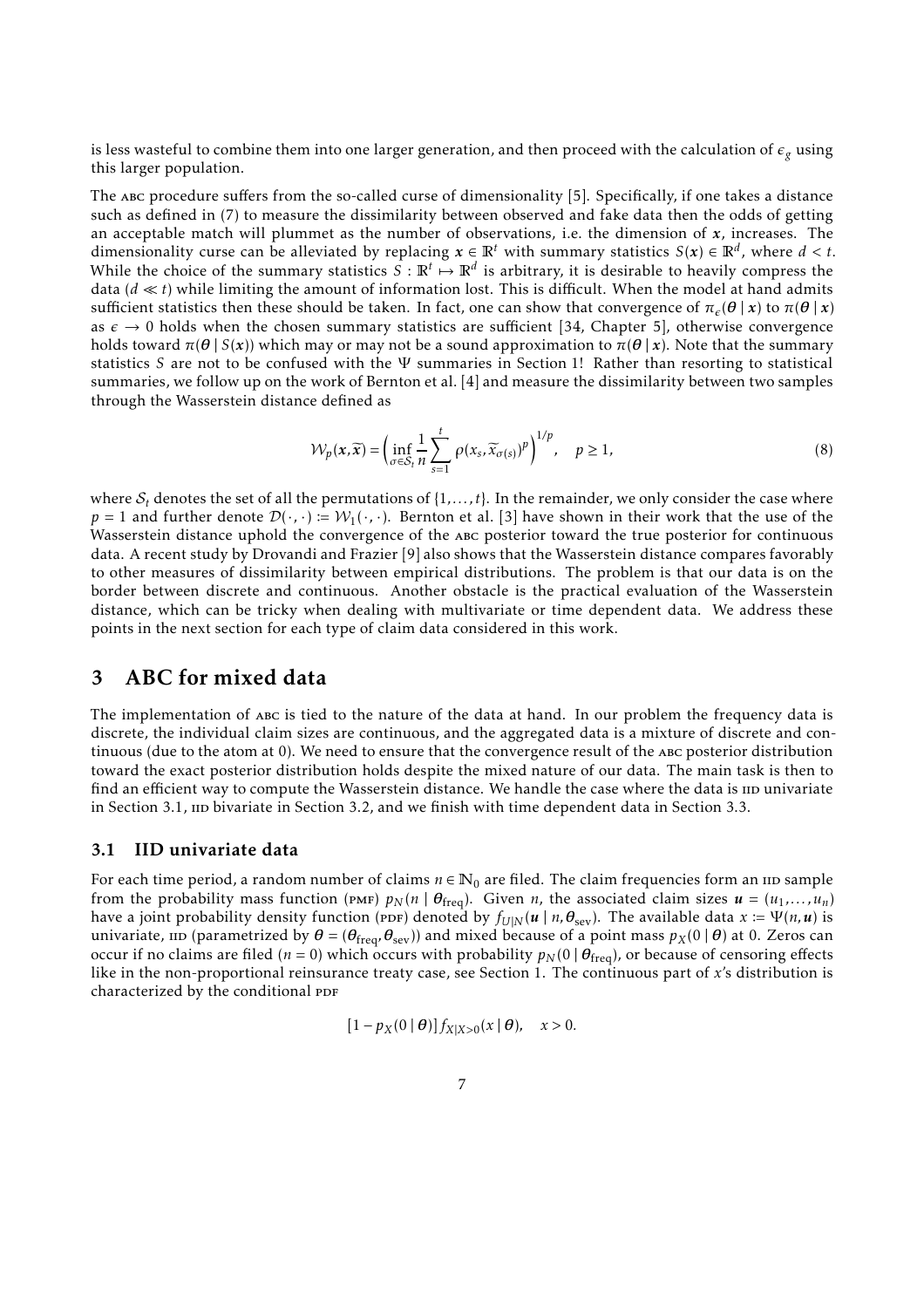For a data history  $\pmb{x} = (x_1, \dots, x_t)$  of  $t$  time periods, we separate the zeros from the non-zero data points, so

<span id="page-7-0"></span>
$$
\mathbf{x} = (\mathbf{x}^0, \mathbf{x}^+) = (\underbrace{0, \dots, 0}_{t_0 \text{ zeros}}, \underbrace{\mathbf{x}_1^+, \dots, \mathbf{x}_{t-t_0}^+}_{t-t_0 \text{ non-zeros}}).
$$

The likelihood function may be written as

$$
p(\mathbf{x} \mid \boldsymbol{\theta}) = p_X(0 \mid \boldsymbol{\theta})^{t_0} [1 - p_X(0 \mid \boldsymbol{\theta})]^{t - t_0} \prod_{s=1}^{t - t_0} f_{X \mid X > 0}(x_s^+ \mid \boldsymbol{\theta})
$$
  
=  $p_X(0 \mid \boldsymbol{\theta})^{t_0} [1 - p_X(0 \mid \boldsymbol{\theta})]^{t - t_0} p(\mathbf{x}^+ \mid \boldsymbol{\theta}).$  (9)

<span id="page-7-1"></span>To evaluate the conditional ppf  $f_{X|X>0}$  in [\(9\)](#page-7-0) we must consider all possible values of *n* which often leads to an infinite series without closed-form expression, as illustrated in [Example 1.](#page-7-1)

**Example 1.** Consider the case where we only observe the aggregate claim sizes  $x_s = \sum_{i=1}^{n_s} u_{s,i}$  for  $s = 1, ..., t$ , i.e.,  $\Psi$  *is the sum operator. If the claim sizes are IID and independent from the claim frequency, which is common in the actuarial science literature, the conditional PDF of X taking positive values is* 

<span id="page-7-2"></span>
$$
f_{X|X>0}(x \mid \boldsymbol{\theta}) = \frac{1}{1 - p_N(0 \mid \boldsymbol{\theta}_{\text{freq}})} \sum_{n=1}^{\infty} f_U^{(*n)}(x \mid \boldsymbol{\theta}_{\text{sev}}) p_N(n \mid \boldsymbol{\theta}_{\text{freq}}),
$$
(10)

 $w$ here  $f^{(*n)}_U(x\mid\bm{\theta}_{\rm sev})$  denotes the n-fold convolution product of  $f_U(x\mid\bm{\theta}_{\rm sev})$  with itself. A closed-form expression of [\(10\)](#page-7-2) *is available only in a few cases. For the remaining cases, quite some energy has been dedicated by actuarial scientists to finding convenient numerical approximations. Note that none of the aforementioned numerical routines would be*  $suited$  to the multiple evaluations of the conditional *PDF* required for MCMC or maximum likelihood inference via some *optimization algorithm. We begin our numerical illustration of the* abc *method on some cases where a closed-form expression of* [\(10\)](#page-7-2) *is available, as we will be able to sample from the true posterior via an* mcmc *simulation scheme. Point estimates may also be compared to frequentist estimators such as the maximum likelihood or the method of moment estimators. The latter has been used in a similar situation in the work of Goffard et al. [\[16](#page-29-11)].*

The lack of analytical expression for the likelihood function justifies the use of a likelihood-free inference method such as abc. The distribution of *x* is of mixed type which means we cannot directly apply [Algorithm 2](#page-5-0) as we would lose the convergence toward the true posterior distribution. To address this issue, we ask that the number of zeros in the synthetic samples  $\tilde{t}_0$  matches the number of zeros in the observed data  $t_0$  and we treat the non-zero data points as  $\mu$  continuous data. So, in [Algorithm 2](#page-5-0) we retain synthetic samples that belong to the set

$$
\mathcal{B}_{\epsilon,x} = \left\{ \widetilde{\mathbf{x}} \in \mathbb{R}^t : \mathbf{x}^0 = \widetilde{\mathbf{x}}^0 \text{ and } \mathcal{D}(\mathbf{x}^+, \widetilde{\mathbf{x}}^+) < \epsilon \right\}.
$$

[Algorithm 2](#page-5-0) then samples from the approximate posterior distribution

$$
\pi_{\epsilon}(\theta \mid x) \propto \pi(\theta) \int_{\mathbb{R}^t} \mathbb{I}_{\mathcal{B}_{\epsilon,x}}(\widetilde{x}) p(\widetilde{x} \mid \theta) \, d\widetilde{x},
$$

where

$$
\mathbb{I}_{\mathcal{B}_{\epsilon,\mathbf{x}}}(\widetilde{\mathbf{x}}) = \begin{cases} 1, & \text{if } \mathbf{x}^0 = \widetilde{\mathbf{x}}^0 \text{ and } \mathcal{D}(\mathbf{x}^+, \widetilde{\mathbf{x}}^+) < \epsilon, \\ 0, & \text{otherwise.} \end{cases}
$$

[Proposition 1](#page-31-0) in [Appendix A](#page-31-1) shows the convergence of  $\pi_\epsilon$  toward the true posterior as we let  $\epsilon$  approach 0. The Wasserstein distance for real-valued, IID observations reduces to

$$
\mathcal{W}_p(\boldsymbol{x}^+, \widetilde{\boldsymbol{x}}^+)^p = \frac{1}{t-t_0} \sum_{s=1}^{t-t_0} |x_{(s)}^+ - \widetilde{x}_{(s)}^+|^p,
$$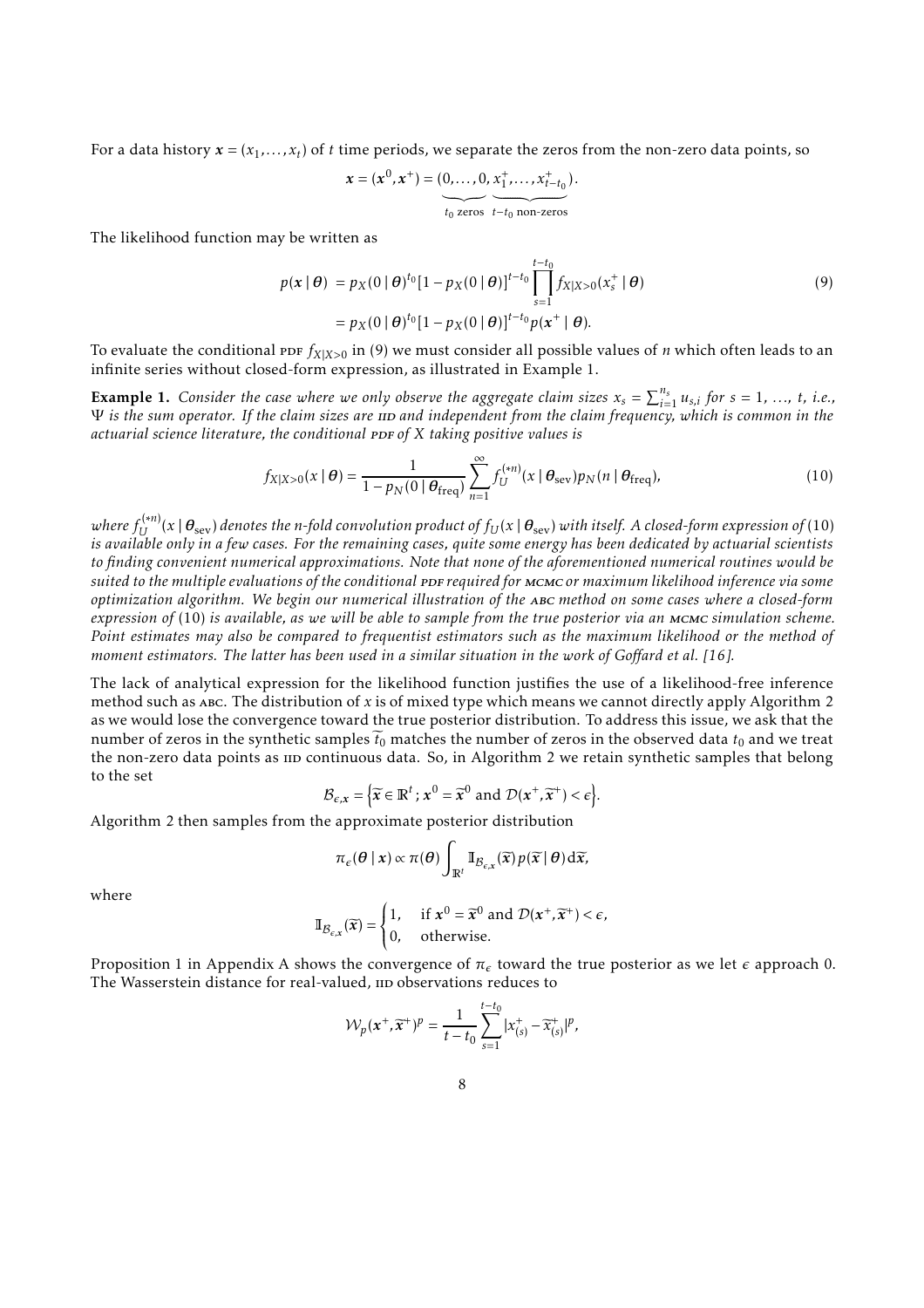where  $x_{(1)} < ... < x_{(t-t_0)}$  and  $\widetilde{x}_{(1)}^+ < ... < \widetilde{x}_{(t-t_0)}^+$  denote the order statistics of the non-zero portions of the observed and synthetic data respectively. [Example 2](#page-8-1) shows the efficiency of ABC on an example where we can access the true posterior (i.e. the likelihood function is available).

<span id="page-8-1"></span>Example 2. *Let the claim frequency be geometrically distributed*

$$
n_1,\ldots,n_t \stackrel{\text{IID}}{\sim} \text{Geom}(p=0.8),
$$

 $with$   ${\tt PMF}$   $given$   $by$   $p_N(n; p) = (1 - p)p^n$ ,  $n \in \mathbb{N}_0$ . Assume that the claim amounts are exponentially distributed

$$
u_{s,1},\ldots,u_{s,n_s} \stackrel{\text{HD}}{\sim} \text{Exp}(\delta=5), \quad s=1,\ldots,t,
$$

 $with$  PDF defined as  $f(x;δ) = (1/δ)e^{-x/δ}$ ,  $x > 0$ , irrespective of the claim frequency. The available data is the aggre*gated claim sizes*

$$
x_s = \sum_{k=1}^{n_s} u_{s,k}, \quad s = 1, \dots, t,
$$

*and we assume that t* = 100 *data points are available to conduct the inference. The likelihood function of the data is*

$$
p(\mathbf{x} \mid \boldsymbol{\theta}) = (1-p)^t \left(\frac{p}{\delta}\right)^{t-t_0} \exp\left[-\frac{1-p}{\delta} \sum_{s=1}^{t-t_0} x_s^+\right],
$$

*so we can sample from the true posterior distribution via an* mcmc *scheme. This compound geometric-exponential model admits*  $t_0$  (the number of zeros in the data) and  $\sum_{s=1}^{t-t_0} x_s^+$  (sum of the non-zero data points) as sufficient *statistics which in turn allows us to sample from an* abc *posterior based on sufficient summary statistics. We set uniform priors*

$$
p \sim \text{Unif}(0, 1), \quad \delta \sim \text{Unif}(0, 100)
$$

*over the parameters of the* Geom(*p*)*–*Exp(*δ*) *parametric model. We set the number of generations to G* = 10 *and the number of particles to*  $K = 1000$  *for the ABC samplers. [Figure 2](#page-9-0) displays the kDES of the posterior samples produced via* abc *using the Wasserstein distance,* abc *with sufficient statistics, and* mcmc*. The* mcmc *posterior sample is generated by the* PyMC3 *Python library, see Salvatier et al. [\[31](#page-30-11)].*

#### <span id="page-8-0"></span>3.2 IID bivariate data

Insurers are typically exposed to more than one type of risk, and it can be beneficial for them to consider the joint risk profile for related products. A joint model for bivariate data like

$$
(\lbrace n_s, u_s \rbrace, \lbrace m_s, v_s \rbrace), \quad s = 1, \ldots, t
$$

could, for example, be used when  $\{n_s, u_s\}$  and  $\{m_s, v_s\}$  represent the claim data associated to two types of coverage, or two policyholders, or even two nonlife insurance portfolios. The available information is then

$$
x_s = \left(\begin{array}{c} \Psi(n_s, \boldsymbol{u}_s) \\ \Phi(m_s, \boldsymbol{v}_s) \end{array}\right), \quad s = 1, \ldots, t.
$$

The likelihood function may be written as in the univariate case [\(9\)](#page-7-0) except that three types of singularity need to be accounted for. Namely, the cases where none of the components, both components and only one component is null. The data is then split four ways as

$$
x=(x^{(0,0)},x^{(+,0)},x^{(0,+)},x^{(+,+)}),\quad
$$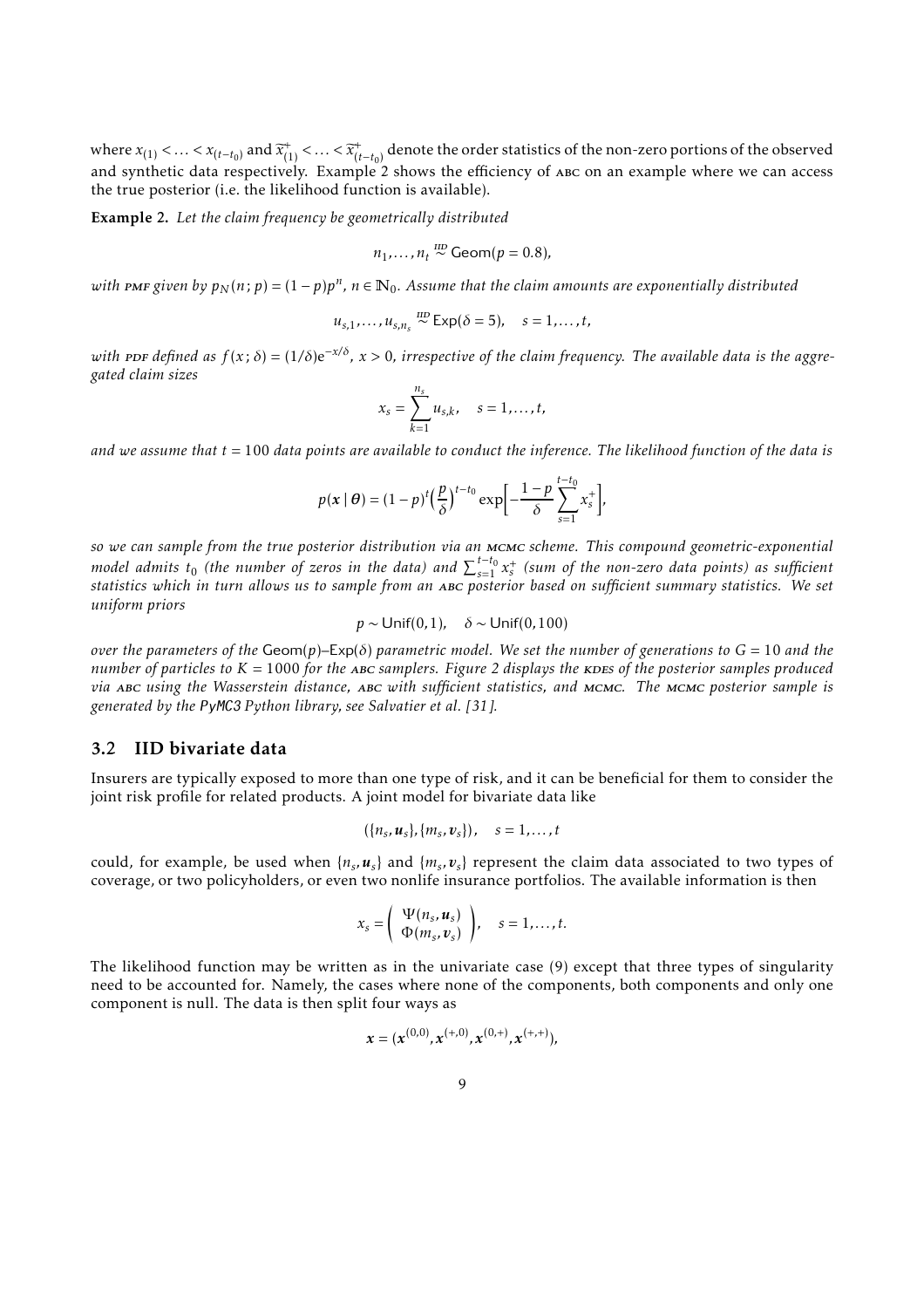<span id="page-9-0"></span>

Figure 2: Fitting a Geom(*p*)–Exp(*δ*) model to simulated data. The true parameters are *p* = 0.8 and *δ* = 5. The abc posterior, abc summary statistics posterior, and the true posterior (by mcmc) coincide very well (in fact, they overlap), and are considerably narrower than the **prior**.

where  $x^{(0,0)} = (x_1^{(0,0)}$  $\chi_{t_{0,0}}^{(0,0)}$ , ...,  $x_{t_{0,0}}^{(0,0)}$  $t_{0,0}^{(0,0)}$  denotes the portion of the data where both components are null,  $\mathbf{x}^{(+,0)}$  =  $(x_1^{(+,0)}$  $x_{t_{+0}}^{(+,0)}, \ldots, x_{t_{+0}}^{(+,0)}$  $(t^{+,0)}_{t_{+,0}})$ ,  $\mathbf{x}^{(0,+)} = (x_1^{(0,+)}$  $x_{t_{0,+}}^{(0, +)}$ , ...,  $x_{t_{0,+}}^{(0, +)}$  $t_{0,+}^{(0,+)}$  denote the portions of the data where the first or second components are null respectively, and  $\mathbf{x}^{(+,+)} = (x_1^{(+,+)} )$  $x_{t_{+,+}}^{(+,+)}, \ldots, x_{t_{+,+}}^{(+,+)}$  $t_{t++}^{(\tau,\tau,\tau)}$  corresponds to the portion of the data where both components are nonnegative. The synthetic data simulated within [Algorithm 2](#page-5-0) is selected only if it belongs to the set

$$
\mathcal{B}_{\epsilon,x} = \left\{ \widetilde{\mathbf{x}} \in \mathbb{R}^2 \times \mathbb{R}^t; t_{0,0} = \widetilde{t}_{0,0}, t_{0,+} = \widetilde{t}_{0,+}, t_{+,0} = \widetilde{t}_{+,0} \right. \n\mathcal{D}(\mathbf{x}^{0,+}, \widetilde{\mathbf{x}}^{0,+}) < \epsilon_1, \mathcal{D}(\mathbf{x}^{+,0}, \widetilde{\mathbf{x}}^{+,0}) < \epsilon_2, \text{ and } \mathcal{D}(\mathbf{x}^{+,+}, \widetilde{\mathbf{x}}^{+,+}) < \epsilon_3 \right\}.
$$

The tolerance levels  $\epsilon_1$ , $\epsilon_2$  and  $\epsilon_3$  decrease along the sequential Monte Carlo iterations so as to maintain an appropriate effective sample size. The dissimilarity between synthetic and observed data is then measured through the Wasserstein distance. The computation of  $\mathcal{D}(x^{+,0}, \widetilde{x}^{+,0})$  and  $\mathcal{D}(x^{0,+}, \widetilde{x}^{0,+})$  is similar to that of [Section 3.1.](#page-6-1) Namely, we have

$$
\mathcal{D}(\mathbf{x}^{+,0}, \widetilde{\mathbf{x}}^{+,0}) = \frac{1}{t_{+,0}} \sum_{s=1}^{t_{+,0}} |x_{(s)}^{+,0} - \widetilde{x}_{(s)}^{+,0}|
$$

where  $x_{(1)}^{(+,0)} < ... < x_{(t_{+,0})}^{(+,0)}$  $\widetilde{x}_{(t+0)}^{(+,0)}$  and  $\widetilde{x}_{(1)}^{(+,0)} < ... < \widetilde{x}_{(t+0)}^{(+,0)}$  $\binom{(+,0)}{(t_{+,0})}$  and

$$
\mathcal{D}(\boldsymbol{x}^{0,+}, \widetilde{\boldsymbol{x}}^{0,+}) = \frac{1}{t_{0,+}} \sum_{s=1}^{t_{0,+}} |x_{(s)}^{0,+} - \widetilde{x}_{(s)}^{0,+}|,
$$

where  $x_{(1)}^{(0, +)} < \ldots < x_{(t_{0, +})}^{(0, +)}$  $\begin{aligned} (0, +) \\ (t_{0,+}) \text{ and } \widetilde{x}_{(1)}^{(0,+)} < \ldots < \widetilde{x}_{(t_{0,+})}^{(0,+)} \end{aligned}$  $(t_{(t_{0,+})}^{(0,+)}$ . To compute the Wasserstein  $\mathcal{D}(\boldsymbol{x}^{+,+}, \widetilde{\boldsymbol{x}}^{+,+})$  we first set the ground distance *ρ* to be the Euclidean norm. Finding the optimal permutation in a multivariate setting can be achieved using the Hungarian algorithm at a computational cost of magnitude  $\mathcal{O}(t^3)$  (recall that *t* is the number of observations). Of course, this is significantly higher than the cost required to sort a univariate sample, namely  $\mathcal{O}(t \log(t))$ . To alleviate the computational burden, we resort to an approximation based on a Hilbert curve. This technique builds a one to one mapping  $\phi : \{0, \ldots, 2^k - 1\}^d \mapsto \{0, \ldots, 2^{k \cdot d} - 1\}$  that connects a one-dimensional space to a *d*-dimensional one, where *k* is referred to as the Hilbert curve order. Up to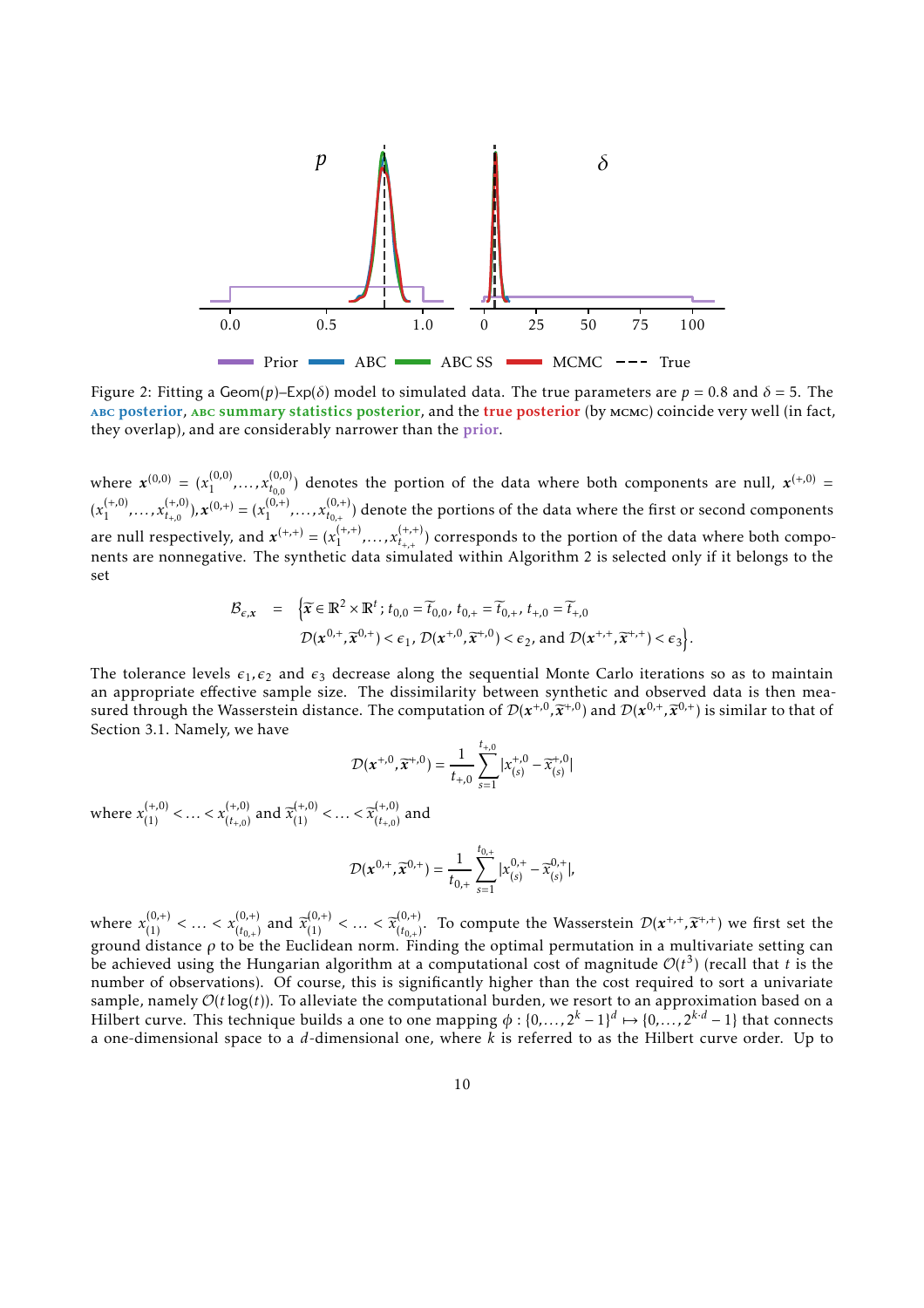rescaling and rounding up our data (we denote by *η* this data transformation), we can locate it in the space  $\{0,\ldots,2^k-1\}^d$  by choosing *k* appropriately and then apply  $\phi$  to it. Consider the transformed data

$$
y = (\phi \circ \eta(x_1^{+,+}), \dots, \phi \circ \eta(x_{t_{+,+}}^{+,+}))
$$
, and  $\widetilde{y} = (\phi \circ \eta(\widetilde{x}_1^{+,+}), \dots, \phi \circ \eta(\widetilde{x}_{t_{+,+}}^{+,+}))$ .

Denote by  $\sigma_y$  and  $\sigma_{\widetilde{y}}$  the permutations of  $\{1,\ldots,t_{+,+}\}$  obtained by sorting *y* and  $\widetilde{y}$  in increasing order. The distance  $\mathcal{D}(\vec{x}^{+,+}, \vec{x}^{+,+})$  is then approximated by

<span id="page-10-1"></span>
$$
\mathcal{D}(\mathbf{x}^{+,+}, \widetilde{\mathbf{x}}^{+,+}) \approx \frac{1}{t_{+,+}} \sum_{s=1}^{t_{+,+}} \rho(x_{\sigma_y(s)}^{+,+}, \widetilde{x}_{\sigma_y(s)}^{+,+}). \tag{11}
$$

Hilbert curves define a total ordering in a vector space while preserving spatial locality. The approximation [\(11\)](#page-10-1) performs quite well for two-dimensional data, and the computational cost is the same magnitude as sorting univariate samples.

#### <span id="page-10-0"></span>3.3 Time dependent data

The arrival of claims in insurance is traditionally modelled by a counting process  $(N_t)_{t\geq0}$ . The number of claims  $n_s$  filed during a given time period *s* then corresponds to the increments of  $(N_t)_{t\geq0}$ . If we take this approach, then our summaries

$$
x_s = \Psi(n_s, \boldsymbol{u}_s), \quad s = 1, \ldots, t,
$$

are time dependent instead of  $\text{ID}$  (unless  $N_t$  is a homogeneous Poisson, then the increments are  $\text{ID}$  and [Section 3.1](#page-6-1) would apply). To assess the dissimilarity between the observed trajectory  $\pmb{x}=(x_1,\ldots,x_t)$  and a fake trajectory  $\widetilde{\mathbf{x}} = (\widetilde{x}_1, \ldots, \widetilde{x}_t)$  we adopt a curve matching strategy as introduced by Bernton et al. [\[3\]](#page-28-1). This strategy starts by making the time index part of the data by defining

$$
\mathbf{y} = \{ (x_1, 1), \ldots, (x_t, t) \}, \text{ and } \widetilde{\mathbf{y}} = \{ (\widetilde{x}_1, 1), \ldots, (\widetilde{x}_t, t) \}.
$$

The ground distance, to be inserted in the Wasserstein distance expression [\(8\)](#page-6-2), between two data points  $v_i$  =  $(x_i, i)$  and  $\widetilde{y}_j = (\widetilde{x}_j, j)$  is given by

$$
\rho_{\gamma}(y_i,\widetilde{y}_j)=\sqrt{(x_i-\widetilde{x}_j)^2+\gamma^2(i-j)^2},
$$

where  $\gamma \geq 0$  weights the importance of the vertical distance relative to the horizontal distance.

Intuitively, a large value of *γ* amounts to pairing each point of the observed trajectory with the corresponding time index points in the simulated trajectory. If  $\gamma = 0$  then the computation of the Wasserstein distance does not account for the time dependency which brings us back to the case studied in [Section 3.1.](#page-6-1) For an intermediate value of  $\gamma$ , the computation of the Wasserstein distance proceeds in the same way as in the bivariate case studied in [Section 3.2.](#page-8-0)

The effect of any particular  $\gamma$  value will depend on the range of values obtained in the  $x_s$  time series. To make *γ* dimensionless, we first note that the *γ* variable effectively scales the time axis of the data from *s* to *γ s*. So we set *γ* so that the trace plot of the rescaled time series {(*γ s, x<sup>s</sup>* )}*s*=1*,...,t* has some desired aspect ratio *H* : *V*. This is achieved by

$$
\gamma = \frac{\max_{s=1,...,t} x_s - \min_{s=1,...,t} x_s}{t-1} \cdot \frac{H}{V}.
$$

as the original  $\{(s, x_s)\}_{s=1,\dots,t}$  time series spanned 1 to *t* and  $\min_{s=1}^{\infty} x_s$  to  $\max_{s=1}^{\infty} x_s$  on each axis. Each of these  $\gamma$ *s*=1*,...,t s*=1*,...,t* options are tested in [Section 5.4](#page-19-0) of the simulation study.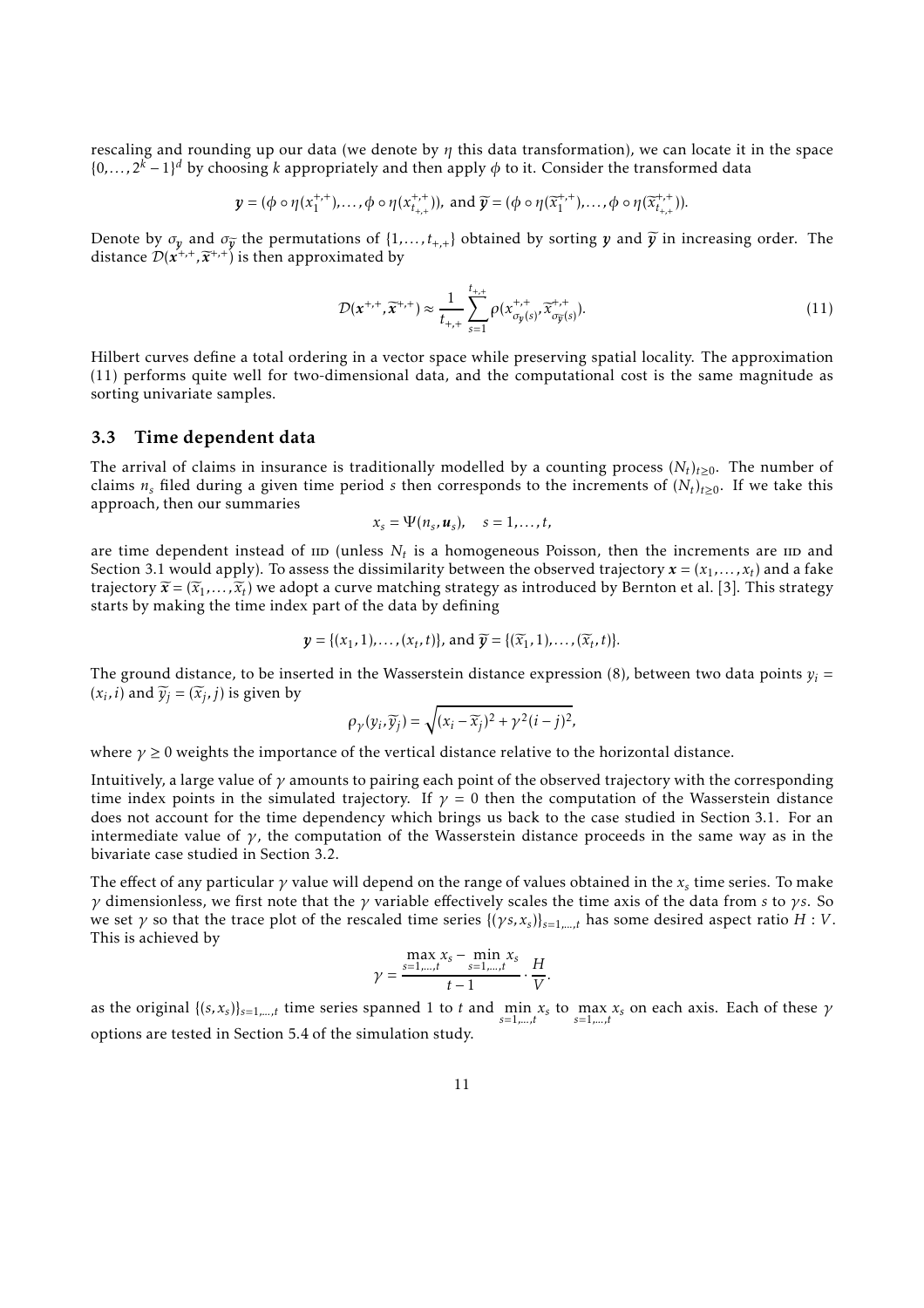### 4 Model selection

When it comes to selecting a parametric model for claim data, one has plenty of options for both the claim frequency and the claim sizes, see for instance the book of Klugman et al. [\[22](#page-29-12), Chapters V & VI]. A decision must be made to find the most suitable models among a set of candidates {1*,... ,M*}. The Bayesian approach to model selection and hypothesis testing uses a categorical random variable *m* with state space {1*,... ,M*} and a prior distribution *π*(*m*). The posterior model evidence is then given by

$$
\pi(m \mid \mathbf{x}) = \frac{p(\mathbf{x} \mid m)\pi(m)}{\sum_{\widetilde{m}=1}^M p(\mathbf{x} \mid \widetilde{m})\pi(\widetilde{m})}, \quad m \in \{1,\ldots,M\}.
$$

One often compares two models, say 1 and 2, by computing the Bayes factors  $B_{12} := \pi(2 \mid x)/\pi(1 \mid x)$ . We refer the reader to Kass and Raftery [\[21\]](#page-29-13) for an overview on Bayesian model selection and Bayes factors. The marginal likelihood of the data according to given model  $m \in \{1, \ldots, M\}$  is defined by

<span id="page-11-0"></span>
$$
p(\mathbf{x} \mid m) = \int_{\Theta_m} p(\mathbf{x} \mid m, \boldsymbol{\theta}) \pi(\boldsymbol{\theta} \mid m) \, d\boldsymbol{\theta}, \quad \text{for } m \in \{1, \dots, M\},
$$
 (12)

where Θ*<sup>m</sup>* denotes the parameter space of model *m*. The evaluation of [\(12\)](#page-11-0) is challenging from a computational point of view, even when the likelihood is available. The acceptance–rejection implementation of abc proposed in Grelaud et al. [\[17\]](#page-29-14) reduces to adding another step to [Algorithm 1](#page-3-1) by first drawing a model from  $\pi(m)$ . The posterior probability of a model is then proportional to the number of times this model was selected, see [Algorithm 3.](#page-11-1)

#### <span id="page-11-1"></span>Algorithm 3 Acceptance–rejection to compute the model evidence

1: for  $k = 1 \rightarrow K$  do<br>2: **repeat** repeat 3: generate  $m_k \sim \pi(m)$ <br>4. generate  $\theta_k \sim \pi(\theta)$ 4: generate  $\theta_k \sim \pi(\theta | m)$ <br>5: generate  $\mathbf{x}_k \sim p(\mathbf{x} | m_k)$ 5: generate  $x_k \sim p(x \mid m_k, \theta_k)$ 6: **until**  $x_k \in \mathcal{B}_{\epsilon,x}$  then store  $(m_k, \theta_k)$ 7: end for

[Algorithm 3](#page-11-1) is, in essence, the Monte Carlo approach to the computation of models' marginal likelihoods, see for instance McCulloch and Rossi [\[25](#page-30-12)]. Namely, the model evidence is evaluated by

$$
p(\mathbf{x} \mid m) \approx \frac{1}{K} \sum_{k=1}^{K} p(\mathbf{x} \mid m, \theta_k),
$$

where  $\theta_1$ ,...,  $\theta_K \sim \pi(\theta \mid m)$ . This procedure might be inefficient as most of the  $\theta_i$  have small likelihoods when the posterior is more concentrated than the prior distribution. Importance sampling strategies have been proposed to address this issue. The sequential Monte Carlo idea used in [Algorithm 2](#page-5-0) has been adapted in the works of Toni and Stumpf [37] and Prangle et al. [\[28](#page-30-13)] to improve the sampling efficiency. Our implementation is described hereafter.

We fix the number of generations *G* and the number of particles *K*. When several models are competing, a particle is a combination of a model and its parameters.

For the first generation ( $g = 1$ ), for each particle  $k = 1,...,K$ , a model  $m_k^1$  is drawn from  $\pi(m)$  with parameter  $\theta_k^1$  sampled from the prior distribution  $\pi(\theta | m_k^1)$  until the synthetic data  $x_k \sim p(x | m_k^1, \theta_k^1)$  satisfies  $x_k \in \mathcal{B}_{\epsilon_1,x}$ ,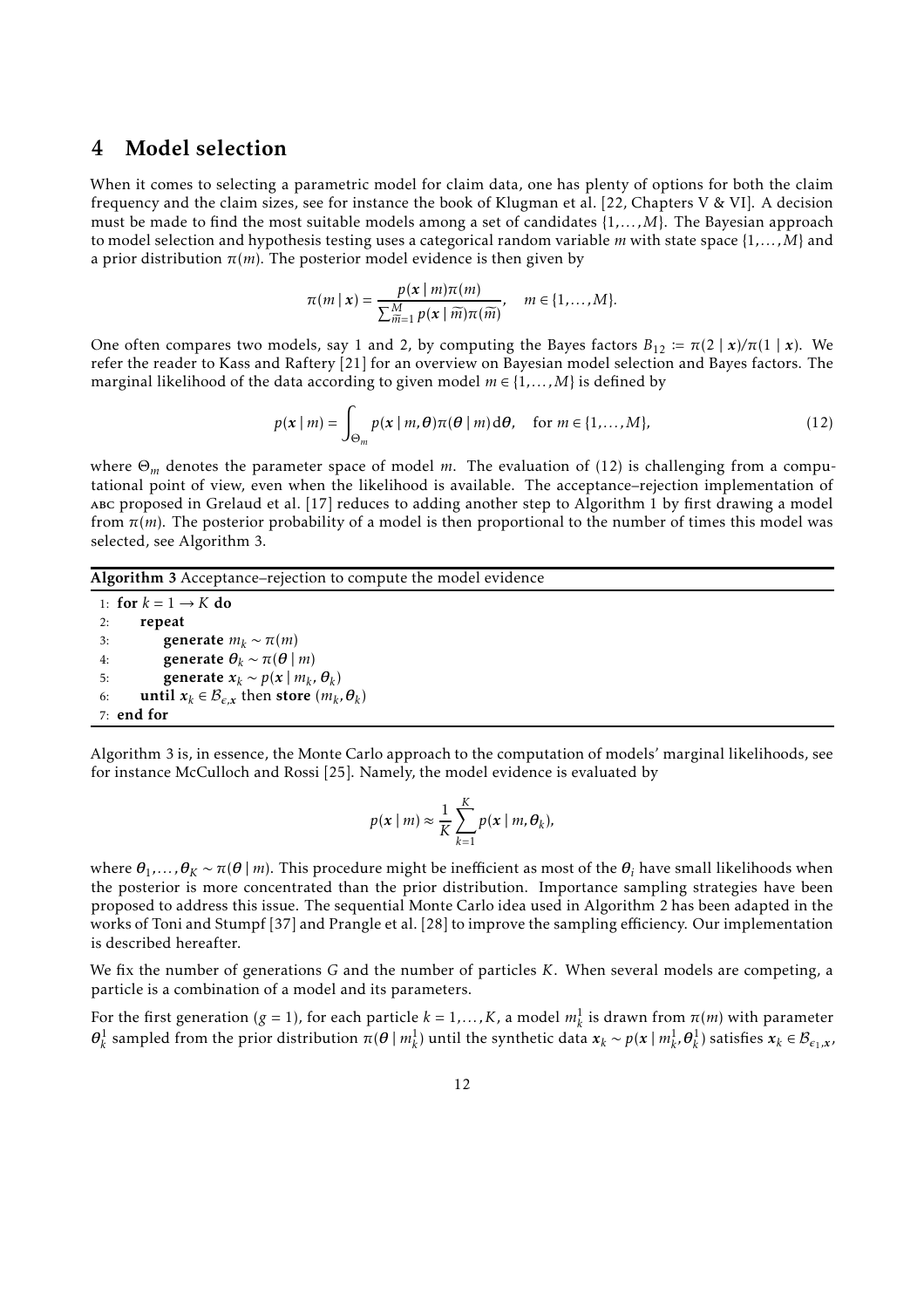where  $\epsilon_1 = \infty$ . A first approximation of the posterior model probability is given by

$$
\widehat{\pi}_{\epsilon_1}(m \mid \mathbf{x}) = \frac{1}{K} \sum_{k=1}^{K} \mathbb{I}_{\{m_k^1 = m\}}
$$

*.*

A multivariate  $\kappa$ DE  $K^m_H$  with bandwidth  $H^{(m)}$  is then fitted to the parameter values associated to each model with

$$
\widehat{\pi}_{\epsilon_1}(\boldsymbol{\theta} \mid m, \mathbf{x}) = \frac{1}{K} \sum_{k=1}^K \frac{1}{\widehat{\pi}_{\epsilon_1}(m \mid \mathbf{x})} K_H^m(\boldsymbol{\theta} - \boldsymbol{\theta}_k^1) \mathbb{I}_{\{m_k^1 = m\}}, \quad m \in \{1, \dots, M\}.
$$

At a given generation  $g \in \{1, ..., G\}$  and for each model  $m \in \{1, ..., M\}$ , we hold an approximation of the posterior model evidence  $\widehat{\pi}_{\epsilon_{g-1}}(m|x)$  and the posterior distribution of the parameters  $\widehat{\pi}_{\epsilon_{g-1}}(\theta|m,x)$ . New particles  $(m_k^g)$ *k ,θ g k*) are proposed by sampling from  $π(m)$  and  $\widehat{π}_{\epsilon_{g-1}}(θ | m_k^g)$ *k*<sup>,</sup>*x*) until the synthetic data  $x_k$  ∼  $p(x | m_k^g)$  $\frac{g}{k}$ *,*  $\boldsymbol{\theta}_k^g$  $\binom{8}{k}$  satisfies  $x_k \in B_{\epsilon_{g-1},x}$  $x_k \in B_{\epsilon_{g-1},x}$  $x_k \in B_{\epsilon_{g-1},x}$ .<sup>1</sup> Sampling is performed repeatedly until *K* particles are selected. The acceptance threshold  $\epsilon_g$  is updated so that the sum of the  $\mathrm{ess}$  for each model is  $K/2$ . Each particle's weight is given by

$$
w_k^g \propto \frac{\pi(\boldsymbol{\theta}_k^g \mid m_k^g)}{\widehat{\pi}_{\epsilon_{g-1}}(\boldsymbol{\theta}_k^g \mid m_k^g, \mathbf{x})} \mathbb{I}_{\mathcal{B}_{\epsilon_g, \mathbf{x}}}(\mathbf{x}_k), \quad k = 1, \ldots, K.
$$

The model probability is then updated

$$
\widehat{\pi}_{\epsilon_g}(m \mid \boldsymbol{x}) = \sum_{k=1}^K w_k^i \mathbb{I}_{\{m_k^g = m\}'}
$$

along with the posterior distribution of the parameters associated to each model

$$
\widehat{\pi}_{\epsilon_g}(\boldsymbol{\theta} \mid m, \mathbf{x}) = \sum_{k=1}^K \frac{w_k^g}{\widehat{\pi}_{\epsilon_g}(m \mid \mathbf{x})} K_H^m(\boldsymbol{\theta} - \boldsymbol{\theta}_k^g) \mathbb{I}_{\{m_k^g = m\}}, \quad m = 1, \dots, M.
$$

The algorithm is summarized in [Algorithm 4](#page-32-0) in the appendix.

Our abc implementation when evaluating posterior model probabilities is tested on a simple example where we aim at fitting individual claim sizes generated from a lognormal distribution

$$
u_1, \ldots, u_n \stackrel{\text{IID}}{\sim} \text{LogNorm}(\mu = 0, \sigma = 1),
$$

with associated ppF

$$
f(x; \mu, \sigma) = \frac{1}{x\sigma\sqrt{2\pi}} \exp\left[-\frac{(\ln x - \mu)}{2\sigma^2}\right], \quad x > 0.
$$

The lognormal model is compared to a gamma model  $Gamma(r, m)$  with PDF

$$
f(x; r, m) = \frac{e^{-x/m} x^{r-1}}{m^r \Gamma(r)}, \quad x > 0,
$$

<span id="page-12-0"></span><sup>&</sup>lt;sup>1</sup>It may seem odd that we always sample from  $\pi(m)$  instead of  $\widehat{\pi}_{\epsilon_{g-1}}(m|x)$ , though we found that by sticking to the model prior we remove the possibility that a good model dies out from the population during the early smc iterations.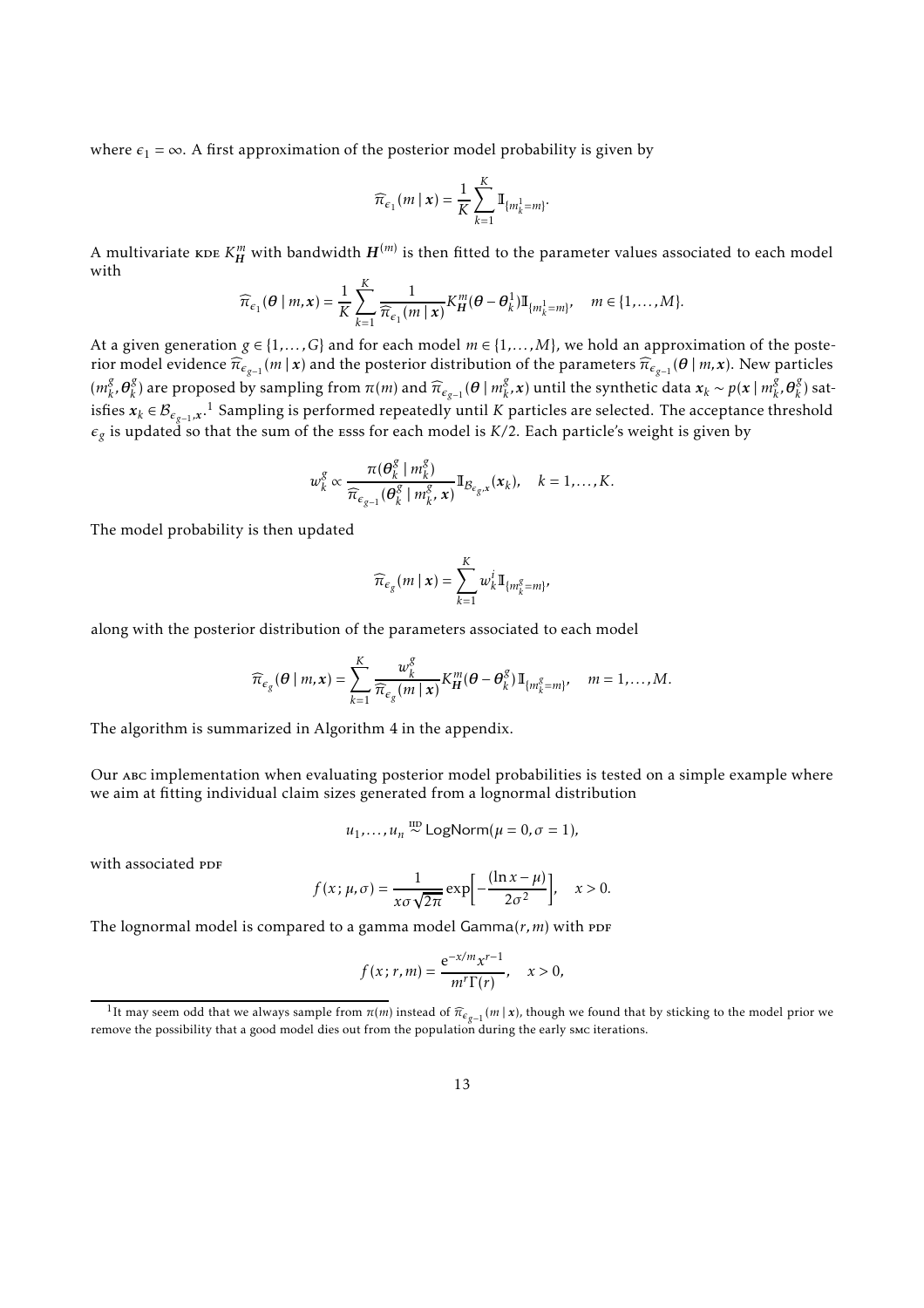and a Weibull model Weib $(r, m)$  with PDF

$$
f(x; k, \beta) = \frac{k}{\beta} \left(\frac{x}{\beta}\right)^{k-1} \exp\left[-\left(\frac{x}{\beta}\right)^k\right], \quad x > 0.
$$

Uniform priors are set over the parameters of all the model:

$$
\mu \sim \text{Unif}(-20, 20)
$$
, and  $\sigma \sim \text{Unif}(0, 5)$ ,

for the lognormal model,

*r* ∼ Unif(0*,*5)*,* and *m* ∼ Unif(0*,*100)*,*

for the gamma model, and

 $k$  ∼ Unif( $\frac{1}{10}$ ,5), and  $β$  ∼ Unif(0,100)*,* 

for the Weibull model. The likelihood functions of the data  $u = (u_1, \ldots, u_n)$  may be computed for these loss models and the model probabilities can be estimated using the sequential Monte Carlo sampler of the PyMC3 library. The computation of model probabilities via ABC is more demanding than simply estimating parameters. Namely, the number of iterations must be larger to lead to an accurate model probability estimation. We therefore set the number of iterations to  $G = 20$ . The model evidences of all three models are reported in [Table 1](#page-13-1) for sample sizes ranging from 25 to 200.

<span id="page-13-1"></span>

|             | PyMC3 |                 |      |  | ABC   |         |      |  |
|-------------|-------|-----------------|------|--|-------|---------|------|--|
|             | Gamma | Weib<br>LogNorm |      |  | Gamma | LogNorm | Weib |  |
| sample size |       |                 |      |  |       |         |      |  |
| 25.0        | 0.44  | 0.20            | 0.37 |  | 0.46  | 0.17    | 0.37 |  |
| 50.0        | 0.24  | 0.65            | 0.11 |  | 0.33  | 0.50    | 0.17 |  |
| 75.0        | 0.04  | 0.95            | 0.01 |  | 0.11  | 0.83    | 0.06 |  |
| 100.0       | 0.01  | 0.99            | 0.00 |  | 0.04  | 0.95    | 0.01 |  |
| 150.0       | 0.00  | 1.00            | 0.00 |  | 0.01  | 0.99    | 0.00 |  |
| 200.0       | 0.00  | 1.00            | 0.00 |  | 0.00  | 1.00    | 0.00 |  |
|             |       |                 |      |  |       |         |      |  |

Table 1: Model evidence for individual claim sizes data simulated by a LogNorm( $\mu = 0, \sigma = 1$ ) model. The model evidences computed via abc fare well compared to the model evidences computed by relying on the likelihood function.

<span id="page-13-0"></span>Further abc model selection examples are given in [Section 5](#page-13-0) and [Section 6](#page-23-0) for aggregated data.

### 5 Simulation Study

This section aims at studying the finite sample behavior of our ABC implementation on case studies based on simulated data. In [Section 5.1,](#page-14-0) we assume that the claim sizes are independent from the claim frequency and that the insurer has access to the truncated aggregated sum. In [Section 5.2,](#page-17-0) we consider a model in which the average of the claim sizes depends on the number of claims and the insurer has access to the total claim sizes for each time period. In [Section 5.3,](#page-18-0) we consider a bivariate aggregated claim distribution with dependent claim frequencies. Lastly [Section 5.4](#page-19-0) considers a time dependent claim arrival process.

Our goal is to check whether our abc sampling algorithm manages to return a posterior sample that concentrates around the true value when the model is well specified. Another question is how does the abc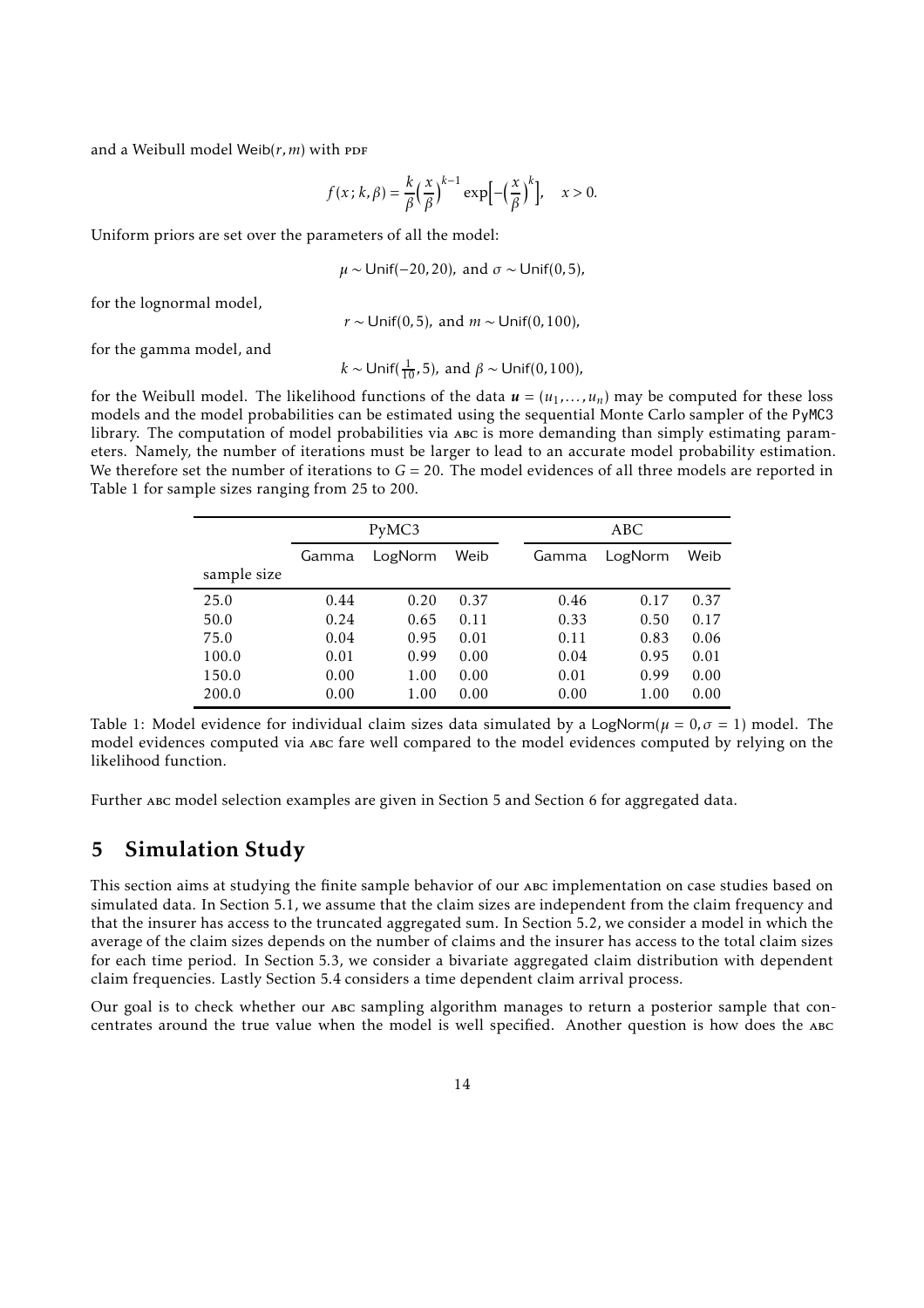posterior behave when the model is misspecified? The abc posterior samples are compared, in that case, to the maximum likelihood estimates of the parameters.

Finally, we assume that the claim frequency data is available in addition to the aggregated data. The number of claims is then input directly in our abc implementation to specify how many claim sizes should be generated for each time period. It reduces the computing time, and allow us to drop the parametric assumption over the claim frequency distribution and direct our focus on the claim sizes distribution. Each generation consists of  $K = 1000$ , the computing times are reported and discussed in [Section 5.5.](#page-22-0) The number of smc iterations *G* is either 7, 10, or 15, and specified in [Table 3.](#page-22-1)

#### <span id="page-14-0"></span>5.1 Negative-Binomial Weibull model with truncation

Let the claim frequency be negative binomial distributed

$$
n_1, \ldots, n_t \stackrel{\text{IID}}{\sim} \text{NegBin}(\alpha = 4, p = \frac{2}{3}),
$$

with **PMF** 

$$
p_N(n; \alpha, p) = {\alpha + n - 1 \choose n} p^{\alpha} (1-p)^n, \quad n \ge 0,
$$

while the claim sizes are Weibull distributed

$$
u_{s,1},..., u_{s,n_s} \stackrel{\text{up}}{\sim} \text{Weib}(k = \frac{1}{3}, \beta = 1), \quad s = 1,..., t.
$$

The available data is the aggregated claim size in excess of a threshold *c*, given by

<span id="page-14-1"></span>
$$
x_s = \left(\sum_{i=1}^{n_s} u_{s,i} - c\right)_+, \quad s = 1, \dots, t. \tag{13}
$$

It corresponds to the data available to a reinsurance company with a global non-proportional treaty over a non-life insurance portfolio. The cases *t* = 50 and *t* = 250 are considered. The prior distributions over the four parameters are

<span id="page-14-2"></span>
$$
\alpha \sim \text{Unif}(0, 10), \quad p \sim \text{Unif}(\frac{1}{1000}, 1), \quad k \sim \text{Unif}(\frac{1}{10}, 10), \quad \beta \sim \text{Unif}(0, 20).
$$
 (14)

[Figure 3](#page-15-0) displays the abc posterior samples when only using the aggregated data [\(13\).](#page-14-1) The *p* and *k* posteriors are quite informative, whereas the scale parameters  $\alpha$  and  $\beta$  are slightly skewed in opposite directions so that they compensate for each other.

If we observe the claim frequencies  $n<sub>s</sub>$  as well as the  $x<sub>s</sub>$  summaries, then we'd expect the abc algorithm to generate posterior samples even closer to the true values. [Figure 4](#page-15-1) shows the abc posteriors for the claim sizes model in this scenario. The ABC posteriors are indeed very strongly concentrated around the true values  $k=\frac{1}{3}$  and  $\beta=1$  compared to [Figure 3](#page-15-0) (the Figure 3 posteriors are drawn with a lower opacity in [Figure 4](#page-15-1) for ease of reference).

We now turn to the case where the model is misspecified. The same data simulated from a NegBin( $\alpha = 4$ ,  $p =$  $\frac{2}{3}$ )–Weib( $k=\frac{1}{3}$ ,  $\beta=1$ ) model is used to fit a NegBin( $\alpha$ ,  $p$ )–Gamma( $r$ , $m$ ) model. The prior distributions over the four parameters are uniform with

<span id="page-14-3"></span>
$$
\alpha \sim \text{Unif}(0, 20), \quad p \sim \text{Unif}(\frac{1}{1000}, 1), \quad r \sim \text{Unif}(0, 10), \text{ and } m \sim \text{Unif}(0, 20).
$$
 (15)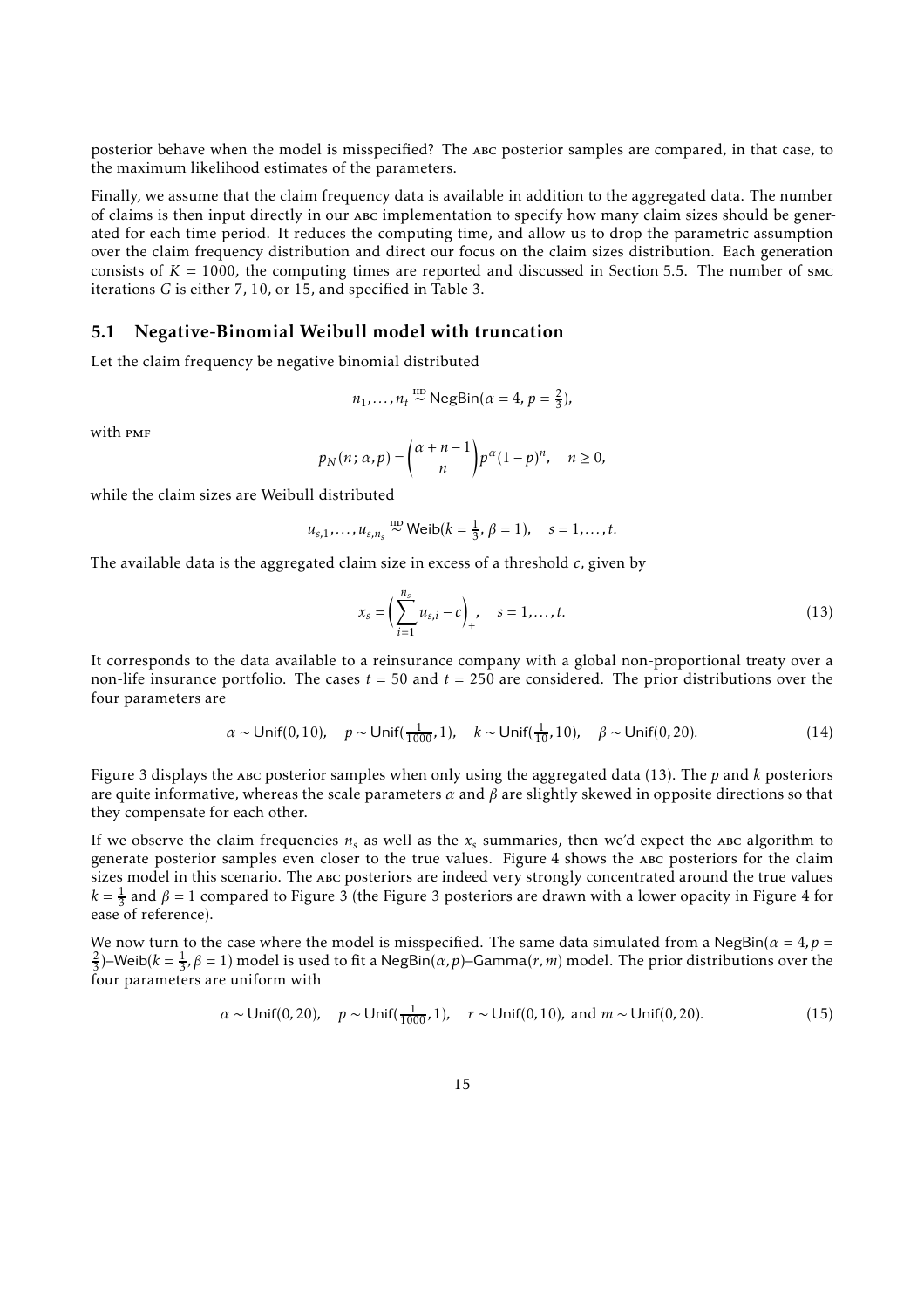<span id="page-15-0"></span>

<span id="page-15-1"></span>Figure 3: abc posterior samples of a NegBin(*α,p*)–Weib(*k,β*) model fitted to simulated NegBin(*α* = 4*,p* =  $\frac{2}{3}$ )–Weib( $k = \frac{1}{3}$ ,  $\beta = 1$ ) data. The posteriors are based on 50 observations and 250 observations of the *x<sub>s</sub>* summaries as in [\(13\).](#page-14-1)



Figure 4: ABC posterior samples of a Weib( $k, \beta$ ) model fitted to data simulated by a NegBin( $\alpha = 4, p = \frac{2}{3}$ ) Weib( $k = \frac{1}{3}$ ,  $\beta = 1$ ). The data includes each summary  $x_s$  as in [\(13\)](#page-14-1) and each frequency  $n_s$ . The posterior with 250 observations is a slight improvement over the one with 50 observations.

The true values for the gamma distribution parameters are replaced by the maximum likelihood estimators based on a large sample of Weibull distributed individual losses. [Figure 5](#page-16-0) displays the abc posterior samples when only using the aggregated data [\(13\).](#page-14-1)

The abc posterior distributions are informative regarding *p*, *r* and *m*, however the algorithm does not improve significantly the prior assumption over *α*.

[Figure 6](#page-16-1) displays the abc posterior samples for the parameters of the gamma distribution when the claim frequency data is available in addition to the summaries [\(13\).](#page-14-1)

The posterior sample for *m* does not seem to center around the maximum likelihood estimator. Note that the situation improves greatly when considering a larger sample, of size 500 say.

To perform model selection, we specify to our ABC algorithm the Weibull and the gamma distribution as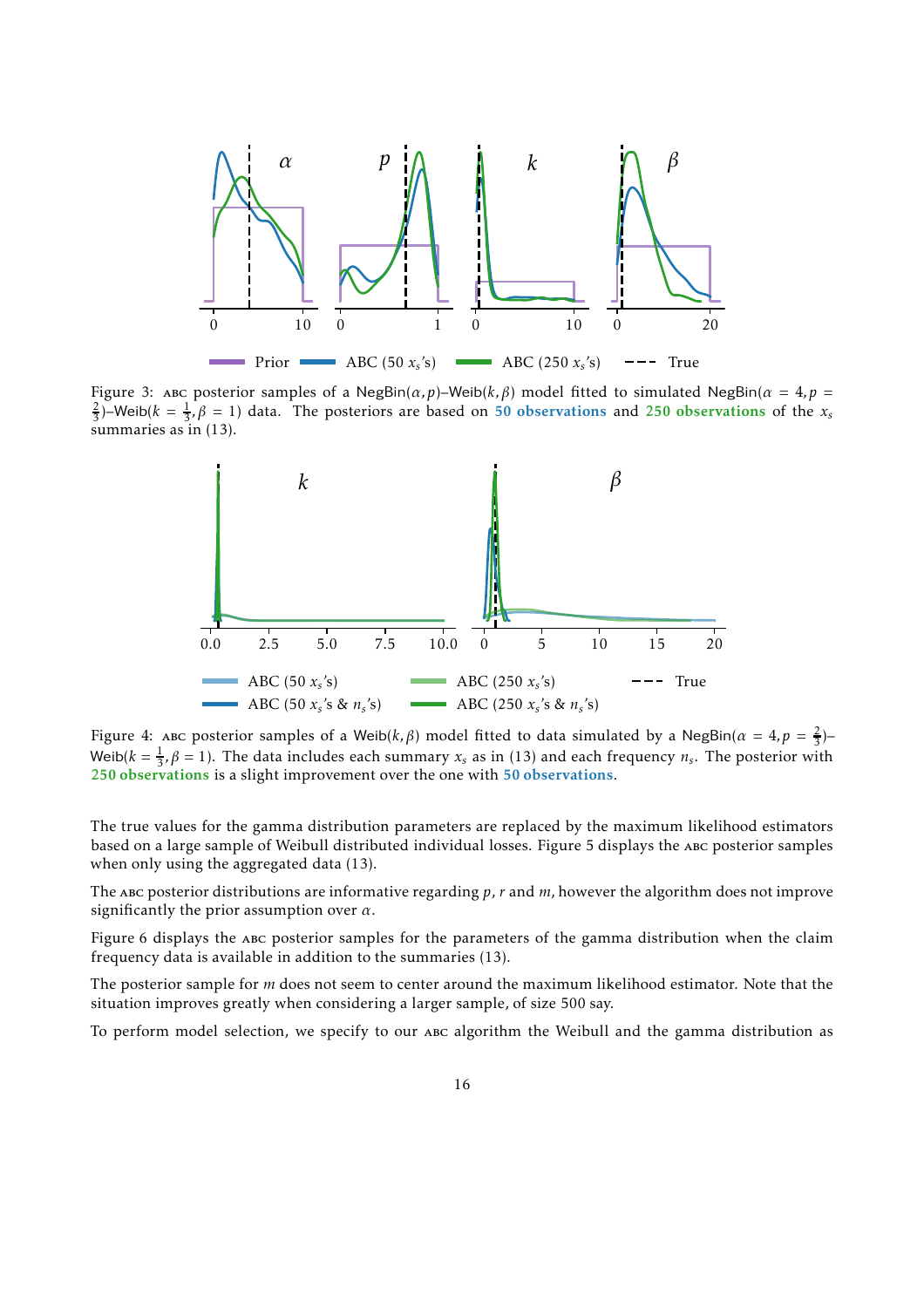<span id="page-16-0"></span>

<span id="page-16-1"></span>Figure 5: ABC posterior samples of a NegBin( $\alpha$ ,  $p$ )–Gamma( $r$ ,  $m$ ) model fitted to data simulated by a NegBin( $\alpha$  =  $(4, p = \frac{2}{3})$ –Weib $(k = \frac{1}{3}, \beta = 1)$  model. The data only includes the summaries  $x_s$  as in [\(13\).](#page-14-1) The target values are the true values for  $\alpha$  and  $p$  and the mLE estimates for  $k$  and  $\beta$  (based on the individual claim sizes, which are hidden from ABC).



Figure 6: ABC posterior samples of a Gamma(*r*,*m*) model fitted to data simulated by a NegBin( $\alpha = 4$ ,  $p = \frac{2}{3}$ )– Weib( $k = \frac{1}{3}$ ,  $\beta = 1$ ) model. The data includes each summary  $x_s$  as in [\(13\)](#page-14-1) and each frequency  $n_s$ .

competing models for the claim sizes and we set uniform priors as in [\(14\)](#page-14-2) and [\(15\)](#page-14-3) over the parameters. The model evidences computed via abc are reported in [Table 2.](#page-17-1)

When only the summaries *x<sup>s</sup>* are available and the claim frequency is modeled by a negative binomial distribution then abc slightly favours the (true) Weibull over the gamma distributions. When the claim counts  $n<sub>s</sub>$ are also available then abc firmly concludes that the Weibull model is the correct model for the claim sizes.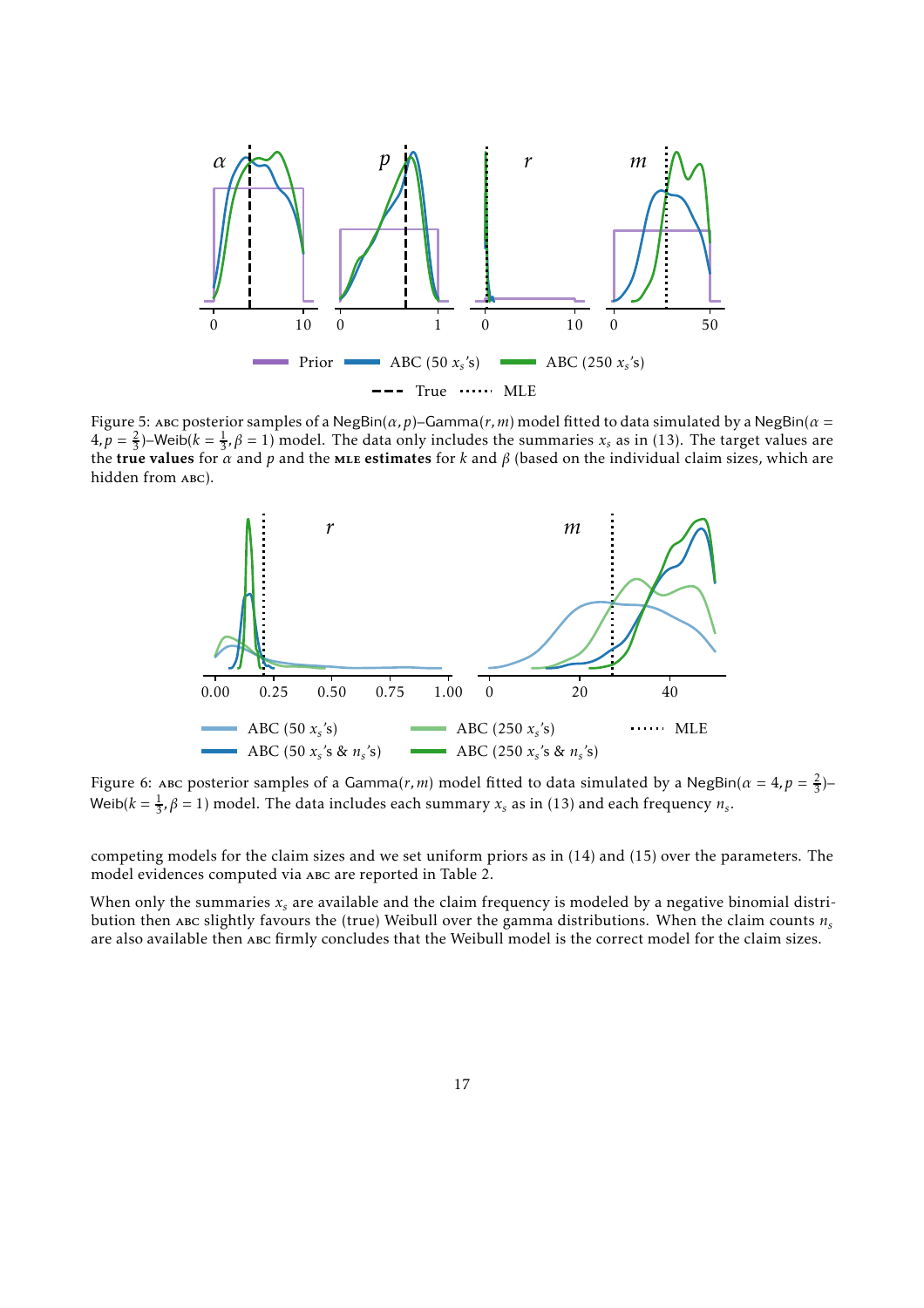|              | Frequency Model |                                        |  |  |
|--------------|-----------------|----------------------------------------|--|--|
| Sample Sizes |                 | Negative Binomial Observed Frequencies |  |  |
| 50           | 0.57            | 1.00                                   |  |  |
| 250          | 0.59            | 1.00                                   |  |  |

<span id="page-17-1"></span>Table 2: Model evidence in favor of a Weib(*k,β*) model when compared against a Gamma(*r,m*) model for data simulated by a NegBin( $\alpha = 4$ ,  $p = \frac{2}{3}$ )–Weib( $k = \frac{1}{3}$ ,  $\beta = 1$ ) model. Ideally, the values should increase to 1 (since the Weibull model is the true model) as the sample size increases.

#### <span id="page-17-0"></span>5.2 Dependence between the claim frequency and severity

Let the claim frequency be Poisson distributed

$$
n_1,\ldots,n_t \stackrel{\text{IID}}{\sim} \text{Poisson}(\lambda=4),
$$

with PMF

$$
p_N(k; \lambda) = \frac{e^{-\lambda} \lambda^k}{k!}, \quad k \ge 0.
$$

The claim sizes are assumed to be exponentially distributed with a scale parameter depending on the observed claim frequency

$$
u_{s,1},...,u_{s,n_s} | n_s \stackrel{\text{IID}}{\sim} \text{Exp}(\mu = \beta e^{\delta n_s}), \text{ for } s = 1,...,t.
$$

We denote this  $u_s \sim \text{DepExp}(n_s; \beta, \delta)$ . The resulting conditional ppr is

$$
f_U(x \mid n; \beta, \delta) = \frac{1}{\beta e^{\delta n}} \exp\left(-\frac{x}{\beta e^{\delta n}}\right), \quad x > 0.
$$

This dependence structure relates to the insurance ratemaking practice where premiums are computed using the average claim frequency and severity predicted by a generalized linear models (GLM). In the classical setting, the claim frequency is assumed to be Poisson distributed and the claim sizes are gamma distributed. The GLM are then fitted independently for the claim frequency and the claim severity, we refer to Renshaw [\[29\]](#page-30-14). Empirical studies, like the one conducted in Frees et al. [13], have shown how the claim sizes may vary with the claim frequency. A standard practice is then to include the predicted claim frequency as a covariate within the claim sizes model, see for instance Shi et al. [\[32\]](#page-30-15). Equivalently we can scale the expectation of the severity distribution by a factor of e*δn<sup>s</sup>* . Our case study is inspired by Garrido et al. [\[14,](#page-29-15) Example 3.1]. The available data is the aggregated claim sizes

<span id="page-17-2"></span>
$$
x_s = \sum_{k=1}^{n_s} u_{s,k}, \quad s = 1, \dots, t.
$$
 (16)

We consider data histories of length *t* = 50 and 250, and selected the prior distributions

*λ* ∼ Unif(0*,*10)*, β* ∼ Unif(0*,*20)*, δ* ∼ Unif(−1*,*1)*.*

[Figure 7](#page-18-1) displays the posterior samples of *λ* the parameter of the Poisson distribution, *β* the scale parameter of the exponential parameter and  $\delta$  the frequency/severity correlation parameter.

The algorithm does a tremendous job on this example even without including the claim frequencies at each time period. [Figure 8](#page-18-2) displays the ABC posterior samples associated to the claim sizes distribution DepExp( $n; \beta, \delta$ ) when including the frequency information in addition to the summaries [\(16\).](#page-17-2) As observed earlier, the inclusion of the claim frequency information greatly improves the quality of the abc posterior samples.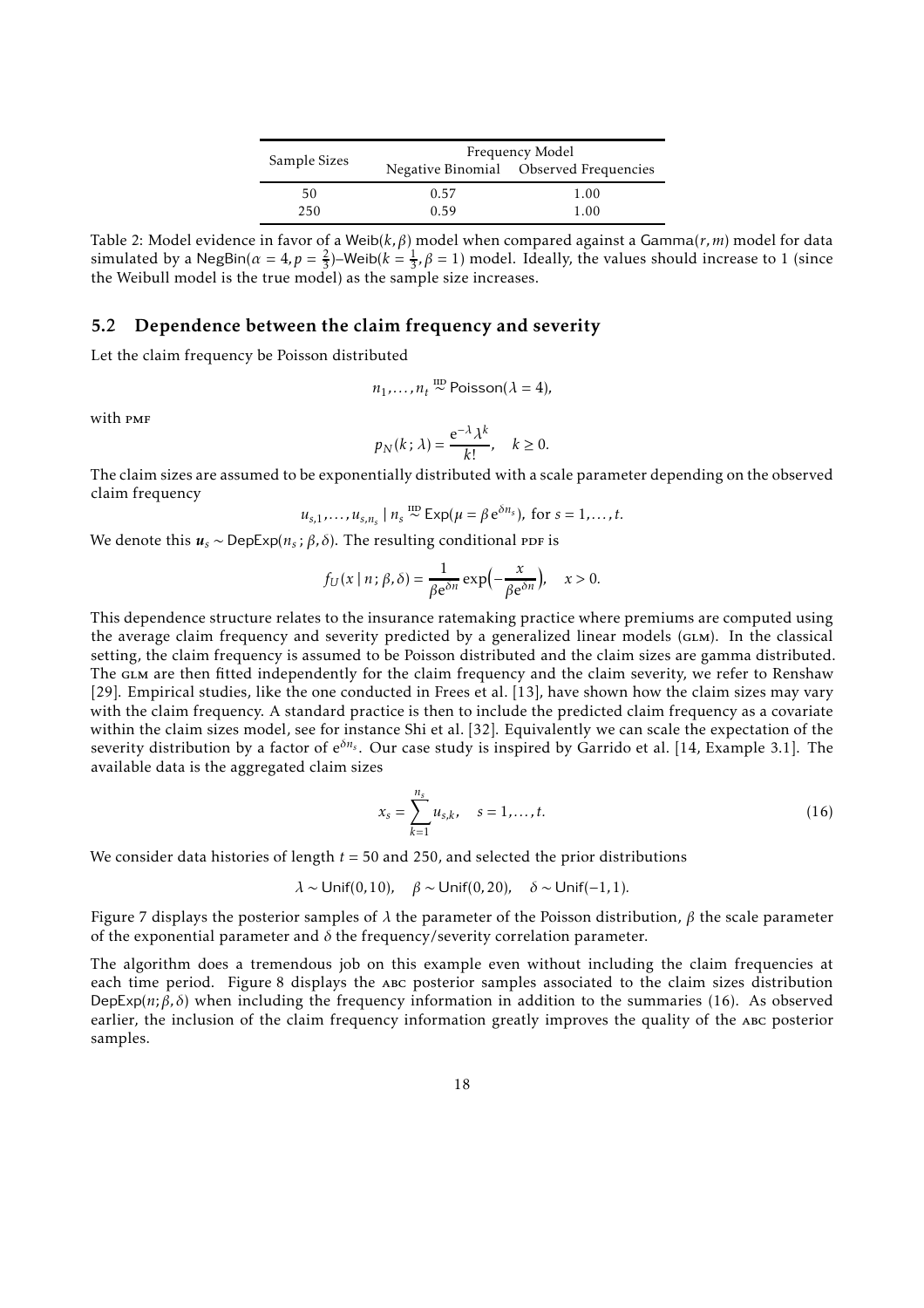<span id="page-18-1"></span>

<span id="page-18-2"></span>Figure 7: abc posterior samples of a Poisson(*λ*)–DepExp(*n*;*β, δ*) model fitted to data simulated by a Poisson(*λ* = 4)–DepExp(*n*;  $\beta = 2$ ,  $\delta = 0.2$ ). The data only includes the summaries  $x_s$  as in [\(16\).](#page-17-2)



Figure 8: ABC posterior samples of a DepExp(n;  $\beta$ ,  $\delta$ ) model fitted to data simulated by a Poisson( $\lambda = 4$ )– DepExp( $n; \beta = 2, \delta = 0.2$ ). The data includes each summary  $x_s$  as in [\(16\)](#page-17-2) and each frequency  $n_s$ .

#### <span id="page-18-0"></span>5.3 Bivariate aggregated claim distribution

This section considers a joint model for the frequency of claims reported for two nonlife insurance portfolios. The claim counts are Poisson distributed with respective intensity  $\Lambda w_1$  and  $\Lambda w_2$  where  $\Lambda$  is some non-negative random variable. The frequency data  $(n_1, m_1)$ ,..., $(n_t, m_t)$  is 11D according to a bivariate counting distribution with joint PMF given by

$$
p_{N,M}(n,m)=\int \frac{\mathrm{e}^{-\lambda w_1}(\lambda w_1)^n}{n!}\frac{\mathrm{e}^{-\lambda w_2}(\lambda w_2)^m}{m!}\,\mathrm{d}\mathbb{P}_{\Lambda}(\lambda),\quad n,m\in\mathbb{N}_0.
$$

This setting aligns with that of model C in the work of Hesselager [\[19\]](#page-29-16), and we refer to this model as the BPoisson( $\Lambda$ ,  $w_1$ ,  $w_2$ ) bivariate Poisson model. The severities associated to a given time period  $s = 1, ..., t$  form two mutually independent,  $\mu$  sequences of exponentially distributed random variables,

$$
u_{s,1},\ldots,u_{s,n_s} \stackrel{\text{IID}}{\sim} \text{Exp}(m_1=10)
$$
 and  $v_{s,1},\ldots,v_{s,m_s} \stackrel{\text{IID}}{\sim} \text{Exp}(m_2=40)$ .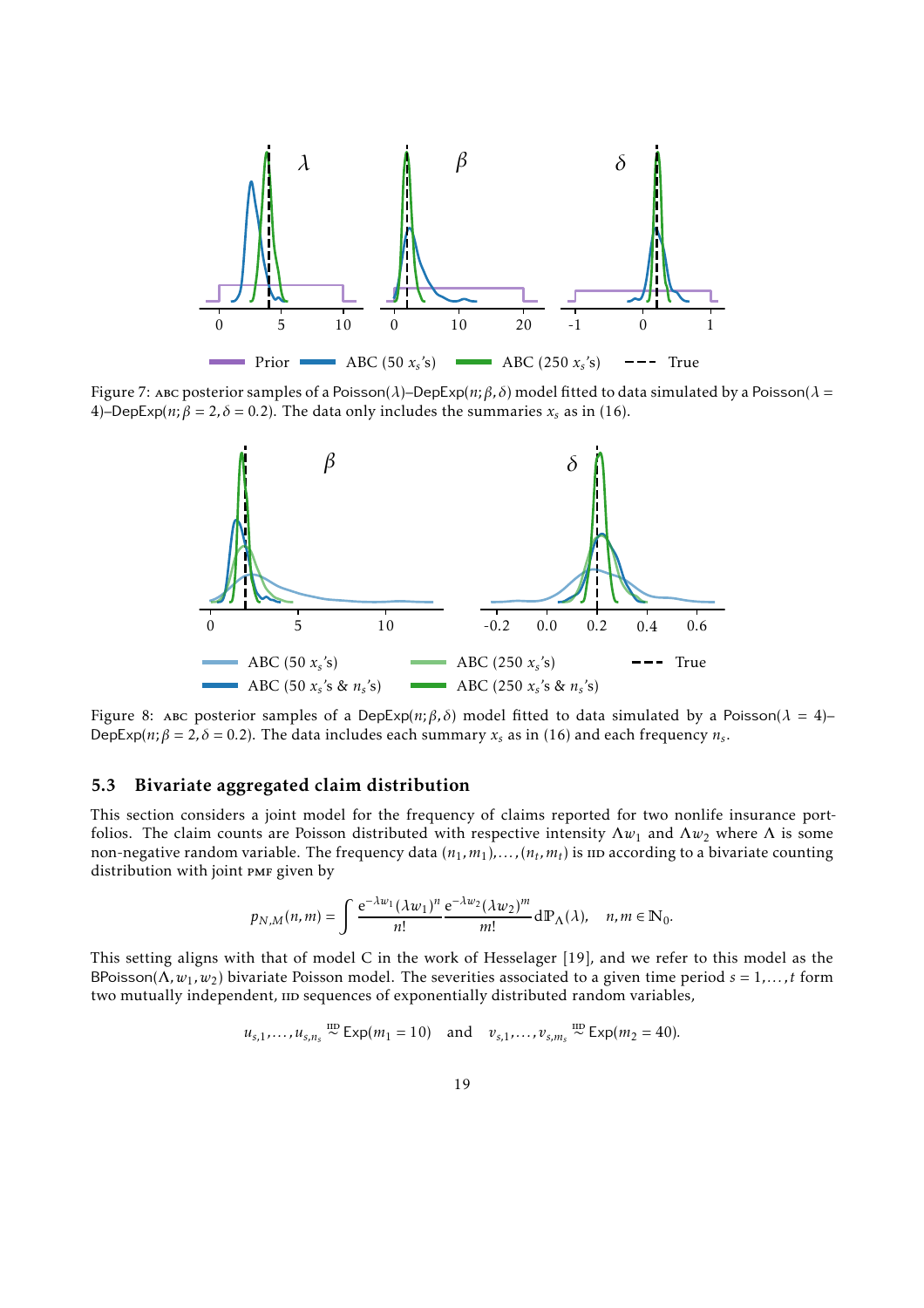The model encapsulate the link between the frequencies of two insurance portfolios while accommodating for the well known overdispersed nature of the claim count data. Following up on the work of Streftaris and Worton [\[36\]](#page-30-16), we let  $\Lambda$  be a lognormal random variable LogNorm( $\sigma$  = 0.2) (the mean log parameter is set to 0) as it is consistent with the use of a generalized linear model equipped with a log link function to estimate the Poisson intensity given a set of covariates. The marginal components of the claim frequency distribution are set to  $w_1 = 15$  and  $w_2 = 5$ . The available data is the aggregated claim sizes for each portfolio

<span id="page-19-2"></span>
$$
x_s = \left(\sum_{k=1}^{n_s} u_{s,k}, \sum_{k=1}^{m_s} v_{s,k}\right), \quad s = 1, \dots, t. \tag{17}
$$

We consider data histories of length *t* = 50 and 250. Uniform prior distributions are set over the claim frequency parameters

$$
\sigma \sim \text{Unif}(0, 2), \quad w_1 \sim \text{Unif}(0, 50), \quad w_2 \sim \text{Unif}(0, 50),
$$

and the claim sizes parameters

$$
m_1 \sim \text{Unif}(0, 100), \quad m_2 \sim \text{Unif}(0, 100).
$$

<span id="page-19-1"></span>The discrepancy between observed and fake data follows from the approximation of the Wasserstein distance via the projection onto the Hilbert filling curve space detailed in [Section 3.2.](#page-8-0) [Figure 9](#page-19-1) shows the resulting posterior distribution based on data histories of length 50 and 250.



Figure 9: ABC posterior samples of a BPoisson( $Λ, w_1, w_2$ )–Exp( $m_1, m_2$ ) fitted to simulated data from a model BPoisson( $\Lambda \sim$  LogNorm( $\sigma = 0.2$ ),  $w_1 = 15$ ,  $w_2 = 5$ )–Exp( $m_1 = 10$ ,  $m_2 = 40$ ). The data includes 50 observations and 250 observations of the summaries  $x_s$  as in [\(17\)](#page-19-2).

<span id="page-19-0"></span>abc manages to identify the parameters linked to the marginal distributions and the dependence structure.

#### 5.4 Compound sums with nonhomogenous Poisson claim arrival

We can generalize the discrete time model to continuous time by modelling the arrival of claims with a counting process  $(N_t)_{t\geq0}$ . The liability of the insurer, taking into account the randomly sized compensation associated to each claim, takes the form of a pure jump process

$$
Z_t = \sum_{i=1}^{N_t} U_i, \quad t \ge 0,
$$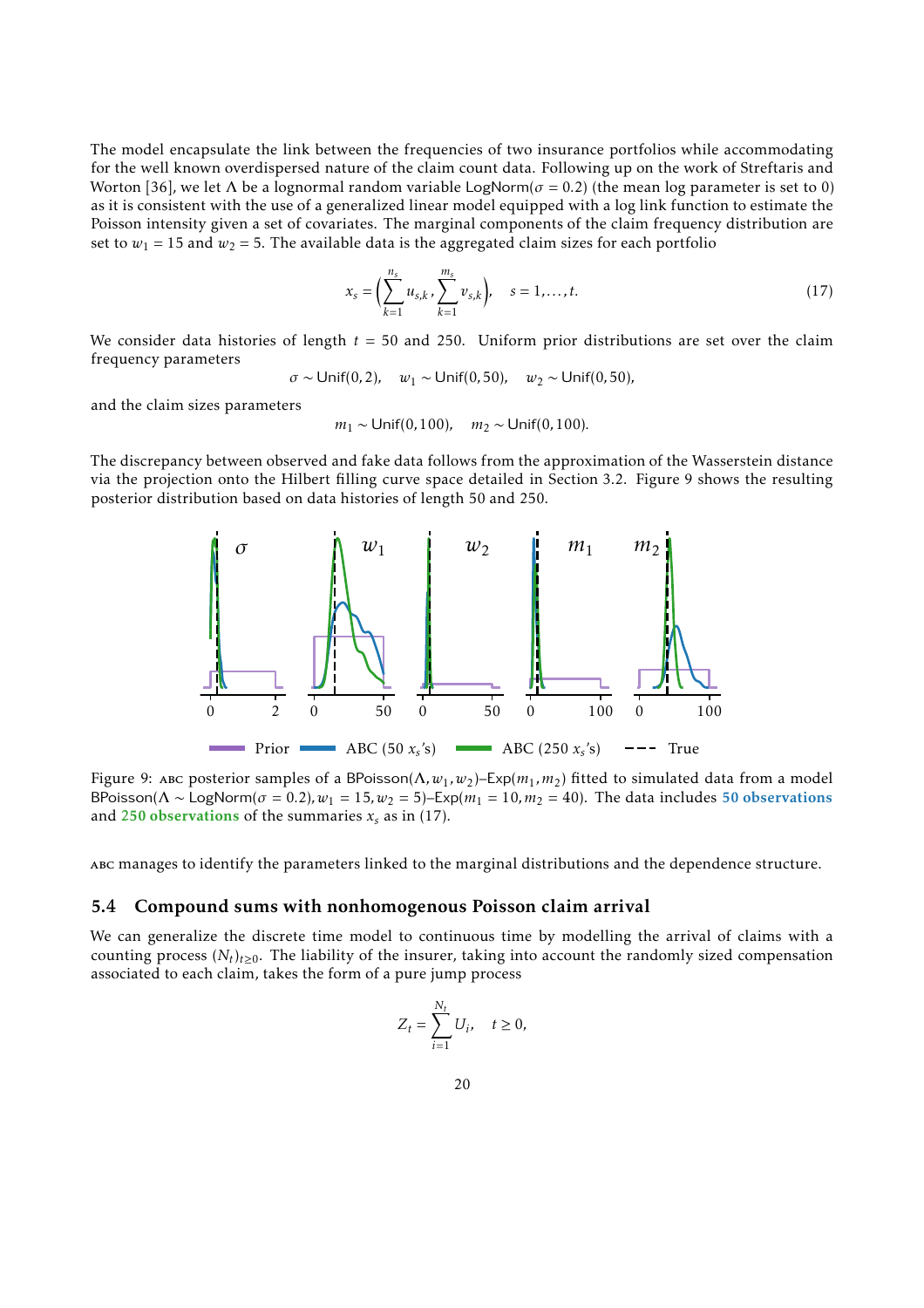<span id="page-20-0"></span>

Figure 10: Observations and theoretical mean of the increments of a cyclical compound Poisson process CPoisson( $a = 1, b = 5, c = 1/50$ )–LogNorm( $\mu = 0, \sigma = 0.5$ ).

as in [\(4\)](#page-1-2) above. Our goal in this section is to see whether our ABC routine enables us to estimate the model parameters from the knowledge of a trajectory of such a stochastic process. We move away from the standard Poisson assumption by assuming that the claim arrival is governed by a nonhomogenous Poisson process with instantaneous arrival rate  $\lambda(t)$ . We observe the increments of the process  $(Z_t)_{t\geq0}$  defined by

$$
X_s := Z_s - Z_{s-1} = \sum_{i=1}^{N_s - N_{s-1}} U_i, \quad s = 1, \dots, t,
$$

where the increments of the counting processes are independent and Poisson distributed with parameter  $\mu(s) = \int_{s}^{s+1}$  $\int_{s}^{s+1} \lambda(s) \, ds$ . We consider a cyclical claim arrival rate by setting

$$
\lambda(t) = a + b[1 + \sin(2\pi ct)], \quad t \ge 0.
$$

We refer to this model as the cyclical Poisson model CPoisson( $a, b, c$ ). We wish to see whether our ABC algorithm allows us to draw inference on the parameters *a,b,* and *c* on the intensity function. For this example, we set  $a = 1$ ,  $b = 5$ , and  $c = 1/50$ . The claim amounts follow a lognormal distribution LogNorm( $\mu = 0$ ,  $\sigma = 0.5$ ) and we consider two time horizons *t* ∈ {50*,*250}. [Figure 10](#page-20-0) displays the observed increments of the nonhomogenous compound Poisson process together with their the theoretical means as a function of time over 250 time periods.

Uniform prior distributions are set over the claim frequency parameters

$$
a \sim \text{Unif}(0, 50), b \sim \text{Unif}(0, 50), \text{ and } c \sim \text{Unif}(1/1000, 1/10),
$$

and the claim sizes parameter

$$
\mu \sim \text{Unif}(-10, 10)
$$
 and  $\sigma \sim \text{Unif}(0, 3)$ .

Our aim is to compare the abc posterior samples resulting from different choices of *γ* which parametrize the ground distance

$$
\rho_{\gamma}(y_i,\widetilde{y}_j)=\sqrt{(x_i-\widetilde{x}_j)^2+\gamma^2(i-j)^2},
$$

which is used in the Wasserstein distance [\(8\)](#page-6-2). We consider the extremal cases where  $\gamma = 0$  and  $\gamma = \infty$ . Recall that  $\gamma = \infty$  forces the pairs of data points to have the same time index, whereas  $\gamma = 0$  ignores the time dependency altogether. Stated another way, the  $\gamma = \infty$  case calculates the  $L^1$  distance between the observed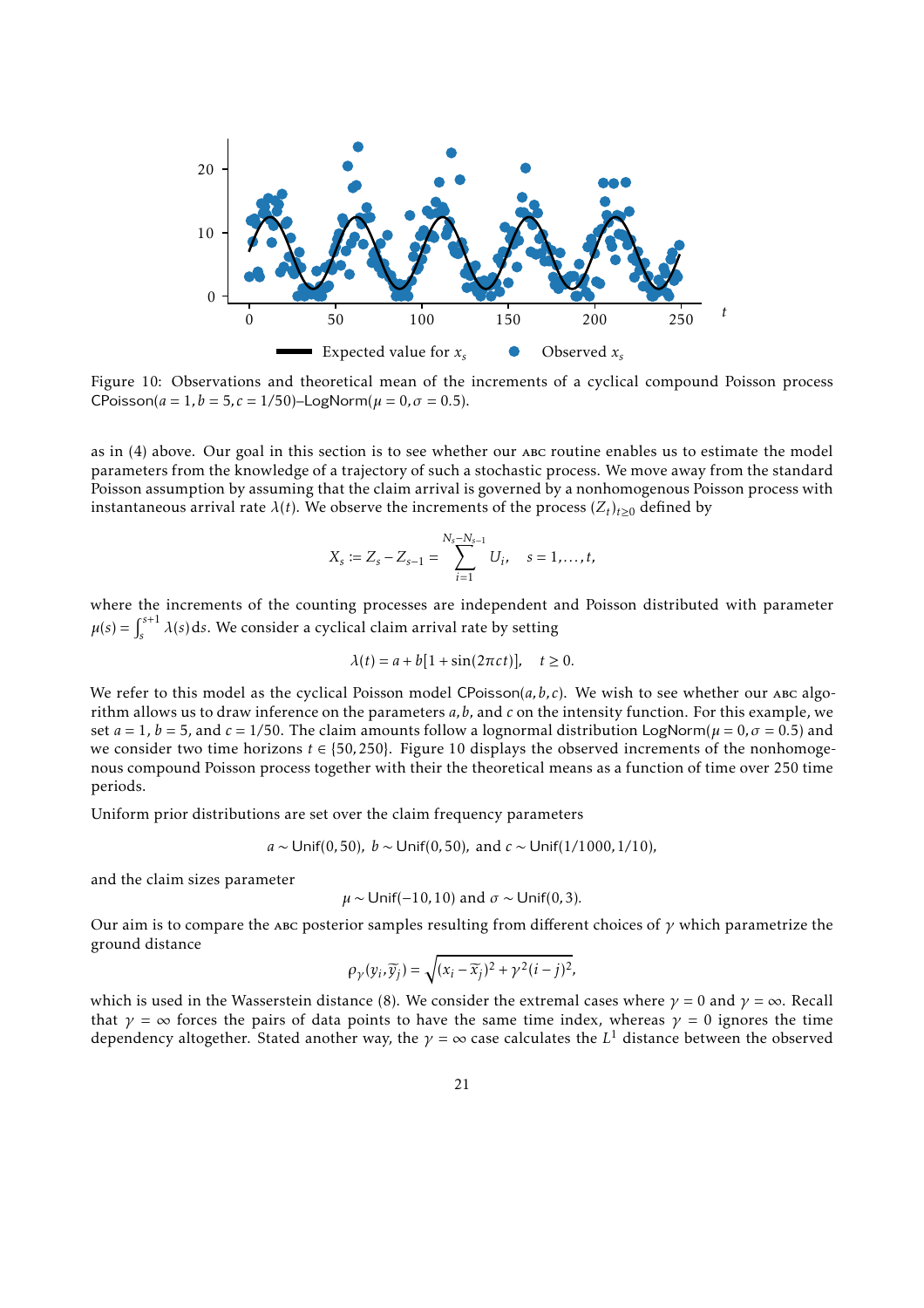and fake data, and  $\gamma$  = 0 calculates the  $L^1$  distance between the sorted versions of each data vector. We also look for a tradeoff by setting *γ* to be

$$
\gamma^* = 2 \cdot \frac{\max\limits_{s=1,\dots,t} x_s - \min\limits_{s=1,\dots,t} x_s}{t-1}.
$$

This transforms the data so the  $x_s$ 's trace plot has an aspect ratio of 2 : 1 and leads to an acceptable compromise between  $\gamma = 0$  and  $\gamma = \infty$ . [Figure 11](#page-21-0) shows the abc posterior distributions based on these three different values for *γ*.

<span id="page-21-0"></span>

Figure 11: abc posterior samples of a CPoisson(*a,b, c*)–LogNorm(*µ,σ*) fitted to simulated data from a model CPoisson( $a = 1$ ,  $b = 5$ ,  $c = 1/50$ )–LogNorm( $\mu = 0$ ,  $\sigma = 0.5$ ). The ABC posterior obtained using the L<sup>1</sup> distance  $(\gamma = \infty)$ , the curve matching distance  $(\gamma = \gamma^*)$  and the  $L^1$  distance between sorted data  $(\gamma = 0)$  are compared. Sample sizes of length (a) 50 and (b) 250 are considered.

There is a clear distinction between the  $\theta$  parameters which affect the quantiles of the  $x_s$  summaries (i.e., *a,b,µ,* and *σ*) and the parameters which do not (i.e., *c*). The *L*<sup>1</sup> distance on the sorted data ( $\gamma$  = 0) is effectively fitting  $\theta$  based on the quantiles of the  $x_s$  distribution, so it is incapable of fitting the  $c$  parameter. The  $L^1$ distance on the unsorted data ( $\gamma = \infty$ ) fits the *c* parameter best, though without the sorting it struggles to fit the remaining parameters particularly well. The  $\gamma = \gamma^*$  tradeoff choice does fit all parameters moderately well. Comparing time series in abc is an ongoing and difficult research problem. A promising direction could be to search for an optimal value of *γ*.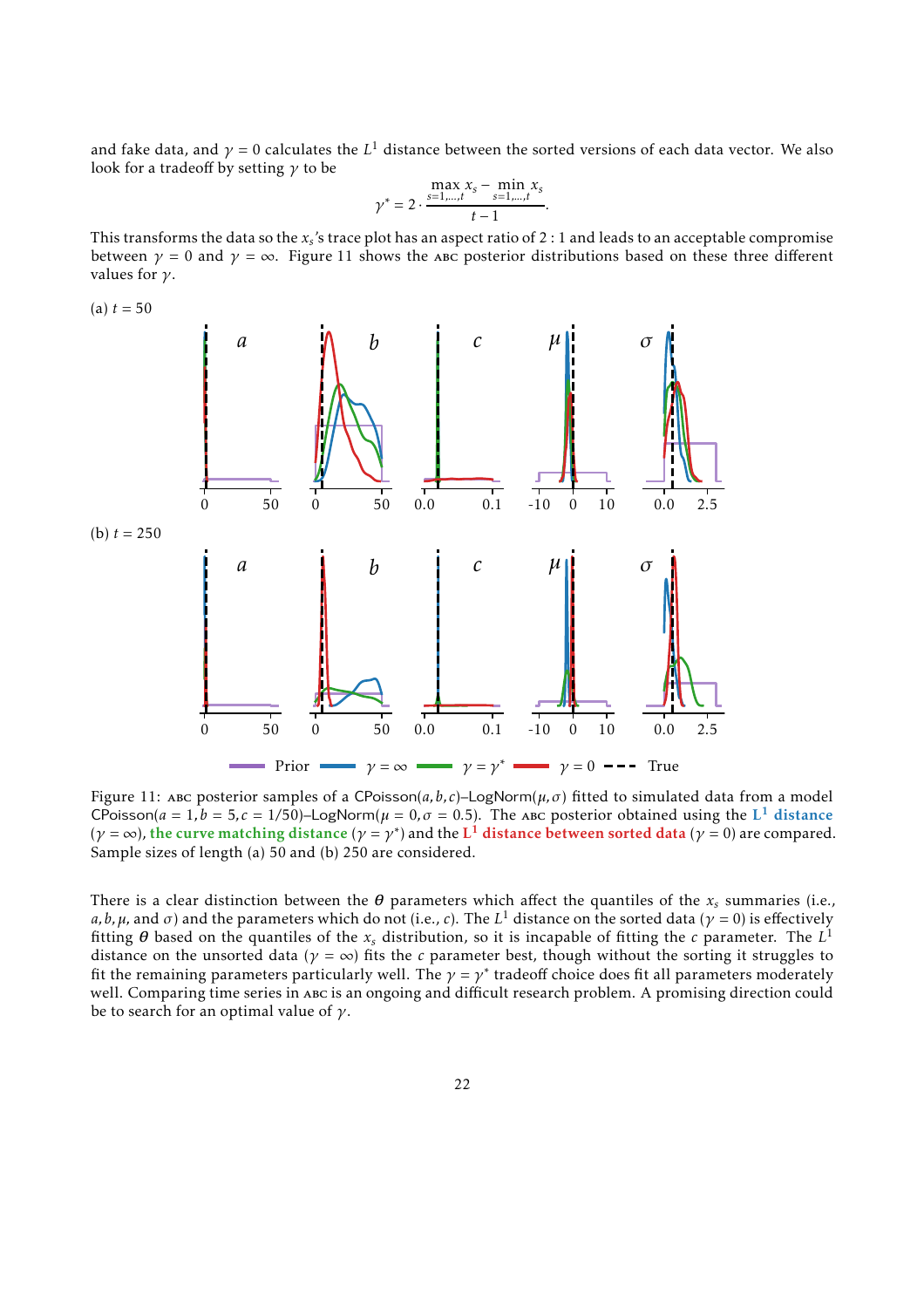#### <span id="page-22-0"></span>5.5 Computational runtimes and practical considerations

abc transforms a difficult statistical problem into a difficult computational problem. Luckily, abc is 'embarrassingly parallelizable', and our Python implementation uses multiprocessing to leverage central processing units (cpus) which have a large number of physical cores.<sup>[2](#page-22-2)</sup> Using a cpu with large core count allows us to run abc in parallel and achieve a near-linear speedup when compared to a single-process implementation.

We ran the previous experiments on a virtual machine rented from Amazon Web Services. In particular, we used a 'c6g.16xlarge' instance which has 64 physical cores in its arm cpu. Amazon currently charges \$2.8416 USD/hour for this instance type in their Sydney data center. The runtimes and corresponding costs for each simulation are presented in [Table 3](#page-22-1) and are based on these rates. We also measured the same runtimes when running on a Mac Mini (Late 2020 model) which has 8 physical cores (4 high performance cores, and 4 high efficiency cores) with the results given in [Table 4.](#page-22-3) These devices are currently the cheapest Macintosh computers on sale. If the cpus in the Amazon instance and the Mac Mini were equivalent then we'd expect the Mac to be  $\approx 8 \times$  slower at ABC, but the Apple's M1 chip is only  $\approx 3 \times$  slower.

<span id="page-22-1"></span>

| Num.<br>obs. | 3                                    |                          | 5                                               | 6                                    | Figure Number                       |                                            | 9                                      | 11                          | Total           |
|--------------|--------------------------------------|--------------------------|-------------------------------------------------|--------------------------------------|-------------------------------------|--------------------------------------------|----------------------------------------|-----------------------------|-----------------|
| 50           | 29 <sub>s</sub><br>$(2.3 \text{ c})$ | 22s<br>$(1.7 \text{ c})$ | 22 s<br>$(1.7 \text{ }\mathfrak{c})$            | 42s<br>$(3.3 \text{ }\mathfrak{c})$  | 23s<br>$(1.8 \text{ }\mathfrak{c})$ | 19 s<br>$(1.5 \; \mathfrak{c})$            | 98 s<br>$(7.7 \text{ } \mathfrak{c})$  | 173 s<br>(13.7)             | 24 <sub>m</sub> |
| 250          | 55s<br>$(4.3 \text{ c})$             | 35s<br>$(2.8 \text{ c})$ | 18 <sub>s</sub><br>$(1.4 \text{ }\mathfrak{c})$ | 94 s<br>$(7.4 \text{ }\mathfrak{c})$ | 22s<br>$(1.7 \text{ }\mathfrak{c})$ | 19 <sub>s</sub><br>$(1.5 \; \mathfrak{c})$ | 171 s<br>$(13.5 \text{ }\mathfrak{c})$ | 607 s<br>$(47.9 \text{ c})$ | (\$1.14)        |
|              |                                      | 10                       |                                                 | 10                                   |                                     | 10                                         |                                        |                             |                 |

<span id="page-22-3"></span>Table 3: Runtimes (in seconds or minutes) and the associated server rental costs (in USD or cents) for the abc fits showcased in the figures in this section on a 'c6g.16xlarge' (64 arm Neoverse cores) instance. Each entry corresponds to one abc fit, except for the [Figure 11](#page-21-0) times which are the total of three abc fits.

| Num. | Figure Number |    |                 |      |  |    |    |                                                                                           |       |
|------|---------------|----|-----------------|------|--|----|----|-------------------------------------------------------------------------------------------|-------|
| obs. | $\mathbf{R}$  | 4  | $5 -$           | 6    |  |    | Q, |                                                                                           | Total |
| 50   |               |    |                 |      |  |    |    | 49 s 27 s 19 s 96 s 27 s 5 s 318 s 424 s<br>192 s 81 s 56 s 311 s 59 s 10 s 656 s 2,149 s | 74 m  |
| 250  |               |    |                 |      |  |    |    |                                                                                           |       |
|      |               | 10 | $7\overline{)}$ | -10- |  | 10 |    |                                                                                           |       |

Table 4: Runtimes (in seconds or minutes) for the abc fits showcased in the figures in this section on a Late 2020 Mac Mini (8 arm Apple Silicon cores). Each entry corresponds to one abc fit, except for the [Figure 11](#page-21-0) times which are the total of three abc fits.

[Table 3](#page-22-1) clearly shows that abc is very computationally demanding. Even when fully utilizing the 64 cores of the cpu it takes some minutes to complete these fits. This is somewhat comparable to fitting a moderate-sized artificial neural network model. One should definitely not use abc in scenarios when a likelihood is available! On the other hand, the overall rental cost for these fits  $($1.14)$  is quite small. As ARM processors have a high performance-per-watt, Amazon can rent us these arm machines for about half the price of the equivalent x86

<span id="page-22-2"></span> $<sup>2</sup>$ Most x86 cpus also include 'hyperthreaded' virtual cores, which can speed up certain data-intensive workloads. However abc does</sup> not benefit from these virtual cores, and in fact using them is detrimental to overall speed due to the increased context switching costs and cache invalidation.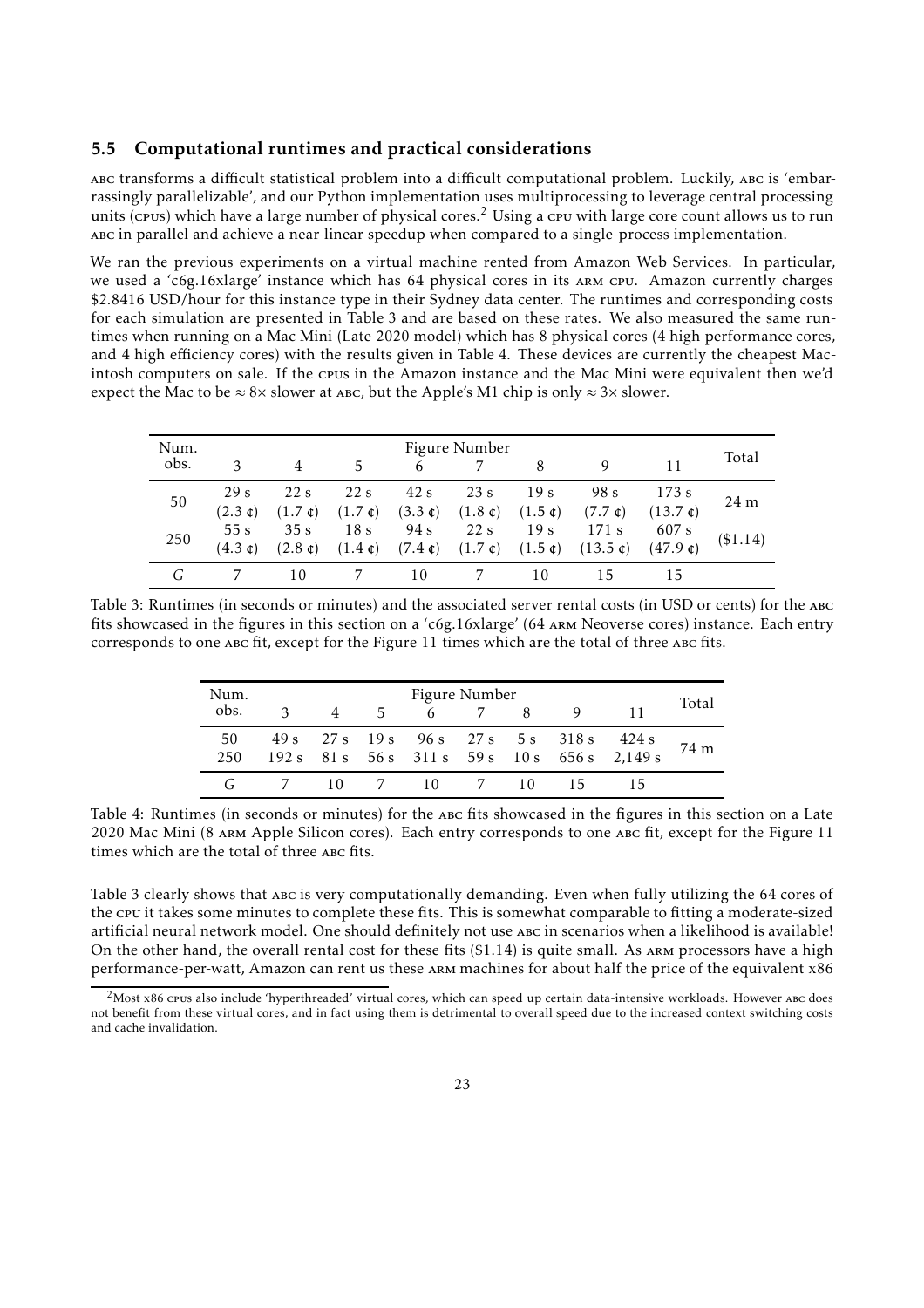machines. Porting ABC to a GPU would further reduce costs.

Another conclusion from [Table 3](#page-22-1) is that the runtime of abc does not have a linear relationship to the sample size of observed data. In some cases, abc takes longer to fit the 50 observations than it does to fit 250 observations. This can happen when abc-smc quickly finds a 'good' fit for the 50 observations so it aggressively decreases the  $\epsilon_g$  targets and then it spends a long time trying to find a 'great' fit in the final iterations. In general we observe an exponential increase in the runtime of each abc-smc iteration. This is why we set the number of iterations *G* by trial-and-error, as a small increase in *G* can increase the abc-smc runtime from minutes to days. The Python code written for this paper may be downloaded from GitHub [https://github.com/LaGau](https://github.com/LaGauffre/ABCFitLoMo)ffre/ABCFitLoMo.

## <span id="page-23-0"></span>6 Application to a real-world insurance dataset

<span id="page-23-1"></span>We consider an open source insurance dataset named ausautoBI8999 consisting of 22*,*036 settled personal injury insurance claims in Australia, the first five observations are displayed in [Table 5.](#page-23-1)

| Date       | Month | Claim Severity |  |  |
|------------|-------|----------------|--|--|
| 1993-10-01 | 52    | 87.75          |  |  |
| 1994-02-01 | 56    | 353.62         |  |  |
| 1994-02-01 | 56    | 688.83         |  |  |
| 1994-05-01 | 59    | 172.80         |  |  |
| 1994-09-01 | 63    | 43.29          |  |  |

Table 5: An extract of the ausautoBI8999 personal injury claim data.

<span id="page-23-2"></span>The data is accessible from the R package CASDatasets, see Dutang and Charpentier [\[11\]](#page-29-17). The data is then aggregated monthly by reporting the number of claims along with the sum of all the compensations associated to each month, see [Table 6.](#page-23-2)

| Month | Claim Frequency | Total Claim Severity |
|-------|-----------------|----------------------|
| 49    | 149             | 1,550,000            |
| 50    | 188             | 3,210,000            |
| 51    | 196             | 4,810,000            |
| 52    | 203             | 4,220,000            |
| 53    | 226             | 5,270,000            |

Table 6: An extract of the monthly aggregated data.

Descriptive statistics for the claim sizes, claim frequencies and the aggregated claims sizes are reported in [Table 7.](#page-24-0)

We are going to use ABC to fit and compare loss models using only the monthly aggregated data in [Table 6.](#page-23-2) We would like to know whether the results differ from fitting the same loss models but using the individual claim sizes data in [Table 5.](#page-23-1)

We start by studying the individual loss distribution. We fit a gamma, a lognormal and a Weibull model to the data shown in [Table 5](#page-23-1) using maximum likelihood estimation. The estimates of the parameters are given in [Table 8](#page-24-1) and will serve as benchmark for our ABC posterior samples.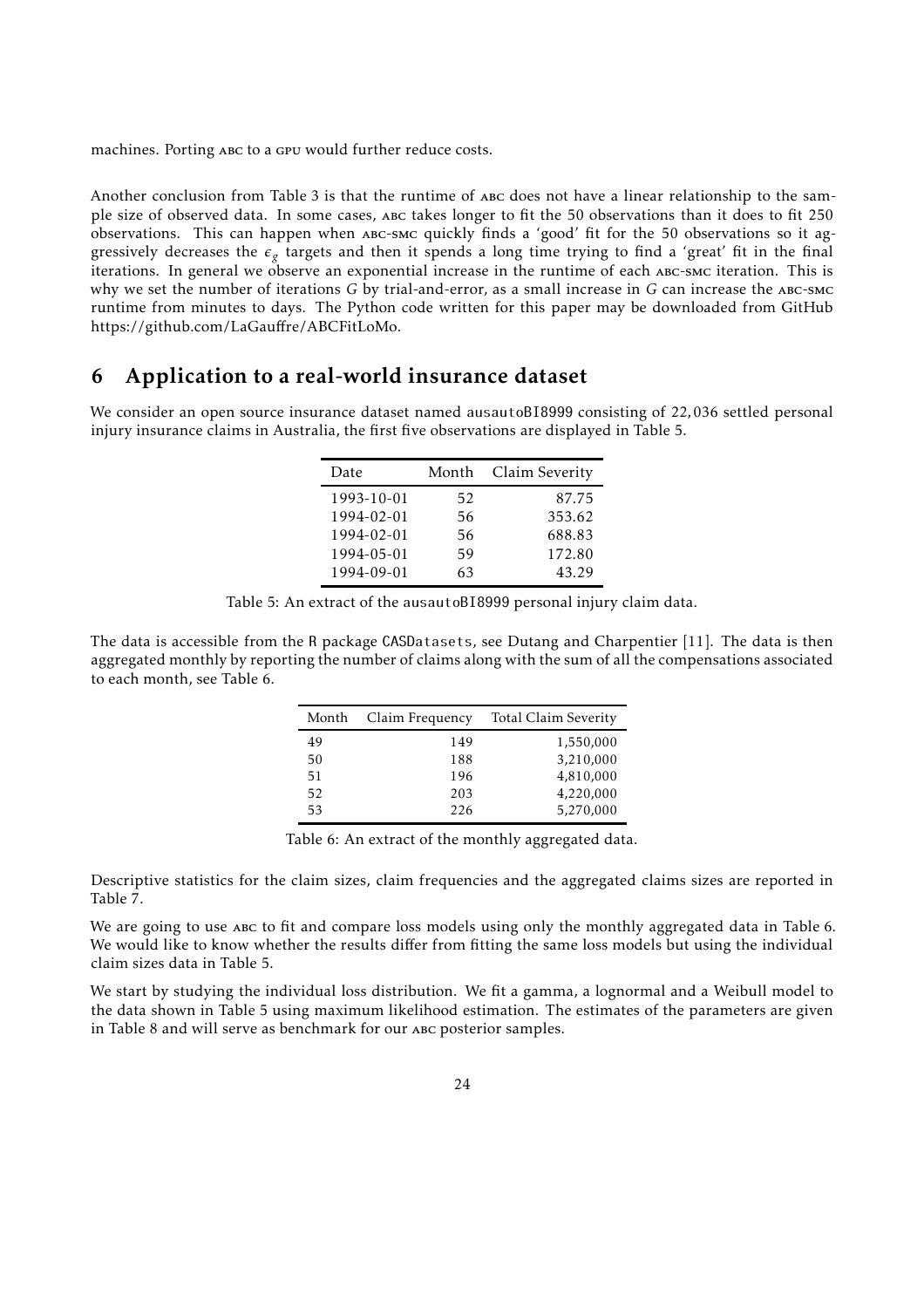<span id="page-24-0"></span>

| <b>Statistics</b> | Claim Severity | Claim Frequency | Total Claim Severity |
|-------------------|----------------|-----------------|----------------------|
| Count             | 22,000         | 69              | 69                   |
| Mean              | 38,400         | 319             | 12,300,000           |
| Std               | 91,000         | 109             | 5,220,000            |
| Min               | 9.96           | 94              | 1,550,000            |
| 25%               | 6,300          | 231             | 8,210,000            |
| 50%               | 13,900         | 312             | 12,000,000           |
| 75%               | 35,100         | 381             | 15,500,000           |
| Max               | 4,490,000      | 606             | 26,300,000           |

Table 7: Descriptive statistics of the claim data.

| Severity model | Parameters    | MLE             | BIC    |
|----------------|---------------|-----------------|--------|
| Gamma          | r<br>m        | 4.09<br>5,350   | 64,600 |
| Weibull        | k<br>β        | 0.708<br>28,600 | 50,300 |
| Lognormal      | $\sigma$<br>μ | 9.56<br>1.46    | 50,000 |

<span id="page-24-1"></span>Table 8: Maximum likelihood estimates of a gamma, Weibull and lognormal distribution based on the individual claim sizes data.

<span id="page-24-2"></span>The lognormal distribution seems to provide the best fit when looking at the values of the Bayesian Information Criteria (bic). This result is visually confirmed by the quantile-quantile plots displayed in [Figure 12.](#page-24-2)



Figure 12: Quantile-quantile plots associated to the gamma, Weibull and lognormal models fitted to the individual claim sizes data.

We then investigate the stationarity of the individual loss distribution by fitting the three loss models to the data associated to each time period separately. [Figures 13](#page-25-0) to [15](#page-25-1) display the parameters of the gamma, Weibull and lognormal distribution respectively depending on the time period considered.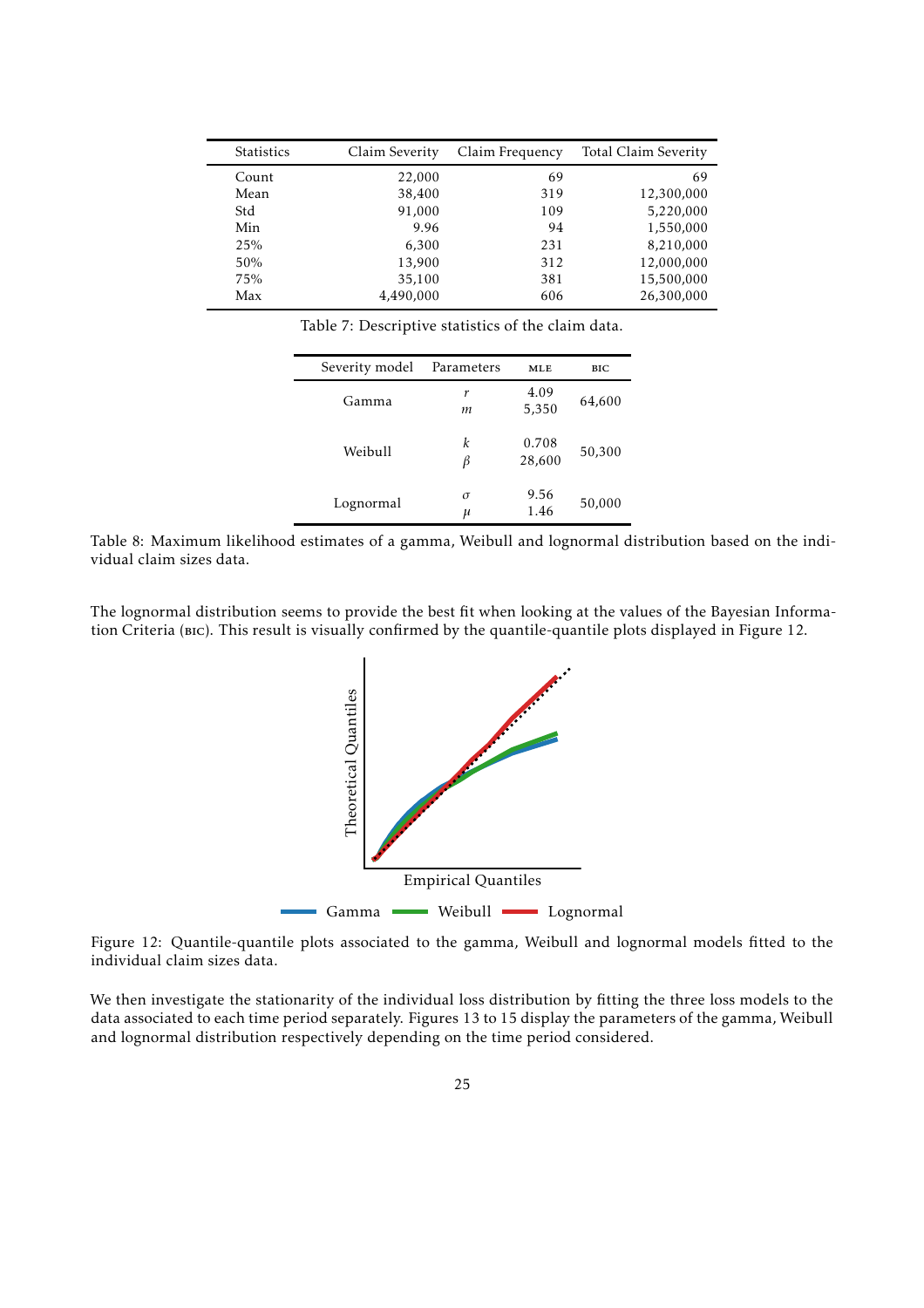<span id="page-25-0"></span>

Figure 13: Parameters of the gamma model.

<span id="page-25-2"></span>

Figure 14: Parameters of the Weibull model.

<span id="page-25-1"></span>

Figure 15: Parameters of the lognormal model.

The parameters of the Weibull and gamma distributions exhibit a high variability, see [Figures 13](#page-25-0) and [14,](#page-25-2) while the parameters of the lognormal distribution are more stable, see [Figure 15.](#page-25-1) The model evidences, displayed in [Figure 16,](#page-26-0) are computed using the Schwarz criterion that approximates the Bayes factor using the maximum likelihood estimators and the bic.

The model probabilities mostly favor the lognormal model.

We use abc to fit a NegBin( $\alpha$ , p)–LogNorm( $\mu$ ,  $\sigma$ ) model to the total claim severities data in [Table 6](#page-23-2) which con-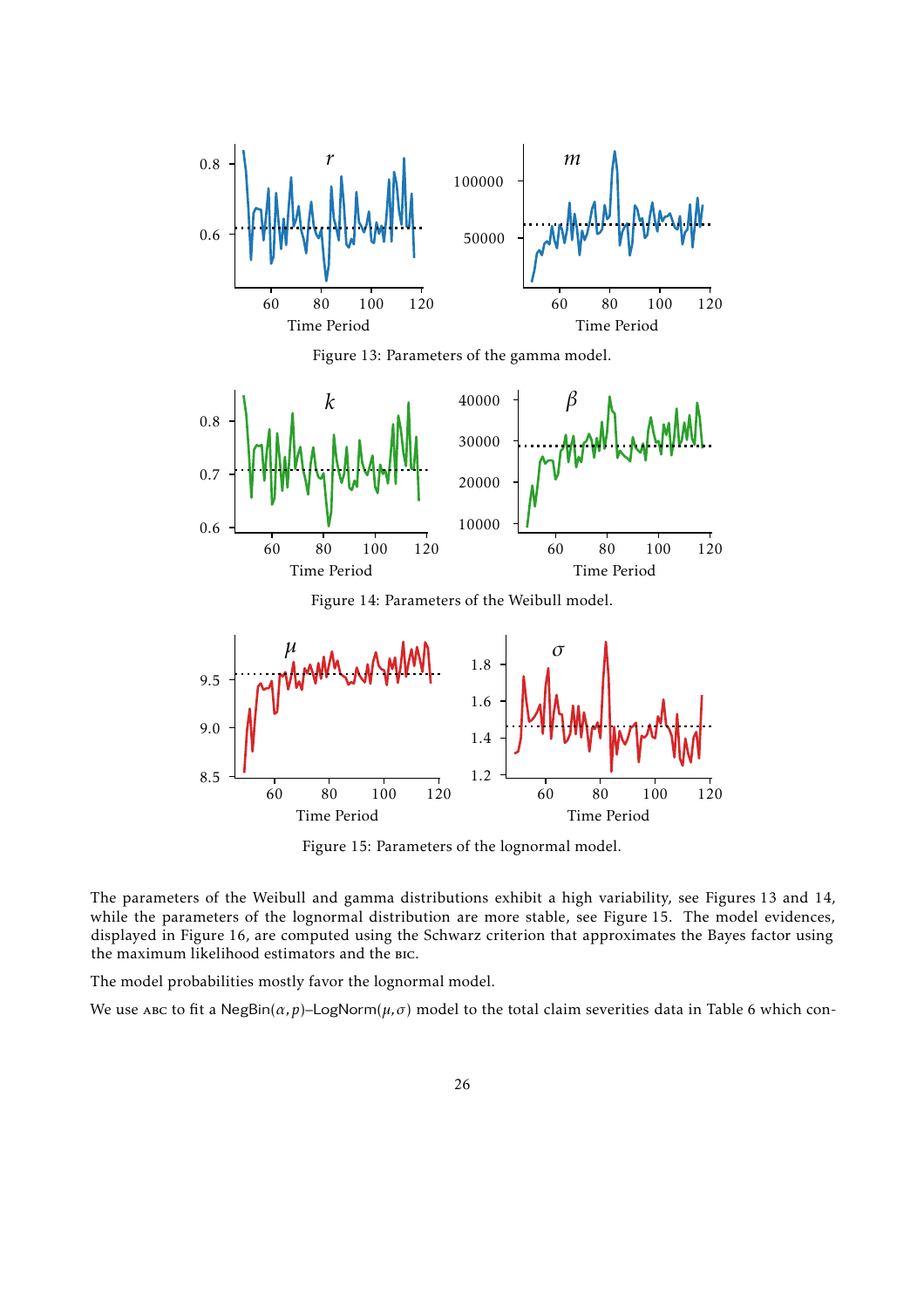<span id="page-26-0"></span>

Figure 16: Model evidence for the gamma, lognormal and Weibull models.

sists of  $t = 69$  summaries of the form

<span id="page-26-1"></span>
$$
x_s = \sum_{k=1}^{n_s} u_{s,k}, \quad s = 1, \dots, t.
$$
 (18)

We consider two sets of prior assumptions over the parameters:

- 1. *α* ∼ Unif(0,20), *p* ∼ Unif( $\frac{1}{1000}$ , 1), *μ* ∼ Unif(0,20), and *σ* ∼ Unif(0,10),
- 2.  $\alpha \sim$  Unif(0,20),  $p \sim$  Unif( $\frac{1}{1000}$ , 1),  $\mu \sim$  Unif( $-10, 10$ ), and  $\sigma \sim$  Unif(0,10).

<span id="page-26-2"></span>Prior settings 1 and 2 only differ in the boundaries of the uniform distribution of *µ*. We opt for a more intensive abc calibration compared to that of [Section 5.](#page-13-0) The number of iterations is fixed at *G* = 20 when the claim frequencies are known and  $G = 15$  when they are not. The ABC posterior samples of the NegBin( $\alpha$ , p)– LogNorm(*µ,σ*) model using only the summaries *x<sup>s</sup>* in [\(18\)](#page-26-1) are shown in [Figure 17.](#page-26-2)



Figure 17: ABC posterior samples of a NegBin( $\alpha$ , p)-LogNorm( $\mu$ ,  $\sigma$ ) model fitted to a real world insurance dataset. The data includes the total claim severities [\(18\)](#page-26-1) data in [Table 6.](#page-23-2) The posterior samples are closer to the MLE estimates with prior 2 than with prior 1.

The results with prior settings 1 and 2 are noticeably different. More specifically, the ABC posterior are tighter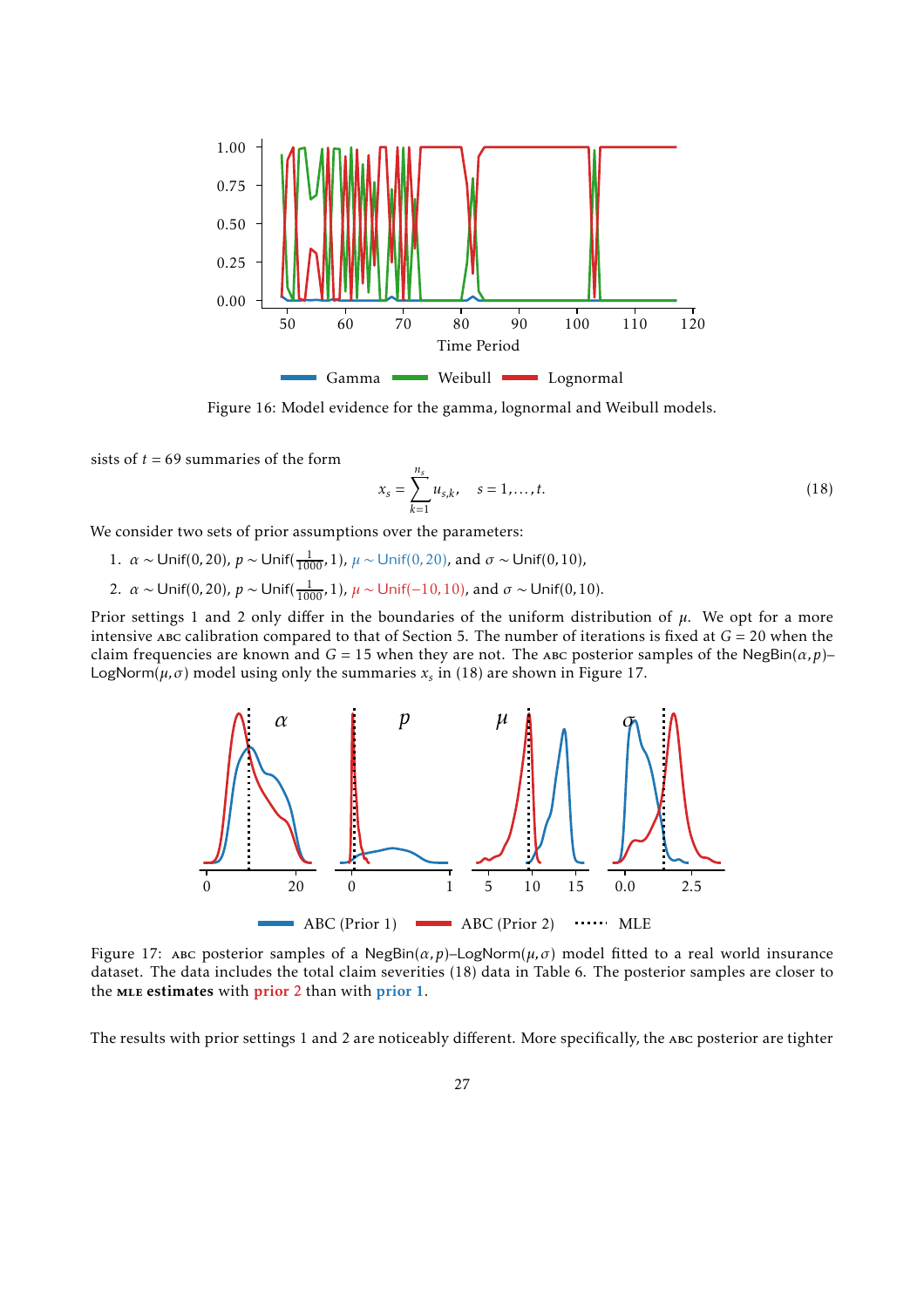and more centered around the MLE estimates with prior 2 at least when it comes to estimating the parameters *p*,  $\mu$  and  $\sigma$ .

<span id="page-27-0"></span>The abc posterior samples when including the claim frequency information are shown in [Figure 18.](#page-27-0) We keep the same prior assumptions over  $\mu$  and  $\sigma$ . These posteriors which use the claim frequency data are less affected by the differing prior settings.



Figure 18: ABC posterior samples of a LogNorm( $\mu$ , $\sigma$ ) model fitted to a real world insurance dataset. The data includes the total claim severities and the claim frequencies in [Table 6.](#page-23-2) When the *x<sup>s</sup>* 's and *n<sup>s</sup>* 's are both observed, the posterior samples with **Prior 1 and Prior**  $\hat{2}$  almost totally overlap and are reasonably close to the **MLE** estimates.

We now turn to the problem of selecting a model for the claim sizes, so we specify a negative binomial distribution  $NegBin(\alpha, p)$  with uniform prior distributions

$$
\alpha \sim \text{Unif}(0, 20), \quad p \sim \text{Unif}(0, 1)
$$

to model the claim frequency and let our abc algorithm pick a claim amounts models among the following:

• Weib $(k, \beta)$  with prior distributions

$$
k \sim \text{Unif}(\frac{1}{1000}, 1), \quad \beta \sim \text{Unif}(0, 4 \times 10^4),
$$

• Gamma(*r,m*) with prior distributions

$$
r \sim
$$
Unif(0, 100),  $\beta \sim$ Unif(0, 1.5 × 10<sup>5</sup>),

• LogNorm( $\mu$ , $\sigma$ ) with prior distributions

$$
\mu \sim \text{Unif}(5, 10), \quad \sigma \sim \text{Unif}(0, 3).
$$

The bounds of the uniform distributions are set to reflect the variability of the parameters in [Figures 13](#page-25-0) to [15.](#page-25-1) The model evidences are reported in [Table 9.](#page-28-5)

We see that abc strongly favors the gamma model when the claim frequency is assumed to have a negative binomial distribution. When including the claim count, abc discards the gamma model but is unable to decide between the Weibull or the lognormal model. This result is of course a little disappointing but probably means that abc would need more than 69 observations to pick the right model.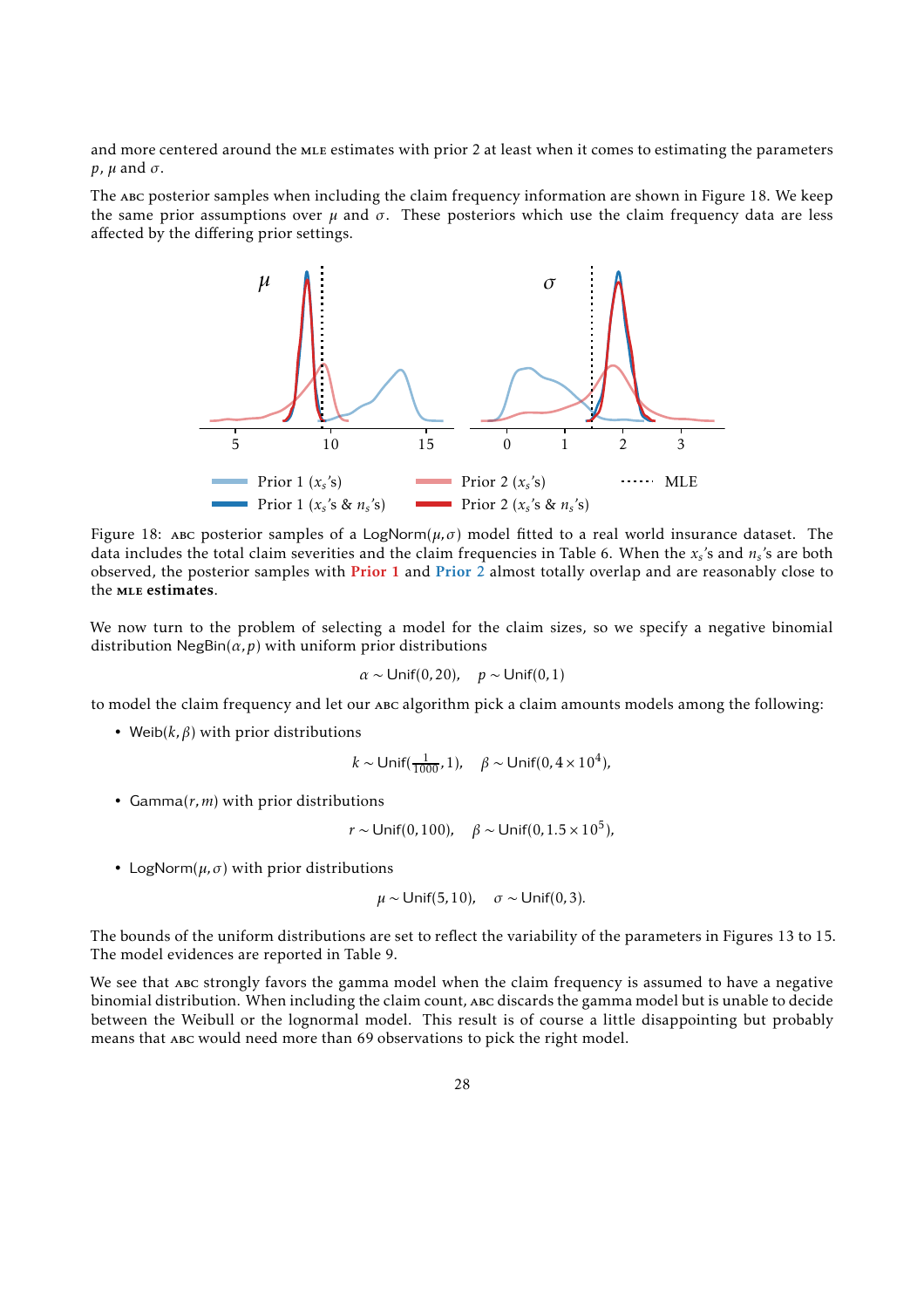| Frequency Model                           | Severity Model |              |              |  |  |
|-------------------------------------------|----------------|--------------|--------------|--|--|
|                                           | Gamma          | Lognormal    | Weibull      |  |  |
| Negative Binomial<br>Observed Frequencies | 0.92<br>0.00   | 0.01<br>0.49 | 0.07<br>O 51 |  |  |
|                                           |                |              |              |  |  |

<span id="page-28-5"></span>Table 9: abc model evidence with the claim frequency and the aggregated claim sizes data.

# 7 Conclusion

This paper is a case study of an abc applications in insurance. We showed how to use this method to calibrate insurance loss models with limited information (one data point per time period). As abc is not restricted to models which have a known likelihood, we can explore more realist models and discard the classical assumptions of independence in and between the claim frequencies and claim sizes.

An abc routines essentially relies on two things: (i) an efficient sampling strategy and (ii) a reliable measure of dissimilarity between samples of data. We put together an abc routine that implements a parallel sequential Monte Carlo sampler and uses the Wasserstein distance to compare the synthetic data to the observed one. Our Python code which reproduces the results in this work, as well as a Python package to apply abc-smc more generally, are available on Github.

abc has become over the years a common practice in a variety of fields ranging from ecology to genetics. We believe that abc could be also applied to a wide range of sophisticated models that arise in finance and insurance.

## Acknowledgments

The authors are thankful for the relevant comments of the two anonymous referees that help in greatly improve our original manuscript. Patrick J. Laub conducted part of this research while in the DAMI – Data Analytics and Models for Insurance – Chair under the aegis of the Fondation du Risque, a joint initiative by UCBL and BNP Paribas Cardif.

# References

- <span id="page-28-0"></span>[1] Søren Asmussen and Hansjörg Albrecher. *Ruin Probabilities*, volume 14 of *Advanced Series on Statistical Science and Applied Probability*. World Scientific, 2nd edition, 2010.
- <span id="page-28-2"></span>[2] Mark A Beaumont, Jean-Marie Cornuet, Jean-Michel Marin, and Christian P Robert. Adaptive approximate Bayesian computation. *Biometrika*, 96(4):983–990, 2009.
- <span id="page-28-1"></span>[3] Espen Bernton, Pierre E Jacob, Mathieu Gerber, and Christian P Robert. On parameter estimation with the Wasserstein distance. *Information and Inference: A Journal of the IMA*, 8(4):657–676, 10 2019. ISSN 2049-8772. doi: 10.1093/imaiai/iaz003. URL <https://doi.org/10.1093/imaiai/iaz003>.
- <span id="page-28-4"></span>[4] Espen Bernton, Pierre E Jacob, Mathieu Gerber, and Christian P Robert. Approximate Bayesian computation with the Wasserstein distance. *Journal of the Royal Statistical Society: Series B (Statistical Methodology)*, 81(2):235–269, 2019.
- <span id="page-28-3"></span>[5] Michael GB Blum. Approximate Bayesian computation: a nonparametric perspective. *Journal of the American Statistical Association*, 105(491):1178–1187, 2010.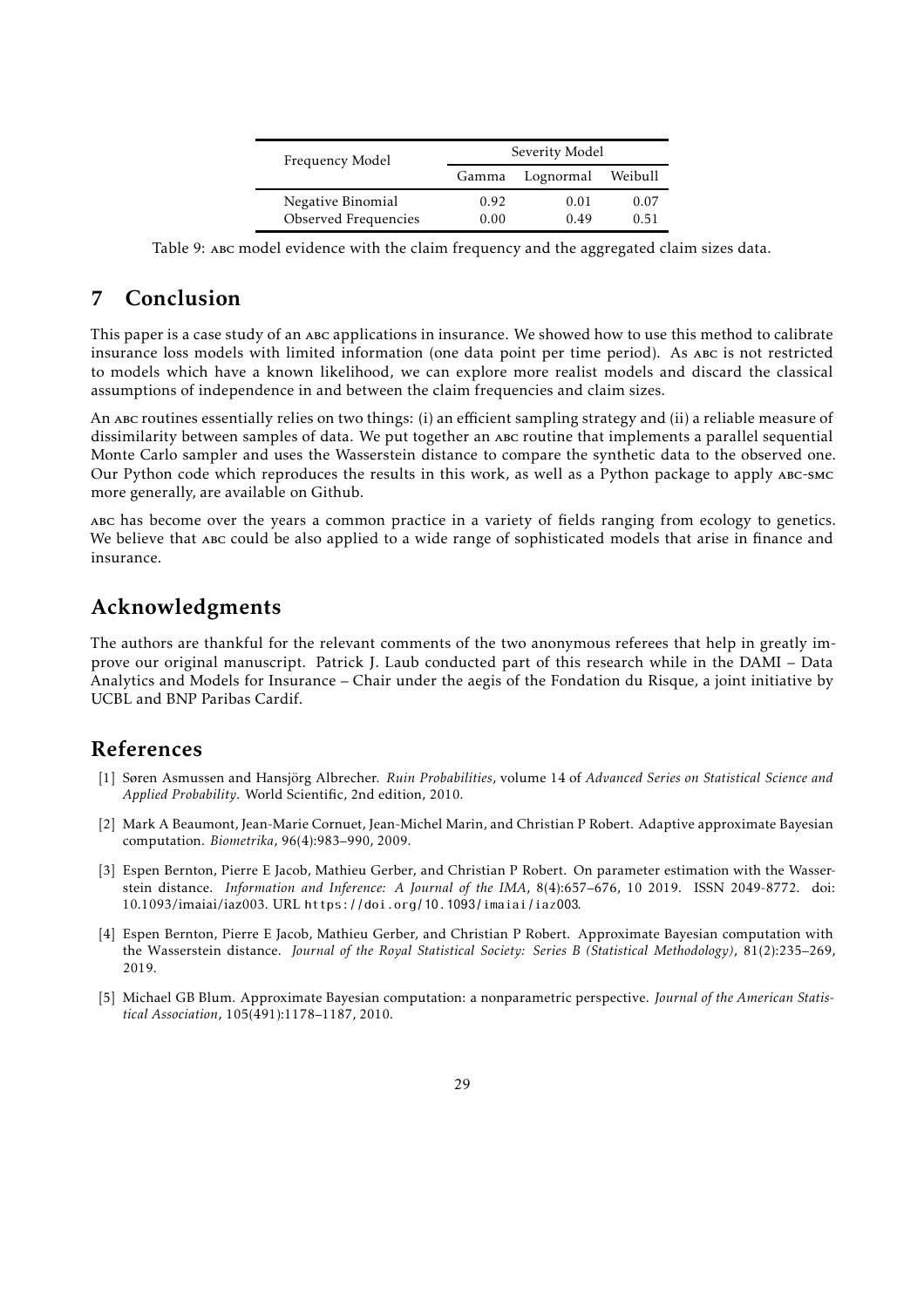- <span id="page-29-4"></span>[6] Boris Buchmann and Rudolf Grübel. Decompounding: an estimation problem for Poisson random sums. *Ann. Statist.*, 31(4):1054–1074, 08 2003. doi: 10.1214/aos/1059655905. URL <https://doi.org/10.1214/aos/1059655905>.
- <span id="page-29-5"></span>[7] Alberto J Coca. Efficient nonparametric inference for discretely observed compound Poisson processes. *Probability Theory and Related Fields*, 170(1-2):475–523, 2018.
- <span id="page-29-8"></span>[8] Pierre Del Moral, Arnaud Doucet, and Ajay Jasra. An adaptive sequential Monte Carlo method for approximate Bayesian computation. *Statistics and Computing*, 22(5):1009–1020, 2012.
- <span id="page-29-10"></span>[9] Christopher Drovandi and David T Frazier. A comparison of likelihood-free methods with and without summary statistics, 2021.
- <span id="page-29-2"></span>[10] Peter K. Dunn. Occurrence and quantity of precipitation can be modelled simultaneously. *International Journal of Climatology*, 24(10):1231–1239, jul 2004. doi: 10.1002/joc.1063.
- <span id="page-29-17"></span>[11] C Dutang and A Charpentier. CASdatasets: Insurance datasets (official website). *http://cas.uqam.ca/*, 2016.
- <span id="page-29-0"></span>[12] Edward W. Frees. Frequency and severity models. In Edward W. Frees, Richard A. Derrig, and Glenn Meyers, editors, *Predictive Modeling Applications In Actuarial Science*, pages 138–164. Cambridge University Press. doi: 10. 1017/cbo9781139342674.006.
- [13] Edward W. Frees, Jie Gao, and Marjorie A. Rosenberg. Predicting the frequency and amount of health care expenditures. *North American Actuarial Journal*, 15(3):377–392, 2011. doi: 10.1080/10920277.2011.10597626. URL <https://doi.org/10.1080/10920277.2011.10597626>.
- <span id="page-29-15"></span>[14] J. Garrido, C. Genest, and J. Schulz. Generalized linear models for dependent frequency and severity of insurance claims. *Insurance: Mathematics and Economics*, 70:205 – 215, 2016. ISSN 0167-6687. doi: https://doi.org/10.1016/j. insmatheco.2016.06.006. URL <http://www.sciencedirect.com/science/article/pii/S0167668715303358>.
- <span id="page-29-7"></span>[15] Andrew Gelman, John B Carlin, Hal S Stern, David B Dunson, Aki Vehtari, and Donald B Rubin. *Bayesian Data Analysis*. Chapman and Hall/CRC, 2013.
- <span id="page-29-11"></span>[16] Pierre-Olivier Goffard, S Rao Jammalamadaka, and Simos G. Meintanis. Goodness-of-fit tests for compound distributions with applications in insurance. 2019.
- <span id="page-29-14"></span>[17] Aude Grelaud, Christian P Robert, Jean-Michel Marin, Francois Rodolphe, and Jean-François Taly. ABC likelihoodfree methods for model choice in Gibbs random fields. *Bayesian Analysis*, 4(2):317–335, 2009.
- <span id="page-29-6"></span>[18] Shota Gugushvili, Frank van der Meulen, and Peter Spreij. A non-parametric Bayesian approach to decompounding from high frequency data. *Statistical Inference for Stochastic Processes*, 21(1):53–79, 2018.
- <span id="page-29-16"></span>[19] Ole Hesselager. Recursions for certain bivariate counting distributions and their compound distributions. *ASTIN Bulletin*, 26(1):35–52, 1996. doi: 10.2143/AST.26.1.563232.
- <span id="page-29-1"></span>[20] Bent Jørgensen and Marta C. Paes De Souza. Fitting Tweedie's compound Poisson model to insurance claims data. *Scandinavian Actuarial Journal*, 1994(1):69–93, jan 1994. doi: 10.1080/03461238.1994.10413930.
- <span id="page-29-13"></span>[21] Robert E Kass and Adrian E Raftery. Bayes factors. *Journal of the American Statistical Association*, 90(430):773–795, 1995.
- <span id="page-29-12"></span>[22] Stuart A Klugman, Harry H Panjer, and Gordon E Willmot. *Loss Models: From Data to Decisions*, volume 715. John Wiley & Sons, 2012.
- <span id="page-29-9"></span>[23] Augustine Kong, Jun S. Liu, and Wing Hung Wong. Sequential imputations and Bayesian missing data problems. *Journal of the American Statistical Association*, 89(425):278–288, mar 1994. doi: 10.1080/01621459.1994.10476469.
- <span id="page-29-3"></span>[24] Vyacheslav Lyubchich and Y. R. Gel. Can we weather proof our insurance? *Environmetrics*, 28(2):e2433, dec 2016. doi: 10.1002/env.2433.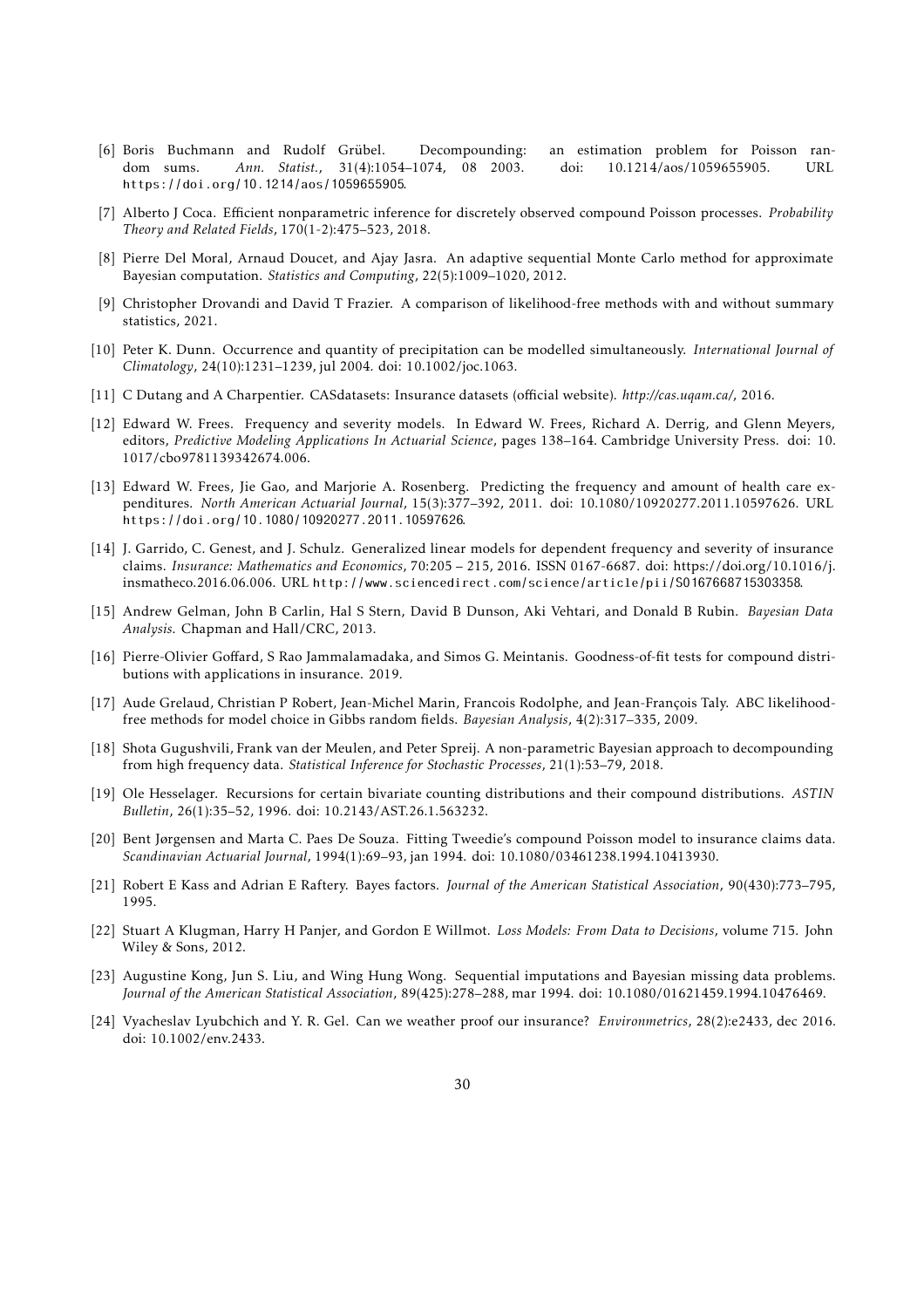- <span id="page-30-12"></span>[25] Robert McCulloch and Peter E Rossi. A Bayesian approach to testing the arbitrage pricing theory. *Journal of Econometrics*, 49(1-2):141–168, 1991.
- <span id="page-30-8"></span>[26] Gareth Peters and Scott Sisson. Bayesian inference, Monte Carlo sampling and operational risk. *Journal of Operational Risk*, 1(3), 2006.
- <span id="page-30-9"></span>[27] Gareth W Peters, Mario V Wüthrich, and Pavel V Shevchenko. Chain ladder method: Bayesian bootstrap versus classical bootstrap. *Insurance: Mathematics and Economics*, 47(1):36–51, 2010.
- <span id="page-30-13"></span>[28] Dennis Prangle, Paul Fearnhead, Murray P Cox, Patrick J Biggs, and Nigel P French. Semi-automatic selection of summary statistics for ABC model choice. *Statistical Applications in Genetics and Molecular Biology*, 13(1):67–82, 2014.
- <span id="page-30-14"></span>[29] Arthur E. Renshaw. Modelling the claims process in the presence of covariates. *ASTIN Bulletin*, 24(2):265–285, 1994. doi: 10.2143/AST.24.2.2005070.
- <span id="page-30-10"></span>[30] FJ Rubio and Adam M Johansen. A simple approach to maximum intractable likelihood estimation. *Electronic Journal of Statistics*, 7:1632–1654, 2013.
- <span id="page-30-11"></span>[31] John Salvatier, Thomas V Wiecki, and Christopher Fonnesbeck. Probabilistic programming in python using PyMC3. *PeerJ Computer Science*, 2:e55, 2016.
- <span id="page-30-15"></span>[32] Peng Shi, Xiaoping Feng, and Anastasia Ivantsova. Dependent frequency–severity modeling of insurance claims. *Insurance: Mathematics and Economics*, 64:417 – 428, 2015. ISSN 0167-6687. doi: https://doi.org/10.1016/j.insmatheco. 2015.07.006. URL <http://www.sciencedirect.com/science/article/pii/S0167668715001183>.
- <span id="page-30-5"></span>[33] Peng Shi, Xiaoping Feng, and Jean-Philippe Boucher. Multilevel modeling of insurance claims using copulas. *The Annals of Applied Statistics*, 10(2):834–863, jun 2016. doi: 10.1214/16-aoas914.
- <span id="page-30-7"></span>[34] Scott A Sisson, Yanan Fan, and Mark Beaumont. *Handbook of Approximate Bayesian Computation*. Chapman and Hall/CRC, 2018.
- <span id="page-30-1"></span>[35] Gordon K. Smyth and Bent Jørgensen. Fitting Tweedie's compound Poisson model to insurance claims data: Dispersion modelling. *ASTIN Bulletin*, 32(1):143–157, 2002. doi: 10.2143/AST.32.1.1020.
- <span id="page-30-16"></span>[36] George Streftaris and Bruce J. Worton. Efficient and accurate approximate Bayesian inference with an application to insurance data. *Computational Statistics & Data Analysis*, 52(5):2604–2622, jan 2008. doi: 10.1016/j.csda.2007.09. 006.
- [37] Tina Toni and Michael P. H. Stumpf. Simulation-based model selection for dynamical systems in systems and population biology. *Bioinformatics*, 26(1):104–110, 10 2009. ISSN 1367-4803. doi: 10.1093/bioinformatics/btp619. URL <https://doi.org/10.1093/bioinformatics/btp619>.
- <span id="page-30-0"></span>[38] Maurice CK Tweedie. An index which distinguishes between some important exponential families. In *Statistics: Applications and new directions: Proc. Indian statistical institute golden Jubilee International conference*, volume 579, pages 579–604, 1984.
- <span id="page-30-6"></span>[39] Bert van Es, Shota Gugushvili, and Peter Spreij. A kernel type nonparametric density estimator for decompounding. *Bernoulli*, 13(3):672–694, 08 2007. doi: 10.3150/07-BEJ6091. URL <https://doi.org/10.3150/07-BEJ6091>.
- <span id="page-30-2"></span>[40] Mario V. Wüthrich. Claims reserving using Tweedie's compound Poisson model. *ASTIN Bulletin*, 33(2):331–346, nov 2003. doi: 10.1017/s0515036100013490.
- <span id="page-30-4"></span>[41] Oscar Alberto Quijano Xacur and José Garrido. Generalised linear models for aggregate claims: to Tweedie or not? *European Actuarial Journal*, 5(1):181–202, jun 2015. doi: 10.1007/s13385-015-0108-5.
- <span id="page-30-3"></span>[42] Yanwei Zhang. Likelihood-based and Bayesian methods for Tweedie compound Poisson linear mixed models. *Statistics and Computing*, 23(6):743–757, aug 2012. doi: 10.1007/s11222-012-9343-7.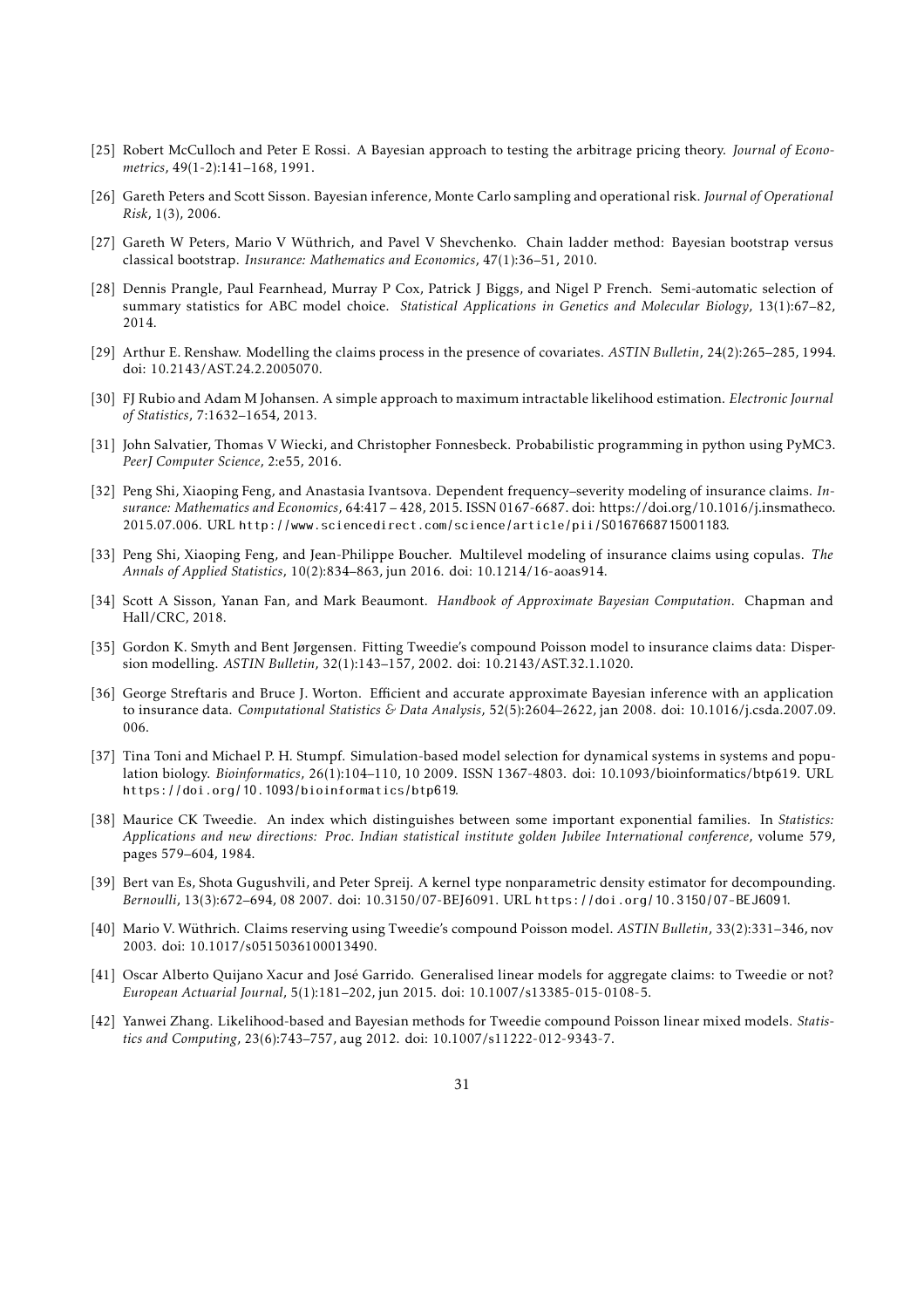# <span id="page-31-1"></span>A Convergence of the abc posterior to the true posterior with mixed data

<span id="page-31-0"></span>The following result shows the convergence of  $\pi_\epsilon$  toward the true posterior as we let  $\epsilon$  approach 0.

Proposition 1. *Suppose that*

$$
\sup_{(\widetilde{x},\theta)\in\mathcal{B}_{\varepsilon,x}\times\Theta}p(\widetilde{x} \mid \theta)<\infty,
$$

*for some*  $\epsilon > 0$ *. Then, for each*  $\theta \in \Theta$ *, we have* 

$$
\pi_{\epsilon}(\theta \mid x) \longrightarrow \pi(\theta \mid x), \text{ as } \epsilon \to 0.
$$

*Proof.* The modified prior  $\pi_{\epsilon}(\theta | x)$  is defined as

<span id="page-31-5"></span>
$$
\pi_{\epsilon}(\theta \mid x) = \frac{\pi(\theta) \int_{\mathbb{R}^t} \mathbb{I}_{\mathcal{B}_{\epsilon,x}}(\widetilde{x}) p(\widetilde{x} \mid \theta) d\widetilde{x}}{\int_{\Theta} \pi(\theta) \int_{\mathbb{R}^t} \mathbb{I}_{\mathcal{B}_{\epsilon,x}}(\widetilde{x}) p(\widetilde{x} \mid \theta) d\widetilde{x} d\theta} = \frac{\pi(\theta) p_{\epsilon}(x \mid \theta)}{\int_{\Theta} \pi(\theta) p_{\epsilon}(x \mid \theta) d\theta},
$$
\n(19)

where  $p_{\epsilon}(\mathbf{x} | \boldsymbol{\theta})$  is an approximation of the likelihood

<span id="page-31-2"></span>
$$
p_{\epsilon}(\mathbf{x} \mid \boldsymbol{\theta}) = \frac{\int_{\mathbb{R}^t} \mathbb{I}_{\mathcal{B}_{\epsilon,\mathbf{x}}}(\widetilde{\mathbf{x}}) p(\widetilde{\mathbf{x}} \mid \boldsymbol{\theta}) d\widetilde{\mathbf{x}}}{\int_{\mathbb{R}^t} \mathbb{I}_{\mathcal{B}_{\epsilon,\mathbf{x}}}(\widetilde{\mathbf{x}}) d\widetilde{\mathbf{x}}}.
$$
 (20)

Since the data is iid, we rearrange the vectors *x* and  $\tilde{x}$  to set aside the zeros in the data, so  $x = (x^0, x^+)$  and  $\tilde{y} = (x^0, x^+)$  $\widetilde{x} = (\widetilde{x}^0, \widetilde{x}^+)$ , respectively. It allows us to write the indicator function in [\(20\)](#page-31-2) as the product

<span id="page-31-4"></span><span id="page-31-3"></span>
$$
\mathbb{I}_{\mathcal{B}_{\varepsilon,x}}(\widetilde{x}) = \mathbb{I}_{\{x^0 = \widetilde{x}^0\}} \cdot \mathbb{I}_{\{\mathcal{D}(x^+, \widetilde{x}^+) \le \varepsilon\}}.
$$
\n(21)

Inserting [\(21\)](#page-31-3) into the quasi-likelihood [\(20\)](#page-31-2) leads to

$$
p_{\epsilon}(\mathbf{x} \mid \boldsymbol{\theta}) = p_{X}(0 \mid \boldsymbol{\theta})^{t_{0}} [1 - p_{X}(0 \mid \boldsymbol{\theta})]^{t - t_{0}} \frac{\int_{\mathbb{R}^{t - t_{0}}} \mathbb{I}_{\{\mathcal{D}(\mathbf{x}^{+}, \widetilde{\mathbf{x}}^{+} \leq \epsilon\}} p(\widetilde{\mathbf{x}}^{+} \mid \boldsymbol{\theta}) d\widetilde{\mathbf{x}}}{\int_{\mathbb{R}^{t - t_{0}}} \mathbb{I}_{\{\mathcal{D}(\mathbf{x}^{+}, \widetilde{\mathbf{x}}^{+} \leq \epsilon\}} d\widetilde{\mathbf{x}}}
$$
  
\n
$$
\longrightarrow_{\epsilon \to 0} p_{X}(0 \mid \boldsymbol{\theta})^{t_{0}} [1 - p_{X}(0 \mid \boldsymbol{\theta})]^{t - t_{0}} p(\mathbf{x}^{+} \mid \boldsymbol{\theta}) = p(\mathbf{x} \mid \boldsymbol{\theta}), \tag{22}
$$

where the limit in [\(22\)](#page-31-4) follows from applying Proposition 1 of Rubio and Johansen [\[30](#page-30-10)], see also Bernton et al. [\[4](#page-28-4), Proposition 2]. Taking the limit as  $\epsilon$  tends to 0 in [\(19\)](#page-31-5) yields the announced result.  $\Box$